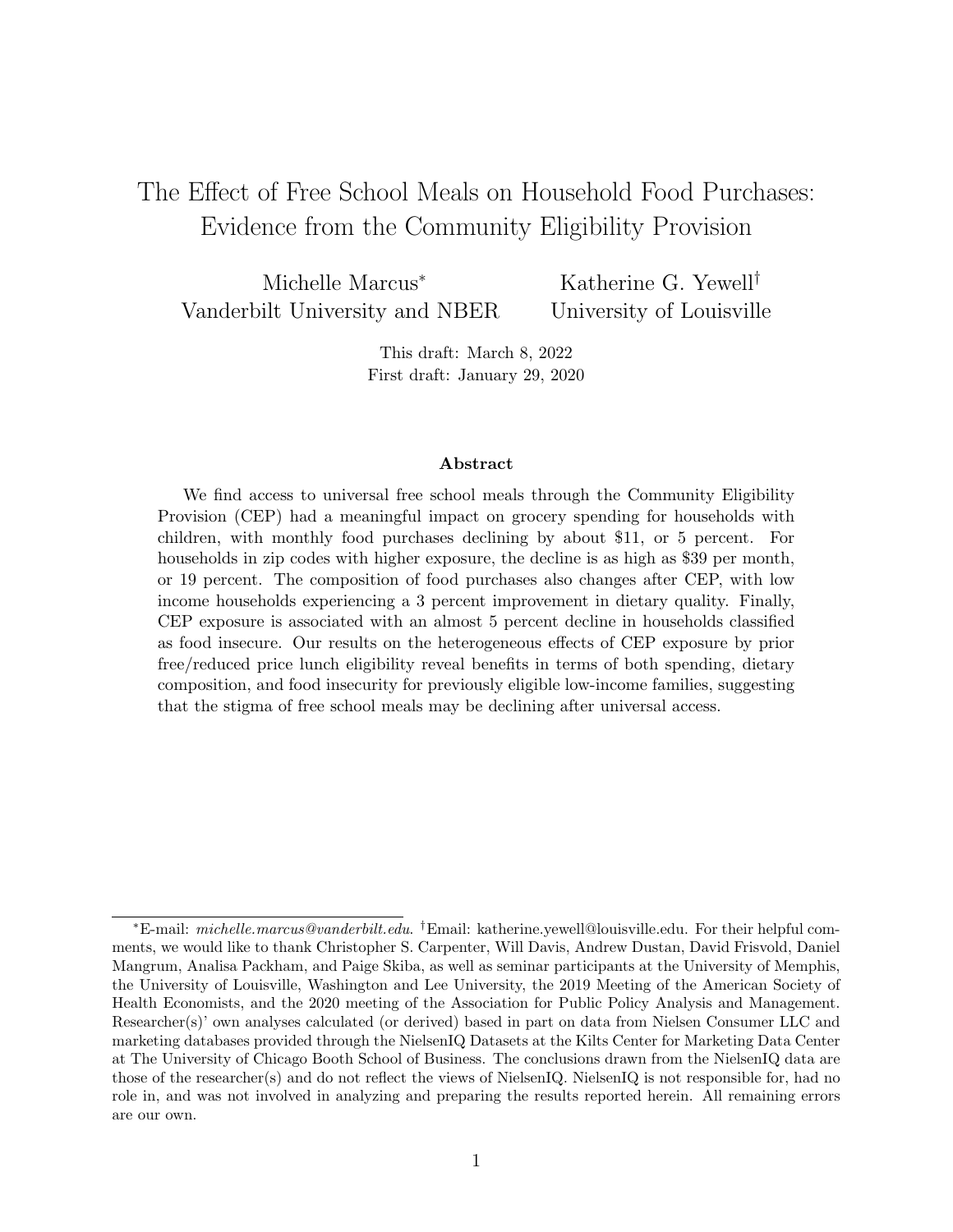## 1 Introduction

The national school lunch program (NSLP) is the second largest nutrition assistance program in the US, costing about \$13.8 billion annually. Nearly 100,000 schools serve lunches to about 30 million students each day, with 22 million students served at free or reduced-prices [\(USDA,](#page-33-0) [2019\)](#page-33-0). The NSLP is a critical part of the social safety net and provides substantial resources to low-income families, for whom school lunches represent an important source of calories and nutrition. While other important safety net programs, such as the Supplemental Nutrition Assistance Program (SNAP), have been shown to have important impacts on household budgets [\(Shapiro,](#page-33-1) [2005;](#page-33-1) [Hamrick and Andrews,](#page-31-0) [2016;](#page-31-0) [Kuhn,](#page-32-0) [2018;](#page-32-0) [Carr and Packham,](#page-30-0) [2019;](#page-30-0) [Laurito and Schwartz,](#page-32-1) [2019\)](#page-32-1), we know much less about the impact of access to free school lunches on household spending and diet composition.

Measuring the impact of access to free school lunches on household budgets is challenging because eligibility has traditionally been based on family income, and households decide when to participate, making it likely that NSLP take-up is correlated with other important determinants of household spending, such as income, family size, and martial status. We overcome this identification challenge by exploiting variation from the introduction of universal free school meals through the Community Eligibility Provision (CEP).

Despite the nutritional importance of school meals for low-income students, an estimated 20-55 percent of students eligible for free lunch do not participate.<sup>[1](#page-1-0)</sup> Prior to the introduction of the CEP, stigma and application costs represented significant barriers to participation in the NSLP. [Bhatia et al.](#page-30-1) [\(2011\)](#page-30-1), for example, found that the availability of unsubsidized foods competing with the NSLP made NSLP participation itself an easily visible marker of income status, stigmatizing students and discouraging participation. To reduce these barriers to school meal participation, the Community Eligibility Provision eliminates applications for free and reduced-price school meals and allows schools with students that meet a certain poverty threshold<sup>[2](#page-1-1)</sup> to provide free meals for all students, regardless of their family income.

<span id="page-1-0"></span><sup>&</sup>lt;sup>1</sup>The estimates vary by school level and by year. In general, there are higher participation rates for elementary school students, and the participation rates are increasing slightly over time [\(School Nutrition](#page-33-2) [Association,](#page-33-2) [2014\)](#page-33-2).

<span id="page-1-1"></span><sup>2</sup>This threshold is defined as schools with an Identified Student Percentage (ISP) of at least 40 percent. Schools with at least 40 percent of students identified as being previously eligible for free school meals based on participation in federal means tested programs are eligible and may elect to participate in CEP.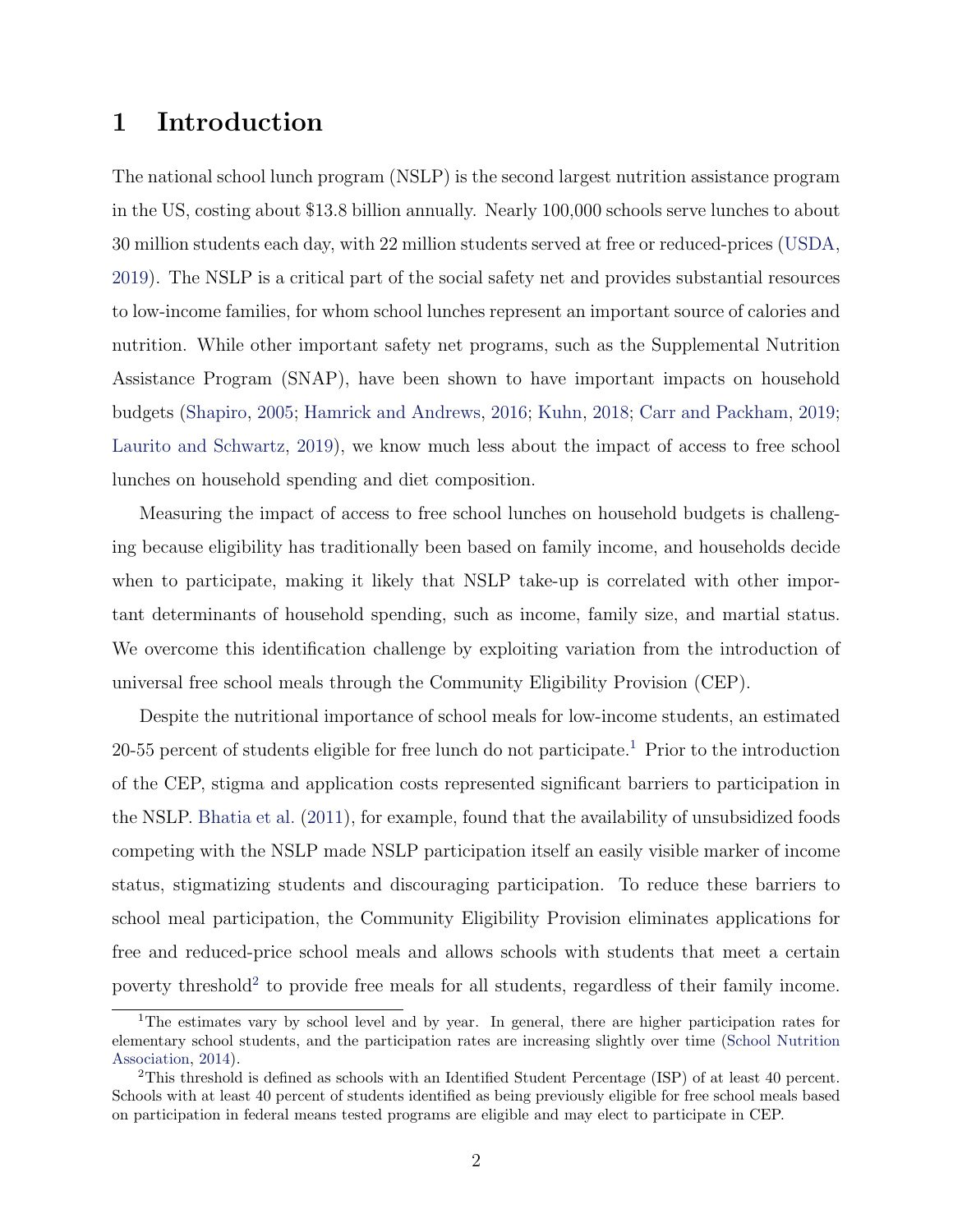As of 2019, the take-up rate for eligible schools was about 65 percent, making CEP available to over 13.6 million students in more than 28,000 schools and over 4,600 districts across the US [\(Maurice et al.,](#page-32-2) [2019\)](#page-32-2).

By reducing the price of school meals to zero for families with children in eligible schools, CEP is likely to have a significant impact on household budgets and food spending for both newly eligible households and households previously eligible but who did not participate. Through its impact on the household budget, CEP may also alter the composition of household food purchases and affect the dietary quality of at-home food consumption. Not only could this have important implications for household nutrition and obesity in the shortrun, but research has also shown policy-driven increases in access to food during childhood can improve later life health and economic outcomes [\(Hoynes et al.,](#page-31-1) [2016;](#page-31-1) Bütikofer et al., [2018\)](#page-30-2). Thus, the impact of CEP on household budgets and dietary quality have important implications for long run outcomes and improved intergenerational mobility.

This paper studies the impact of providing universal free school meals through the Community Eligibility Provision on household food spending, diet composition, and food security. Our identification strategy exploits plausibly exogenous variation in the availability of CEP over time, which is independent of individual household take-up decisions. Using the Nielsen household panel data from 2004-2016 and the Current Population Survey from 2001-2017, we estimate the effect of CEP exposure on grocery store purchases, dietary quality, and food security for households with school-aged children compared to those without school-aged children.

We find that CEP exposure reduces spending on food by about \$11 per month, or about 5 percent from the mean, among households with children relative to households without children. We also focus on a set of food groups we categorize as typical lunch or breakfast foods and find a \$5.50, or about 9 percent decrease in monthly spending on these foods. Next, we explore the effect of CEP on the dietary quality of household grocery purchases with a composite health score of grocery store purchases. For lower-income households with children, we reject the hypothesis that dietary quality of purchases worsens after CEP and find suggestive evidence of an improvement in overall dietary quality by about 3 percent. This suggests that lower-income households may substitute toward more healthy food consumed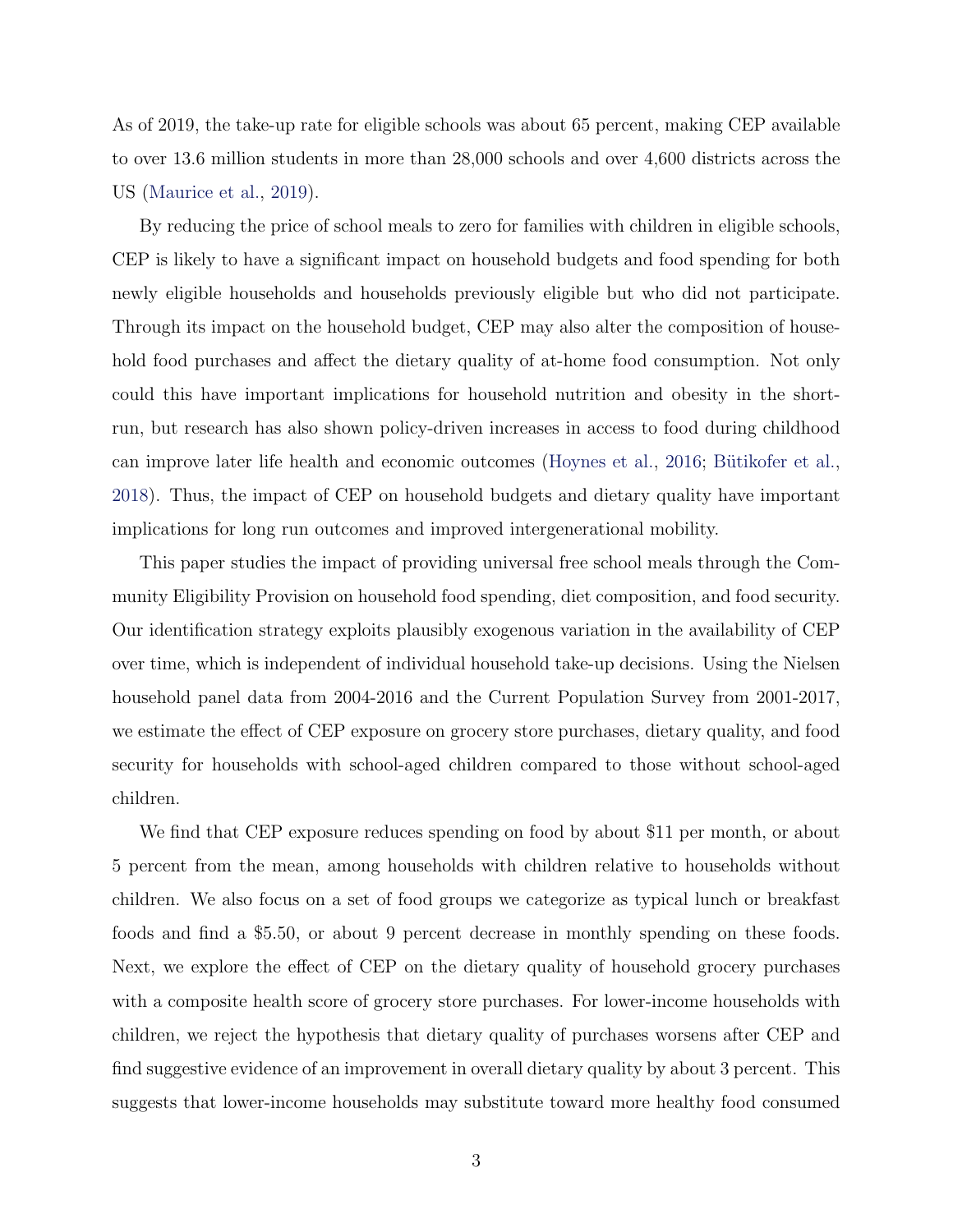at home while also saving money. In addition to these differing effects across household income levels, we also examine heterogeneity by school levels and find the largest reductions in grocery spending among households in areas with large takeup of CEP at the primary school level. Finally, we find that CEP leads to large improvements in household food security. These results support the hypothesis that previously-eligible low-income households experience significant benefits from the adoption of CEP.

Previous literature has documented the benefits of free school meals along other important dimensions. For example, research has documented the impact of the NSLP and SBP on improving student health [\(Gundersen et al.,](#page-31-2) [2012\)](#page-31-2), student nutritional intake [\(Campbell](#page-30-3) [et al.,](#page-30-3) [2011;](#page-30-3) [Gleason and Suitor,](#page-31-3) [2003\)](#page-31-3), and student cognitive achievement [\(Frisvold,](#page-31-4) [2015\)](#page-31-4). Some work showed important differences in the effect of the NSLP and SBP. For example, [Millimet et al.](#page-32-3) [\(2010\)](#page-32-3) documented that the SBP program reduced childhood obesity, whereas the NSLP program exacerbated childhood obesity. Using the 1980-81 National Evaluation of School Nutrition Programs data, [Long](#page-32-4) [\(1991\)](#page-32-4) showed that additional spending on NSLP benefits decreased household food expenditures by about half the amount spent on the NSLP, but that an additional dollar of SBP benefits had no significant impact on household food expenditures. Research has also documented important benefits associated with the recent expansion of NSLP and SBP to all students at participating schools through CEP. Access to free school meals through CEP improves test scores and academic outcomes [\(Ruffini,](#page-33-3) [2021;](#page-33-3) [Gordanier et al.,](#page-31-5) [2020;](#page-31-5) [Schwartz and Rothbart,](#page-33-4) [2017\)](#page-33-4) and reduces school suspensions [\(Gordon and Ruffini,](#page-31-6) [2018\)](#page-31-6).[3](#page-3-0) We build upon this literature by providing novel estimates of the impact of access to and take-up of free school meals through CEP on household food spending and household diet composition.<sup>[4](#page-3-1)</sup>

<span id="page-3-0"></span><sup>&</sup>lt;sup>3</sup>Evidence on the effect of free school meals through the CEP on obesity has shown mixed findings across different settings [\(Davis and Musaddiq,](#page-31-7) [2019;](#page-31-7) [Davis,](#page-30-4) [2020\)](#page-30-4).

<span id="page-3-1"></span><sup>&</sup>lt;sup>4</sup>In contemporaneous work, [Handbury and Moshary](#page-31-8) [\(2021\)](#page-31-8) study the retail response to free school meals through CEP. Measuring exposure to CEP at the grocery chain level across all local stores, they find evidence that chains with the most chain exposure to CEP make chain-level price reductions across all stores due to decreased revenue. When CEP is measured at a local level, there is no evidence that prices respond to local CEP exposure. These findings show that uniform pricing dampens price responses in areas where chain exposure is low, but local adoption is high (and vice versa). Using a model of grocery demand, they find reduced grocery costs result in significant indirect benefits for the median household. As our estimates rely on local comparisons of households with and without children, any impact on purchases through a price channel should be captured by our control group.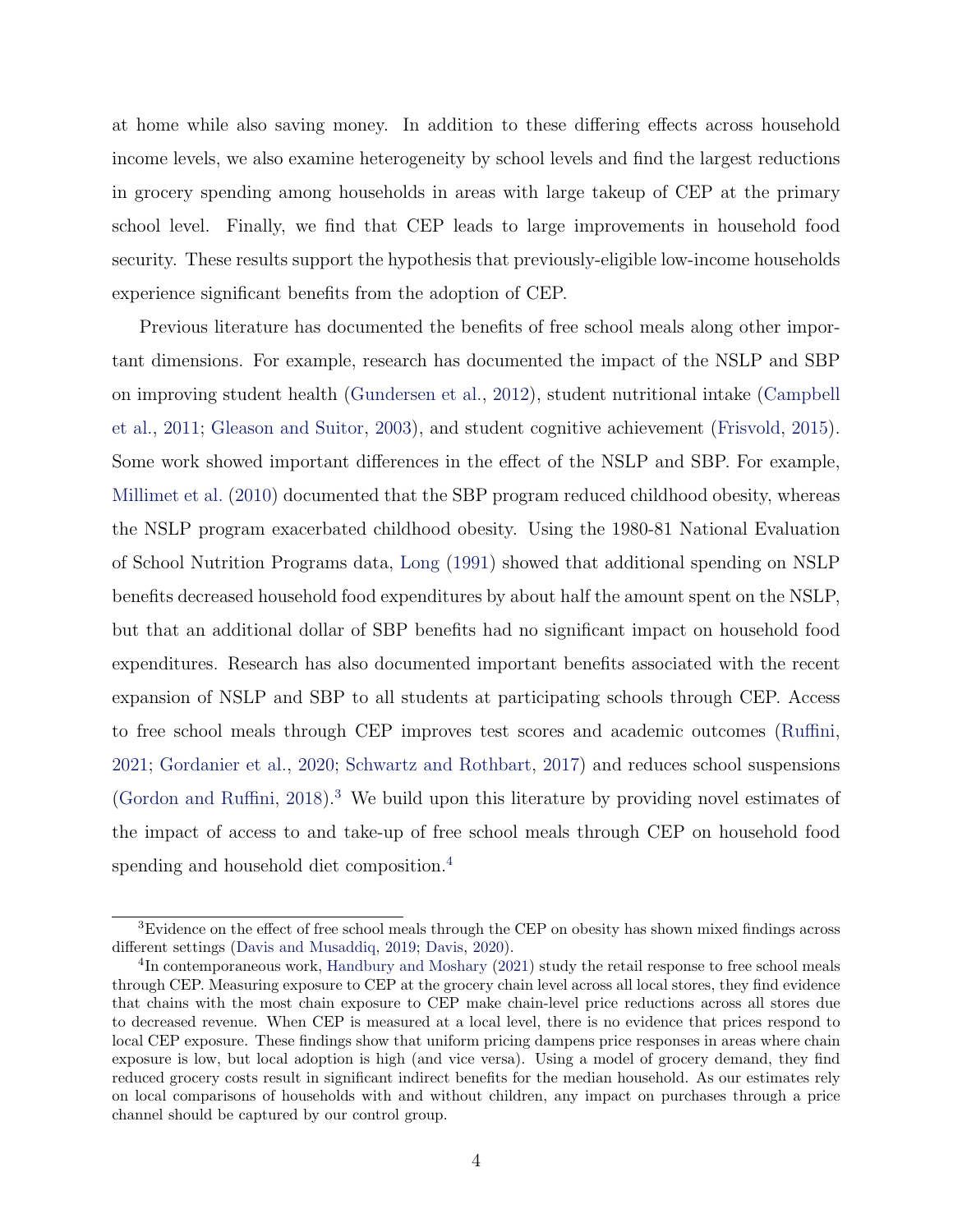In the context of low-income families who are eligible for the Supplemental Nutrition Assistance Program (SNAP), a body of research indicates that these households are especially likely to face resource constraints towards the end of the SNAP benefit cycle when the benefits are running out. For instance, studies have shown that food consumption declines and grocery store theft increases toward the end of the benefit cycle [\(Shapiro,](#page-33-1) [2005;](#page-33-1) [Hamrick](#page-31-0) [and Andrews,](#page-31-0) [2016;](#page-31-0) [Carr and Packham,](#page-30-0) [2019\)](#page-30-0). [Kuhn](#page-32-0) [\(2018\)](#page-32-0) also shows evidence that diet quality worsens over the benefit month, but that children may be protected from some cyclical food insecurity by school meal programs. Similarly, [Laurito and Schwartz](#page-32-1) [\(2019\)](#page-32-1) find that school lunch participation rates are linked to the timing of SNAP payments and conclude that school lunches may fill the "SNAP gap". However, less is known about the causal impact in the reverse direction, so we seek to discover how access to free school meals impacts household budget constraints. The roll out of CEP across schools allows us to examine not only the effect of free school meals on previously eligible households, but also the effect on households that did not already qualify for free meals and do not face such tight resource constraints.

This paper expands upon existing work and makes several important contributions to the literature. First, we show the impact of an increase in access to free school meals on household food purchases. CEP is a costly program aimed to eliminate food insecurity and improve nutrition and academic outcomes for the nation's poorest students, but the impact of CEP extends beyond education and schools and also affects households directly by relaxing budget constraints. Resulting changes in household grocery purchases can have a direct impact on students, as well as spillover effects on other family members. Understanding the impact of CEP on household budgets can provide insight as to the amount households save and the way in which they might reallocate their purchases between different types of food or redistribute their budget across household members.

This paper also provides new evidence documenting the impact of access to free school meals on the healthiness of household food purchases. Existing work has shown that the nutritional content of school lunches can impact child health [\(Schanzenbach,](#page-33-5) [2009;](#page-33-5) [Bhat](#page-30-5)[tacharya et al.,](#page-30-5) [2006\)](#page-30-5) and improving the dietary quality of school meals can impact test scores [\(Anderson et al.,](#page-30-6) [2018;](#page-30-6) [Belot and James,](#page-30-7) [2011;](#page-30-7) [Figlio and Winicki,](#page-31-9) [2005\)](#page-31-9). However,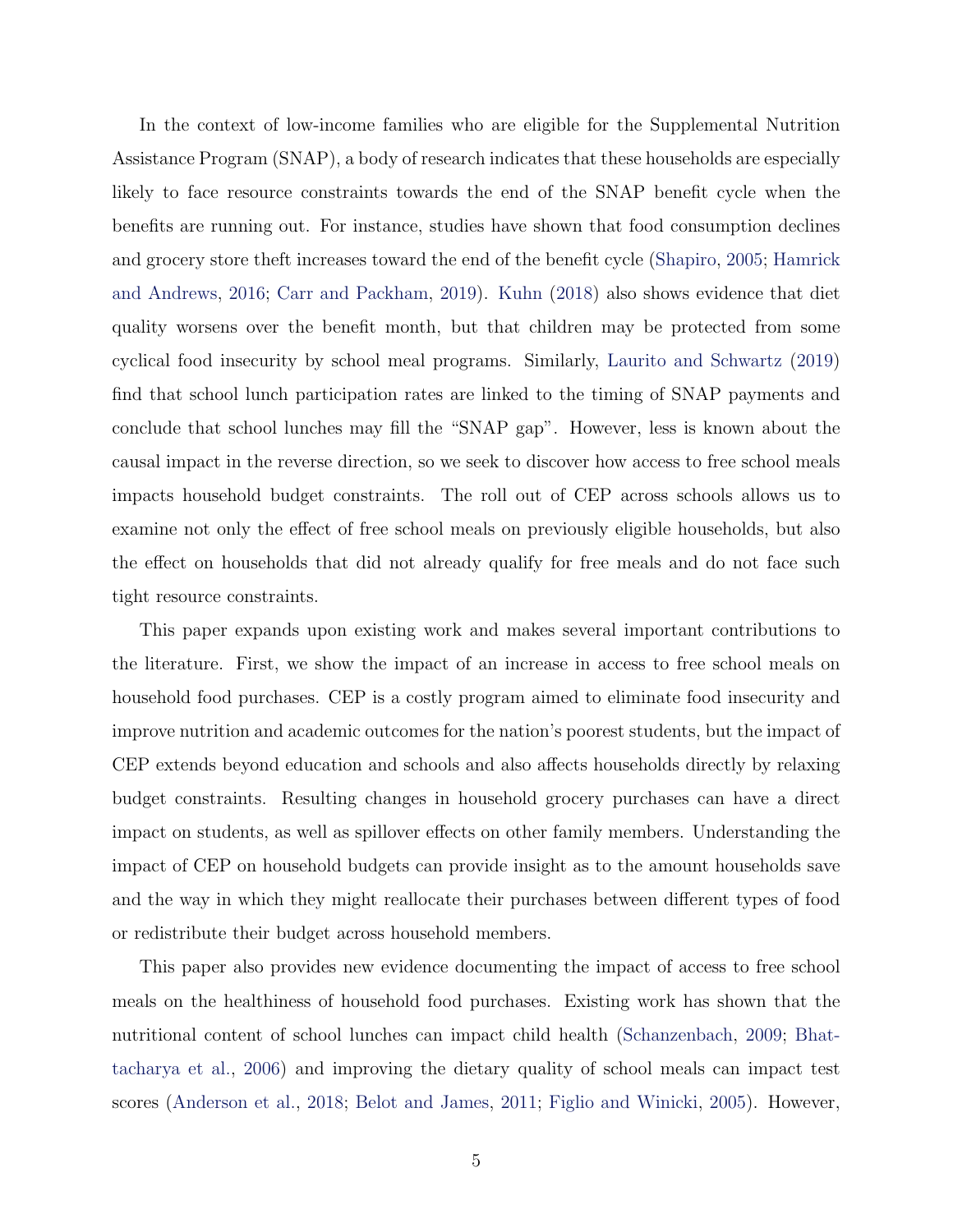no paper has considered that free school meals may change the health quality of at-home food purchases as well. The dietary quality of food consumed at both home and school matters, but it is unclear how access to free school lunch changes the dietary quality of household grocery purchases and food consumed outside of school. Researchers have estimated that eating a healthy diet costs about \$1.50 more per day [\(Rao et al.,](#page-33-6) [2013\)](#page-33-6), so relaxing the household budget constraint could allow households to afford healthier food such as fruits and vegetables. On the other hand, if households substitute toward less healthy food consumed at home, this may diminish the benefits of CEP. Again, these changes in household diet quality may also have spillover effects to other family members which have been previously unexplored.

Third, with information on household income, this paper explores whether CEP benefited households that were previously eligible for free lunch. We find that these low income households experience grocery savings, are able to purchase a healthier bundle of food, and experience declines in food insecurity. In this way, we document the degree to which the non-monetary stigma and application costs prevented these households from participating in free school meals prior to universal availability. Our results suggest that if there are low participation rates in the targeted group for a specific policy with the presence of stigma and application costs, expanding access and reducing application costs can increase participation among the targeted group.

Finally, this paper contributes to a literature documenting the impact of eligibility for free school meals on food insecurity among low income households [\(Fletcher and Frisvold,](#page-31-10) [2017;](#page-31-10) [Arteaga and Heflin,](#page-30-8) [2014\)](#page-30-8). Our work expands upon this literature to show that universal free school meals through CEP also have an important impact on reducing food insecurity. Our findings complement recent work by [Ozturk et al.](#page-32-5) [\(2021\)](#page-32-5) documenting a decrease in food bank use with higher CEP exposure.

Not only do our findings have important implications for household spending, nutrition, and food security in the short run, but improvements to early childhood nutrition and food security driven by CEP can have important impacts on later life health, earnings, and education [\(Hoynes et al.,](#page-31-1) [2016;](#page-31-1) Bütikofer et al., [2018\)](#page-30-2). As the effect on earnings can be transmitted across generations (Bütikofer et al., [2018\)](#page-30-2), our findings may translate into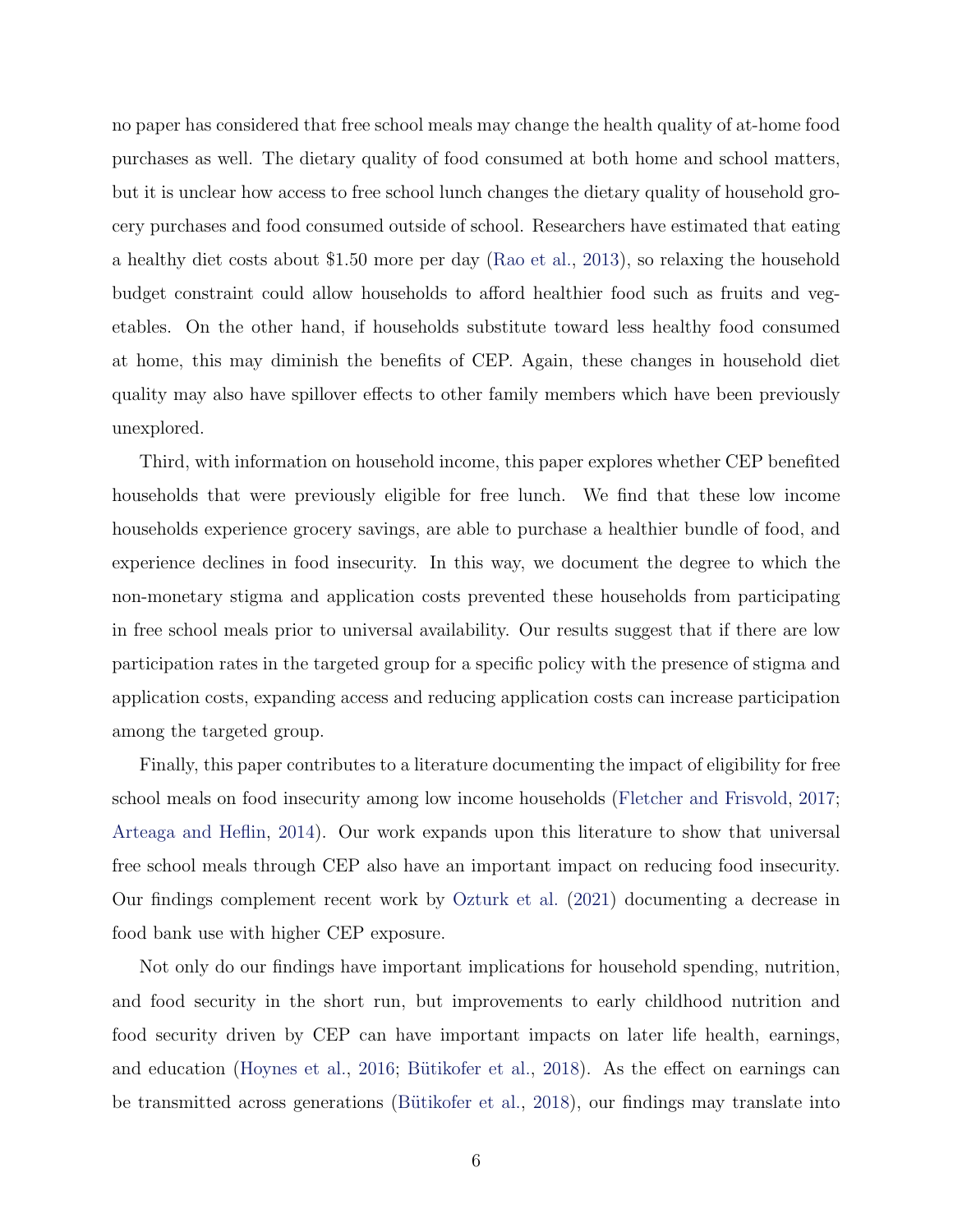increased intergenerational mobility and reductions in existing disparities.

# 2 Background

#### 2.1 Policy Environment

In late 2010, Congress passed and signed into law The Healthy, Hunger Free Kids Act (HHFKA, Pub Law 111-296) as part of the Obama administration's agenda to improve access to healthy food for children in schools. This followed former First Lady Michelle Obama's highly publicized health campaign, "Let's Move!", aimed at reducing childhood obesity through improved nutrition and physical activity. HHFKA amended several existing laws, including the Richard B. Russell National School Lunch Act of 1946, the Elementary and Secondary Education Act of 1965, and the Child Nutrition Act of 1966. HHFKA added new funding for child nutrition programs, provided incentives to meet updated nutritional standards, and introduced changes to increase access to school meals for low-income and at-risk children.

A major part of the Act's role in expanding access to school meals was through the Community Eligibility Provision (CEP), which offers universal free meals in high poverty areas. This "community eligibility" is based on the number of students directly eligible for free school meals according to administrative data. As such, individual households no longer have to fill out applications for free or reduced school meals at the start of each school year, eliminating the non-monetary time and effort costs that they faced prior to CEP. Additionally, CEP reduces school-level administrative burden and improves efficiency of the NSLP, since schools no longer need to collect these individual applications to determine eligibility for free or reduced school meals.<sup>[5](#page-6-0)</sup> If an eligible school or district adopts CEP, all students receive free lunch and breakfast at no charge, regardless of their individual economic status.

Eligibility for universal meal service under CEP is determined based on the "Identified

<span id="page-6-0"></span><sup>5</sup>Under CEP, schools or districts must renew their direct certification numbers only once every four years to maintain eligibility; however they can also update the numbers annually to capture more current information.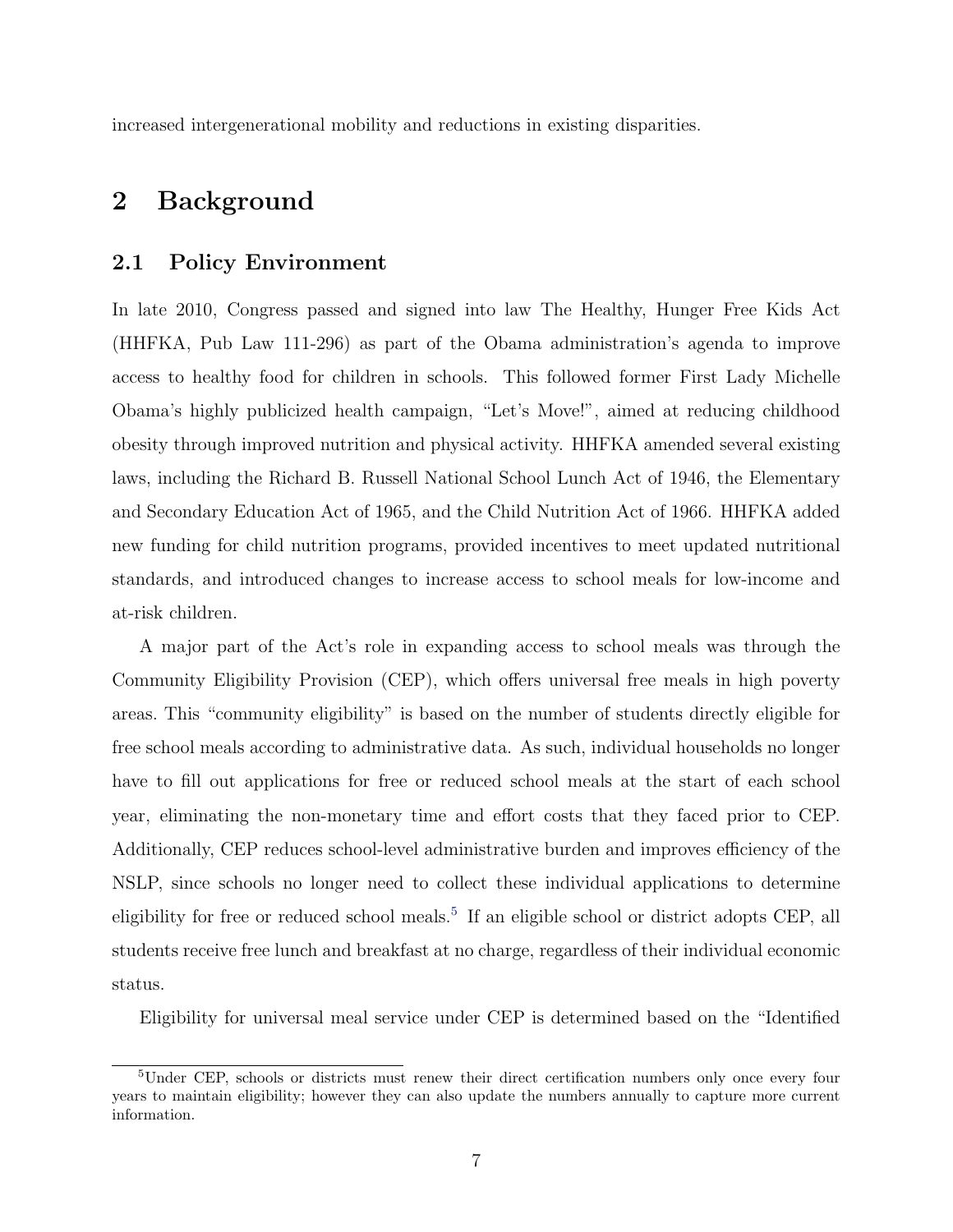Student Percentage" (ISP), which is the percent of students within a school or district that are directly eligible for free school meals based on their household participation in federal means-tested public assistance programs.<sup>[6](#page-7-0),[7](#page-7-1)</sup> A school or district is eligible and may choose to participate in CEP if it has an ISP of at least forty percent.

After a school or district elects to participate in CEP, this alters their reimbursement scheme for school meals. Under traditional school meals, school districts are reimbursed with federal funds at different rates for the number free, reduced, and paid lunches and breakfasts served. The federal free reimbursement rate is highest, followed by the reduced price rate, and the federal paid rate. After adopting CEP, these meal price categories no longer apply, since all meals served must be provided for free, regardless of an individual student's economic status. The revised reimbursement scheme for CEP schools is that  $(1.6 \times ISP)$  percent of meals are reimbursed at the federal free rate, and the remaining are reimbursed at the paid rate.<sup>[8](#page-7-2)</sup> Estimates suggest that CEP increased the average federal reimbursements per meal by about 6 to 9 percent [\(Logan et al.,](#page-32-6) [2014;](#page-32-6) [Ruffini,](#page-33-3) [2021\)](#page-33-3). Since the reimbursement benefit of adopting CEP is positively related to ISP, it is unsurprising that the fraction of districts choosing to participating in CEP is increasing in the baseline percent of students that are FRP eligible prior to CEP rollout (a proxy for ISP) [\(Ruffini,](#page-33-3) [2021\)](#page-33-3).

Beyond reimbursements, there are several other incentives for schools to adopt CEP. In informational content targeted for school administrators, the most widely cited benefit is that CEP can generate revenue through increasing the number of meals served (see, for example, [No Kid Hungry,](#page-32-7) [n.d.\)](#page-32-7).<sup>[9](#page-7-3)</sup> With the increased participation, schools may expect economies of

<span id="page-7-0"></span><sup>6</sup>These programs include the Supplemental Nutrition Assistance Program (SNAP), Temporary Assistance for Needy Families (TANF), or the Food Distribution Program on Indian Reservations (FDPIR). Other eligible categories include homeless, runaway, migrant, foster, or Head Start children.

<span id="page-7-1"></span><sup>7</sup>Prior to CEP, local education agencies often used National School Lunch Program (NSLP) data to carry out Title I requirements under the Elementary and Secondary Education Act of 1965. This meant students eligible for free and reduced-price lunch were designated as economically disadvantaged, and the percentage of economically disadvantaged students in a school was used by local education agencies to rank schools and to allocate Title I funds to selected schools. With the elimination of free and reduced-price lunch applications, schools now conduct direct certification, which involves obtaining lists of participating families from other state agencies that keep track of these programs. This allows them to calculate the school-level and district-level ISP for determining CEP eligibility.

<span id="page-7-2"></span><sup>8</sup>The idea behind the 1.6 multiplier is that it replaces the proportion of meals that would have been served and reimbursed at the slightly lower federal reduced-price rate (these meals now get reimbursed at the higher federal free rate). Note that based on this formula, schools with an ISP of 62.5% or higher will receive reimbursements for all meals served at the Federal free rate.

<span id="page-7-3"></span><sup>&</sup>lt;sup>9</sup>The opportunity cost of meals decreases for students, because (1) meals are now cheaper (free) if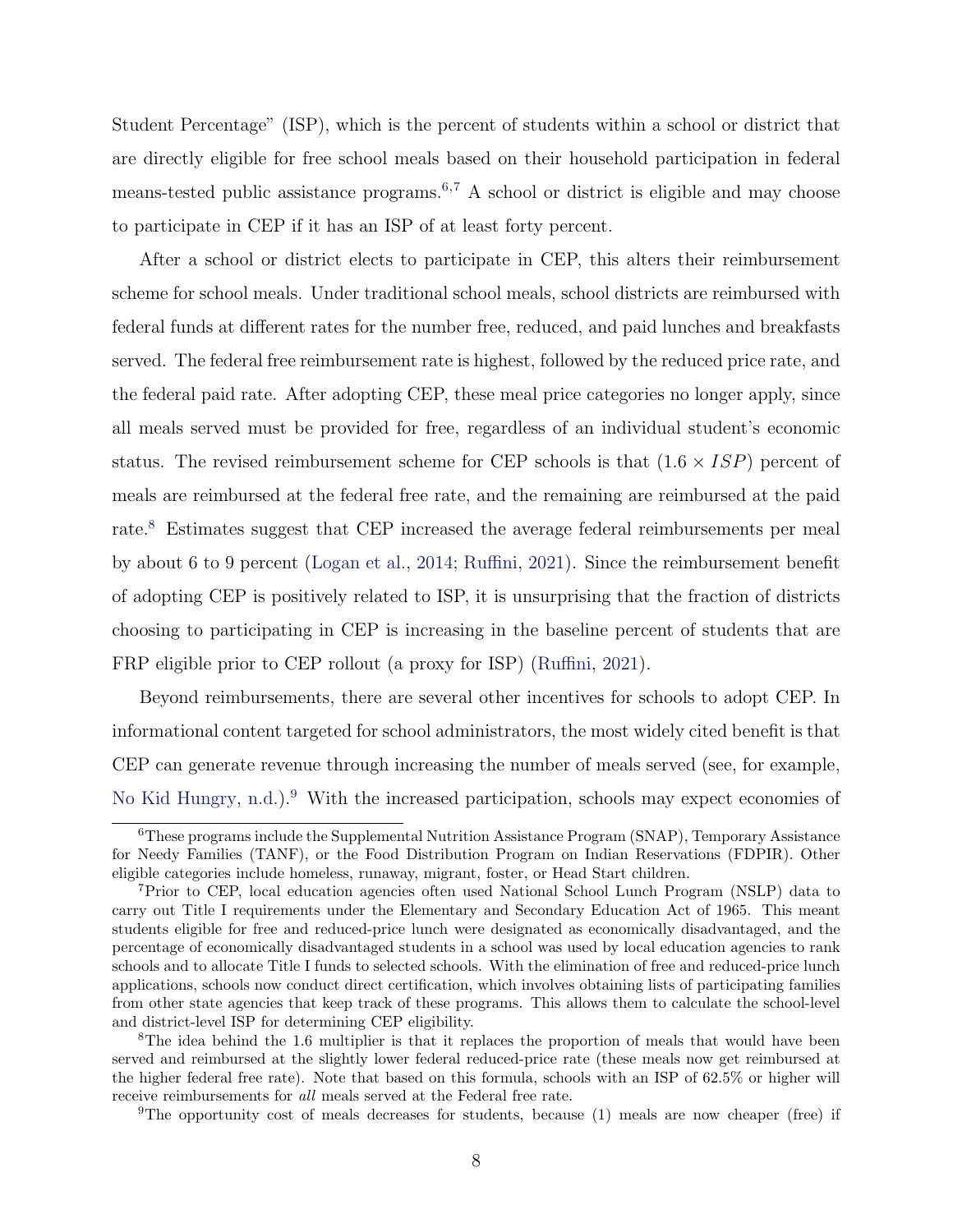scale in producing school meals, and be able to source inputs with bulk discounts. Several reports on the rollout of CEP confirm that CEP participating schools experience higher student participation in both the NSLP and SBP [\(Logan et al.,](#page-32-6) [2014;](#page-32-6) [Levin and Neuberger,](#page-32-8) [2013\)](#page-32-8). Using school-level meal count data from six of the eleven states that adopted CEP prior to the national rollout, [Ruffini](#page-33-3) [\(2021\)](#page-33-3) shows that total meals served increased by about 33 meals per student per year (composed of 20 breakfasts and 13 lunches) after CEP adoption. Additionally, CEP reduces the administrative costs of serving meals by removing the need to collect school meals applications, and eliminating the need to track which families may owe money every month.

### 2.2 CEP Roll Out and School Adoption

CEP became available at the state-level over three years starting in school year (SY) 2011- 2012, and was implemented nationally in SY 2014-2015. Illinois, Kentucky, and Michigan were the first three states to implement CEP in SY 2011-2012, followed by New York, Ohio, West Virginia, and the District of Columbia in SY 2012-2013, and Florida, Georgia, Maryland, and Massachusetts in SY 2013-2014. The remaining states followed with national implementation occurring in SY 2014-2015. Figure [A2](#page--1-0) in the appendix shows the roll out of CEP availability in states over time.

Despite the state-level roll out in CEP availability, schools and school districts had to decide to participate. Not all schools that were eligible for CEP chose to participate in the first year that CEP was available at the state-level. This delay in adoption among eligible schools may be due in part to lack of information about the new program, administrative delays, or financial considerations. Figure [1](#page-34-0) shows the timing of school-level CEP adoption relative to when states first allow CEP, with observations at the state-year level. The grey bars show the distribution across all states in the cumulative fraction of schools within the state that have CEP in each year since the state first allowed CEP. Red Xs show the average across all states in each year since the state first allowed CEP. It is evident that not all

students were previously ineligible for free school meals, (2) students' families do not have to incur the time and effort costs of applying for free meals, and (3) receiving free meals can no longer single out a student's financial status, causing stigma. Therefore it is reasonable to expect increased participation.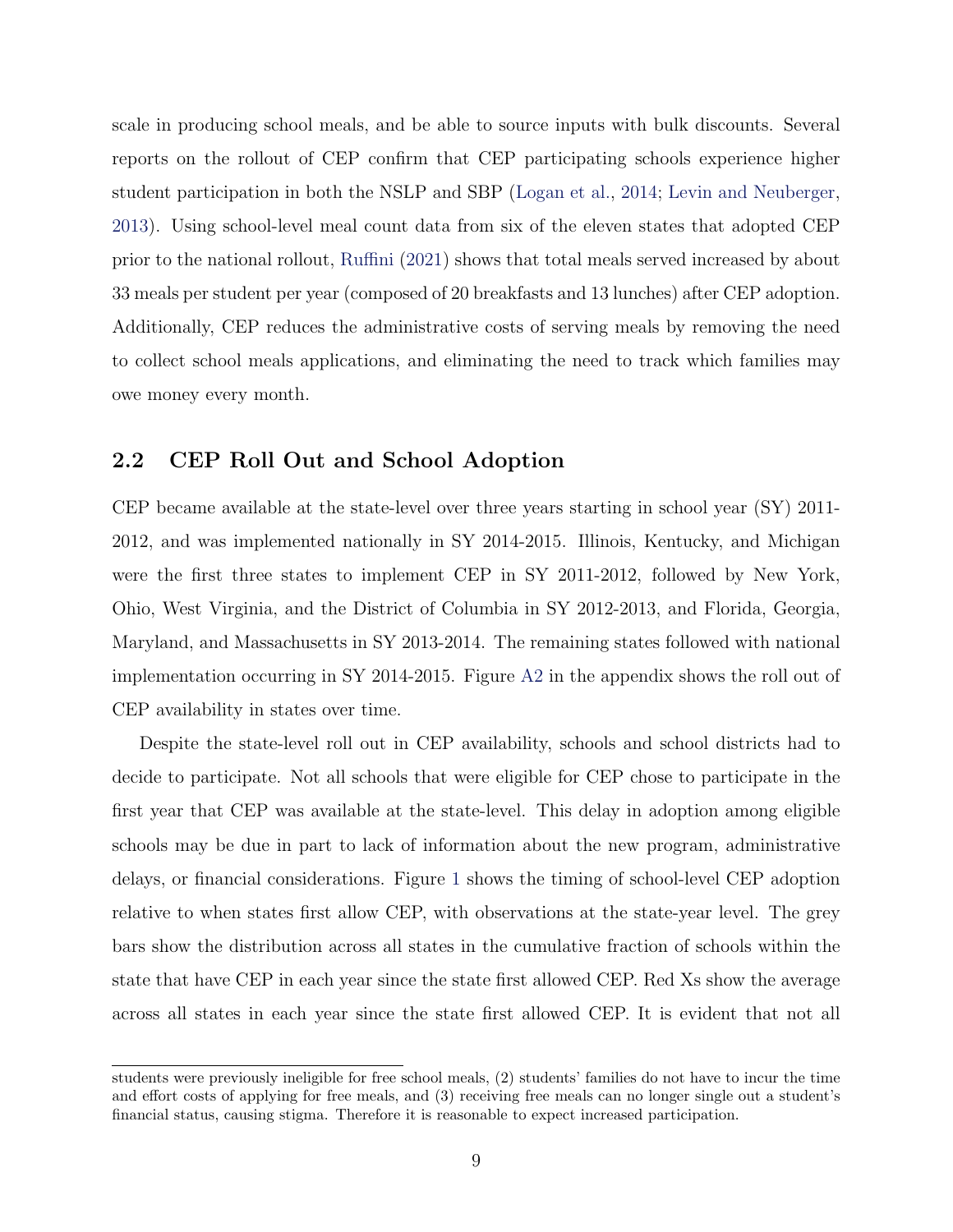schools eligible for CEP adopted CEP in the first year it was available. In our sample, the average fraction of schools with CEP grows over time from about 11 percent in the first year of state access to CEP to about 29 percent 4 years after a state first has access to CEP.

# <span id="page-9-3"></span>3 Data & Methods

### 3.1 School-Level CEP Participation

Information on CEP participation for all US schools after the nation-wide roll out in SY  $2014$ -2015 was obtained from the Food Research and Action Center (FRAC)<sup>[10](#page-9-0)</sup> and the Center on Budget and Policy Priorities (CBPP). $^{11,12}$  $^{11,12}$  $^{11,12}$  $^{11,12}$  $^{11,12}$  We focus on the 48 contiguous US states. For schools adopting CEP prior to the national adoption, we obtained school adoption data from individual state agencies, including Georgia, Indiana, Kentucky, Michigan, New York, and Ohio. We were unable to obtain complete information on schools adopting CEP in several states prior to the national availability in 2014, including Illinois, West Virginia, Maryland, and Florida; households in these states are excluded from the main analysis. We also exclude states where school identifiers could not be merged with school attendance boundaries, including New Hampshire, Rhode Island, and Vermont. In robustness checks discussed in section [5.2,](#page-18-0) we show that the results are robust to including states with incomplete information on CEP adoption timing.

#### <span id="page-9-4"></span>3.2 Household Purchase Data

To measure the effect of CEP on household food spending and diet composition, we use the Nielsen Consumer Panel Dataset (2004-2016), which contains a longitudinal panel of 40,000 to 60,000 households from across the U.S. each year. We have detailed information about household member demographics and the purchases they make. Demographic variables in the

<span id="page-9-0"></span><sup>10</sup>See: http://frac.org/research/resource-library/community-eligibility-cep-database. Last Accessed: March 13, 2020

<span id="page-9-1"></span><sup>11</sup>See: https://www.cbpp.org/research/community-eligibility-database-take-up-of-community-eligibilitythis-school-year. Last Accessed: March 13, 2020

<span id="page-9-2"></span><sup>&</sup>lt;sup>12</sup>CEP participation data is underreported in the National Center for Education Statistics (NCES) data. Using NCES data, [Handbury and Moshary](#page-31-8) [\(2021\)](#page-31-8) find participation is 30% lower than the more comprehensive CBPP data we use for this study.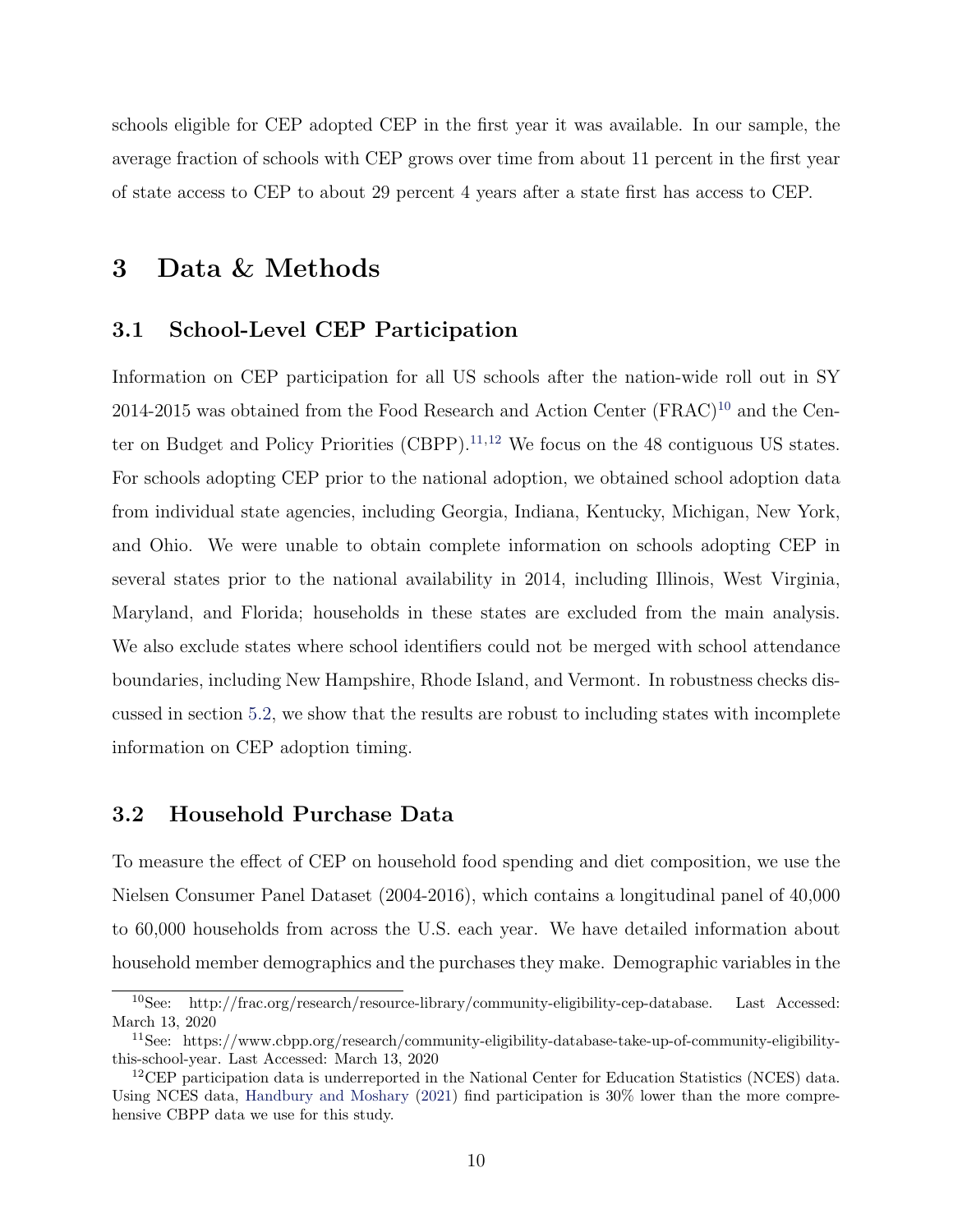Nielsen Panel are updated annually and include household size, income categories, age and presence of children, race, education, employment, occupation, and marital status. As CEP should only impact families with children in school, we use information on the presence of children to define our treated families. We also use the zip code of household residence along with geographic school attendance boundaries to assign households to schools, discussed in detail in section [3.4.](#page-13-0) In our main analysis, we exclude any households that move zip codes in order to eliminate possible selection into CEP participating schools.<sup>[13](#page-10-0)</sup>

Households participating in the Nielsen Panel use scanners at home to record the purchases they make, including the specific items (by UPC code), date, store of purchase, and how much they spent. We link household trips to the UPC codes and add up spending in certain categories for each trip over a month, so that each observation is a household-yearmonth unit.

Our main outcomes of interest are household food purchases and diet composition. We focus on the following categories of household purchases: total food, breakfast food, and lunch food. The appendix describes additional details on the construction of these product groups and Tables [A1](#page-40-0) and [A2](#page-41-0) list the product groups defined as breakfast and lunch foods.

For measures of diet composition, we first classify food items as either healthy or unhealthy based on USDA dietary guidelines. See the appendix for a detailed description of this classification. For instance, healthy foods include fruits and vegetables, whole-grain products, low-fat meats and dairy, fish, and nuts. Unhealthy foods include regular fat meats and dairy, fats and oils, carbonated sodas, and commercially prepared pre-packaged foods.<sup>[14](#page-10-1)</sup> In addition to looking at monthly spending on healthy and unhealthy foods, we also consider spending on purchases of specific categories of food that are unambiguously healthy (vegetables), and unhealthy (commercially prepared pre-packaged food). While these categorizations are clear and based on USDA definitions and recommendations, one limitation of these measures is that we cannot categorize all foods and provide an overall measure of diet quality. Therefore, we create a measure to examine the overall diet quality of at-home food purchases, as detailed below.

<span id="page-10-1"></span><span id="page-10-0"></span><sup>&</sup>lt;sup>13</sup>We also show that the results are robust to including these households that move in appendix table [A6.](#page-45-0) <sup>14</sup>Table [A3](#page-42-0) in the appendix lists the USDA food group categories and their designation as healthy or unhealthy.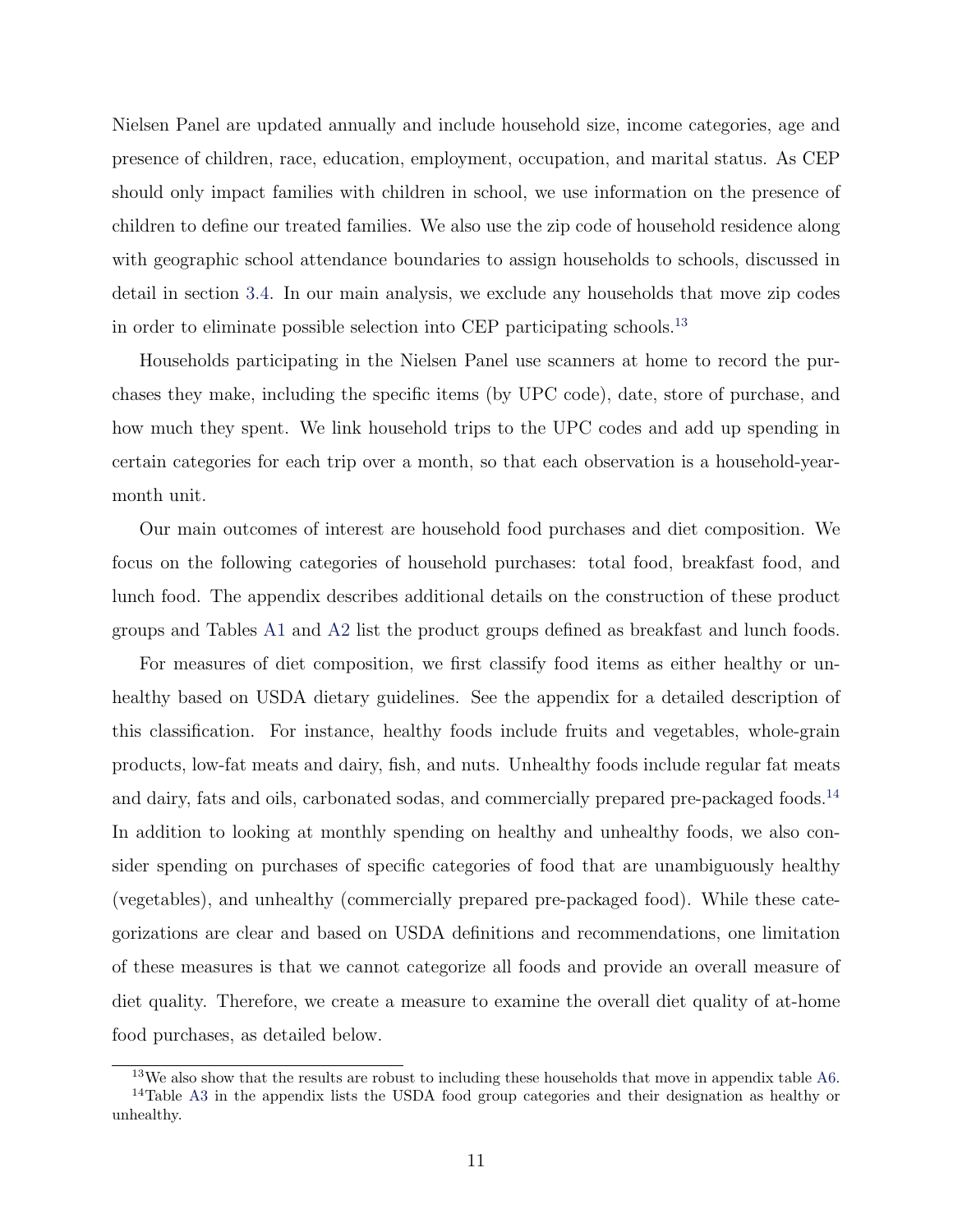#### Composite Health Score

We construct a continuous measure that allows us to compare the aggregate health of the entire bundle of goods that households purchase each month, following [Hut and Oster](#page-31-11) [\(2019\)](#page-31-11). This method combines information on the healthiness of individual food items with the share of spending on each item. With this approach, we are less concerned with the individual food items purchased but instead focus on the composition of the overall bundle.

Data on the healthiness of individual food items was created and generously provided by [Hut and Oster](#page-31-11) [\(2019\)](#page-31-11) based on a survey of primary care doctors. The doctors were asked to score these individual food items as healthy (score of 1), unhealthy (score of -1), or neither (score of  $0$ ).<sup>[15](#page-11-0)</sup> They then aggregated these scores across doctors to get an average healthiness score for each Nielsen food module that is a continuous measure  $h_j \in [-1,1]$ , where  $h_j = 1$ means all doctors considered the module to be healthy,  $h_j = -1$  means all doctors considered the module to be unhealthy, and  $h_i = 0$  is neutral.

For the bundle of food purchased by a household each month, we calculate a weighted average of the health score  $h_j$  of individual food modules and the share of spending on that module. Specifically, for household  $i$  in month  $t$  we have:

$$
score_{it} = \sum_{j} share_{ijt}h_j
$$
\n<sup>(1)</sup>

where share<sub>ijt</sub> is the expenditure share of household i's basket made up of food item j in month t. The overall health score is a continuous measure between  $-1$  and 1, where a household that purchases only food which all doctors agree are unhealthy has a score of  $-1$ , and a household that purchases only food which all doctors agree are healthy has a score of 1. The average household in our panel has a diet score of -0.26, indicating that they consume a larger share of unhealthy items.[16](#page-11-1)

<span id="page-11-0"></span><sup>&</sup>lt;sup>15</sup>Where "healthy" or "unhealthy" specifically means the food category was considered by the doctor to be a "good" or "bad" source of calories, respectively.

<span id="page-11-1"></span><sup>&</sup>lt;sup>16</sup>This is similar to the estimate from [Hut and Oster](#page-31-11)  $(2019)$ , which they calculated to be about -0.296 on average for Nielsen purchases in 2004-2015. For the breakdown of this average health score by different food categories, see appendix table [A4.](#page-43-0) [Hut and Oster](#page-31-11) [\(2019\)](#page-31-11) show that this measure of diet quality is closely related to other diet measures such as nutrition data, while also capturing broader information about household budget allocations to diet quality. This approach also overcomes difficulties other researchers have faced using nutritional data since it can be hard to match enough UPC codes to capture the full diet.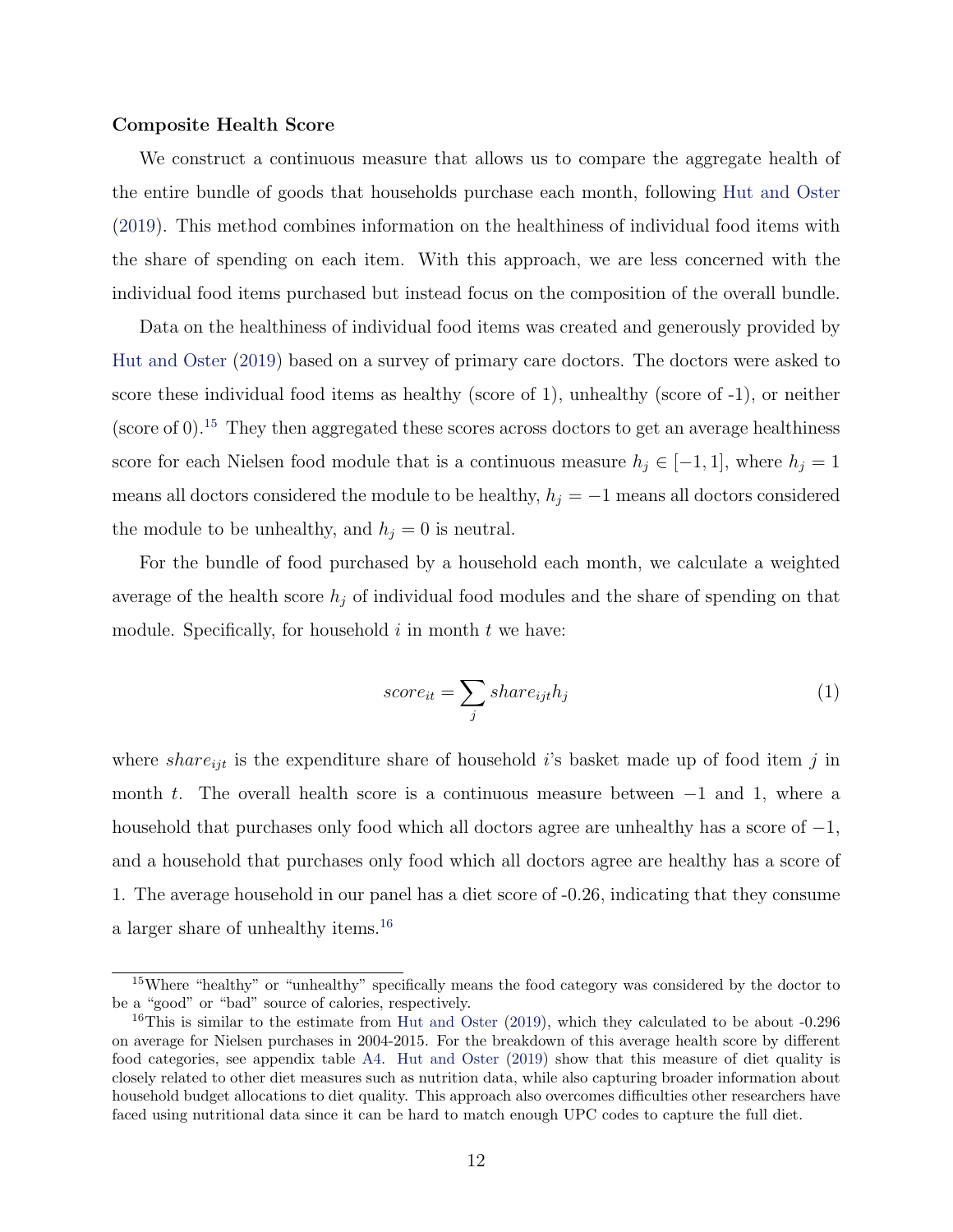Two different bundles of goods may have the same degree of healthiness, so it is possible for households to change the bundles of goods they purchase without affecting the overall diet health score. For example, consider apples and bananas which are both unanimously healthy food items  $(h_{apples} = h_{bananas} = 1)$ . Suppose that apples cost twice as much as bananas, and a household changes their consumption bundle by substituting one apple for two bananas. The overall health score will not change in this case. Note that this also does not change our previous outcome: monthly spending on food categorized as healthy.

On the other hand, households can also reallocate spending in a way that does affect the overall health score through changing the relative amount of spending, or through purchasing individual food items with different health scores (or both). Items classified as healthy (or unhealthy) based on our USDA definition may differ in their degree of healthiness. For instance, the degree of unhealthiness of a gallon of ice cream could be different from the degree of unhealthiness of a gallon of frozen yogurt  $(h_{IceCream} \neq h_{FrozenY ogurt})$ . Suppose a household substitutes a gallon of frozen yogurt for a gallon of ice cream and the prices of these two goods are the same. The share of spending remains unchanged, but the different health scores  $h_j$  would cause a change in the overall diet score. While these are highly stylized examples, they demonstrate the complexities that the composite health score variable captures.

### 3.3 Food Insecurity Data

To measure the effect of CEP on household food insecurity, we utilize the Food Security Supplement to the Current Population Survey (CPS), which is sponsored by the USDA and conducted each December (2001-2017). The survey covers around 37,000 households per year and asks the household member questions about topics such as hunger, the availability of food, and ability to afford balanced meals. There are ten core questions used to assess the food security of households, with an additional eight asked if the household includes children.[17](#page-12-0) The CPS also has detailed information about household demographics, including state of residence, number of household members, presence of children, and the sex, race,

<span id="page-12-0"></span><sup>&</sup>lt;sup>17</sup>See [Coleman-Jensen et al.](#page-30-9) [\(2019\)](#page-30-9) for a full list of food security questions in the CPS food security supplement.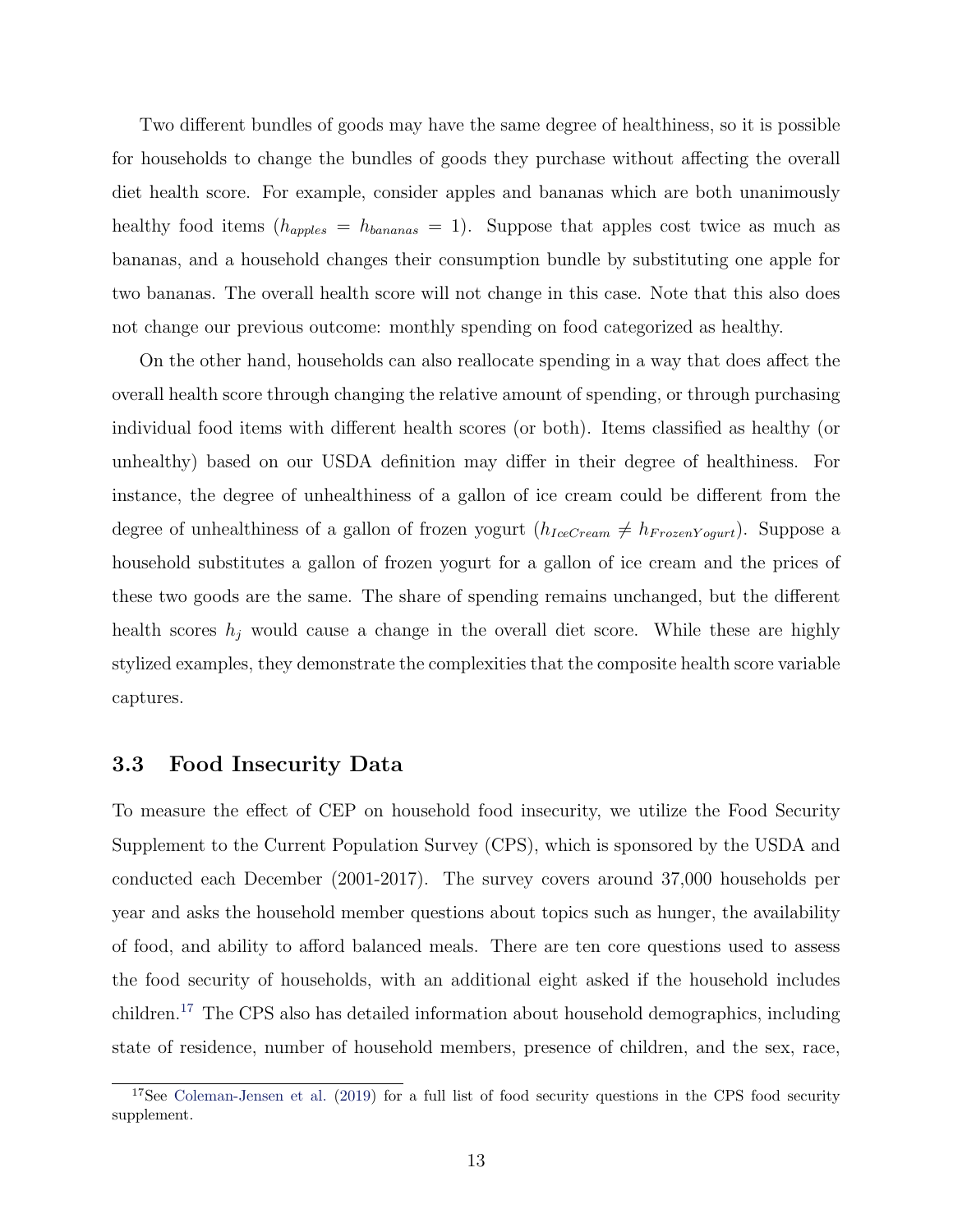ethnicity, age, education level, and income level of the respondent.

We consider four outcomes of interest. First, whether the household indicates that they ran short of money and tried to make their food or food money go further. Second, we use the raw number of the designated food insecurity questions that they answered affirmatively. Third, we use the USDA's definition of food insecurity, which is a binary classification equal to one if a household answered affirmatively to at least three food insecurity questions. Finally, we consider the Rasch Scale Score, which is a standard index of food insecurity provided in the CPS supplement. The Rasch Scale Score is a continuous number between 1.43 and 13.03, where higher numbers indicate more food insecure households. The intuition for this index is to consider not only the number of affirmative answers to the food insecurity questions, but also the severity of the particular questions and frequency that is indicated in the responses.[18](#page-13-1) All of these outcomes reference the household's behavior and experiences over the past 12 months, so we lag the treatment variable in our regressions by a year. In our sample, about 24 percent of households indicate that they ran short of money and tried to make their food or food money go further in the last 12 months, and about 13 percent of households are designated as food insecure.

### <span id="page-13-0"></span>3.4 Defining Treatment

Ideally, we would be able to perfectly observe when households have children attending a CEP participating school. However this remains unknown to the researcher. We proxy for CEP availability by defining the probability that a household has a child attending a CEP school. We refer to this as "CEP exposure."

We calculate the probability that a household is exposed to CEP using information on household residential zip code from the Nielsen data and the school attendance boundaries for the 2013-14 school year from the National Center for Education Statistics (NCES). A school attendance boundary, or catchment area, is a geographic area from which the students are eligible to attend a local school. Typically, a local school district determines the school attendance boundaries for schools within its district. We use separate school attendance boundaries for all primary, middle, and high schools in keeping with the NCES format.

<span id="page-13-1"></span><sup>18</sup>For more on the Rasch Scale Score, see [Nord and Bickel](#page-32-9) [\(2002\)](#page-32-9).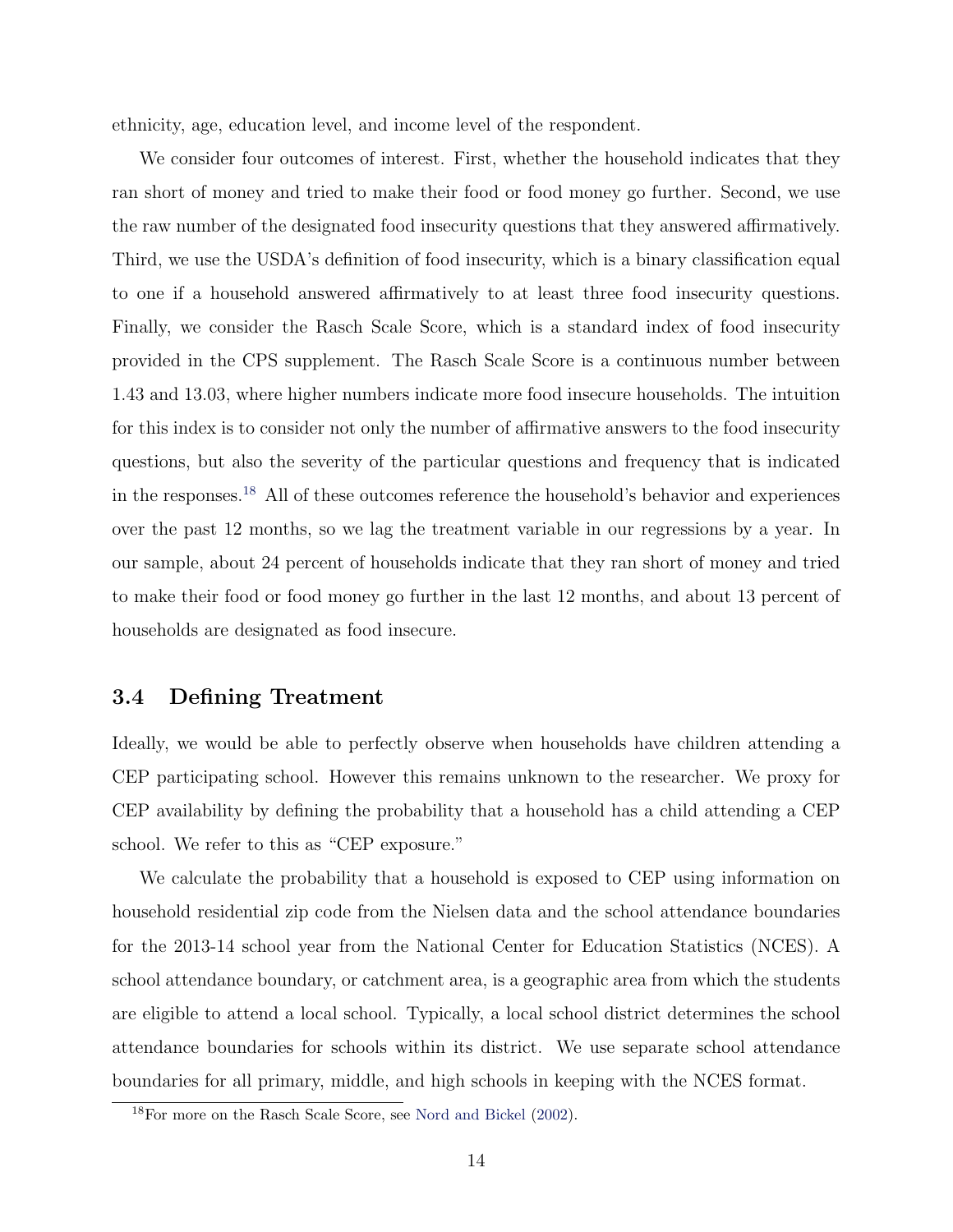To create a proxy for household exposure to CEP, we intersect household zip codes with each school attendance boundary to calculate the percent of the zip code area served by each school. Assuming a uniform distribution of households within the zip code, this provides a measure of the probability that a child attends each school.<sup>[19](#page-14-0)</sup> When schools adopt CEP, we use this as a measure of probability of exposure to CEP for households. Because the school attendance boundaries are divided into primary, middle, and high schools, this gives us a separate measure of CEP exposure at each level.

In addition to these three measures, we create a summary measure of "overall" CEP exposure that combines information about school-level exposure. The overall CEP exposure measure for each zip code is calculated as follows:

<span id="page-14-3"></span><span id="page-14-2"></span>
$$
CEP_{Overall} = \frac{1}{N} \sum_{j} [n_j \times p_j]
$$
 (2)

where j indexes school levels  $(j \in \{\text{primary}, \text{ middle}, \text{high}\}), n_j$  is the number of schools in each level,  $p_j$  is the percent of a zip code area intersecting school attendance boundaries with CEP in each school level, and  $N$  is the total schools in the zip code. This gives us a weighted average of the percent of a zip code area exposed to CEP based on school attendance boundary overlap, where the weights are the number of schools in each level: primary, middle, and high school.

Figure [2](#page-35-0) shows the geographic variation in overall CEP exposure at the zip code level by the end of the sample period. Dark blue, medium-dark blue, medium-light blue, and light blue zip codes have overall CEP exposure above 75 percent, 50-75 percent, 25-50 percent, and 0-25 percent, respectively. Gray zip codes do not have any exposure to CEP schools and white areas are zip codes with missing information. Figure [3](#page-36-0) shows the geographic variation in overall CEP exposure over time for school years 2011-2012 in Panel A to 2016-2017 in Panel F.<sup>[20](#page-14-1)</sup> We exploit variation in exposure to CEP at the zip code level which varies over time as schools adopt CEP.

<span id="page-14-0"></span><sup>&</sup>lt;sup>19</sup>To the extent that school attendance boundaries change over time, this will introduce additional measurement error and may attenuate our results towards zero.

<span id="page-14-1"></span><sup>&</sup>lt;sup>20</sup>We were unable to obtain complete school-level CEP adoption data from several states that allowed CEP before the national roll-out. These states are excluded in our main analysis, but the results are robust to their inclusion.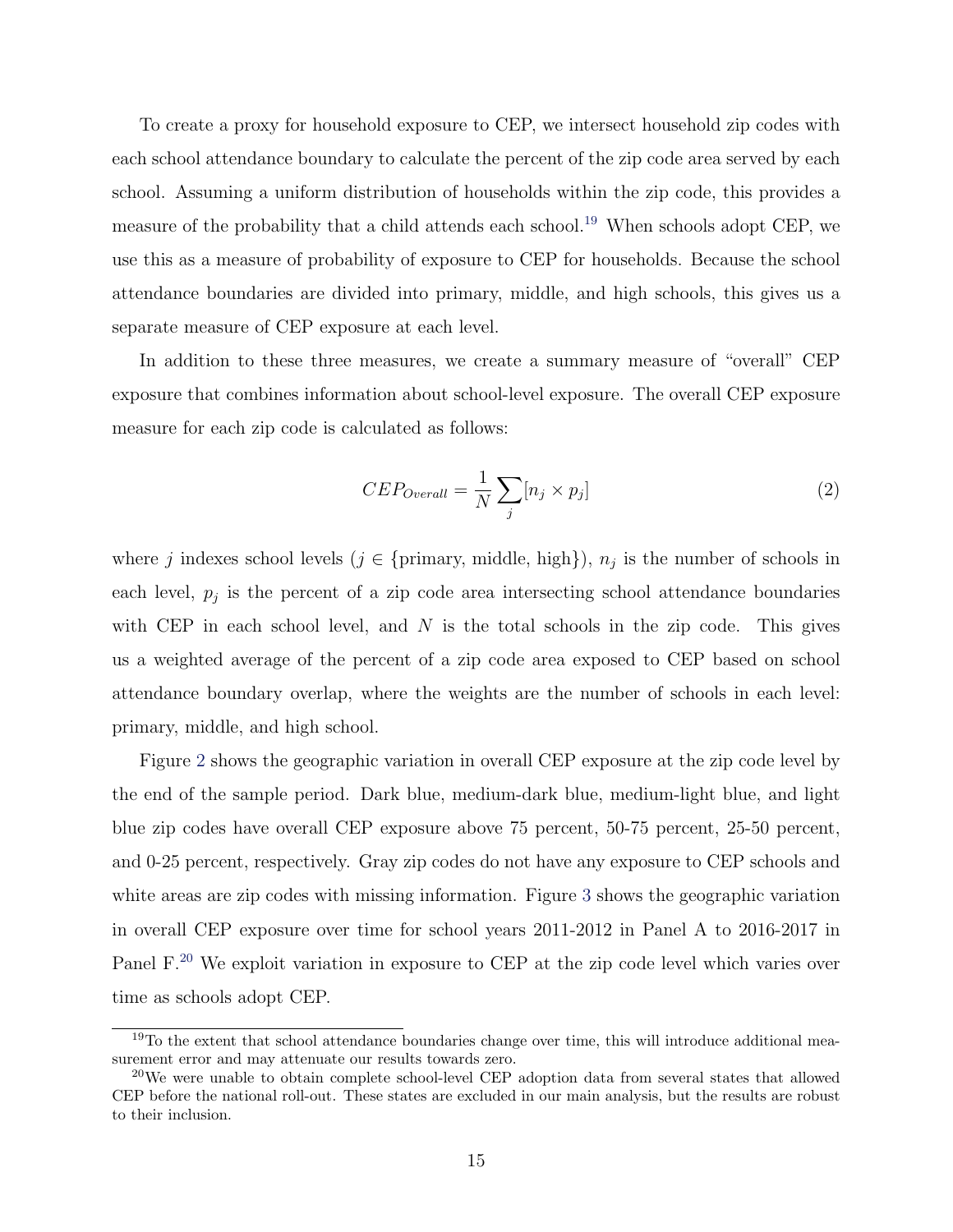## <span id="page-15-2"></span>4 Empirical Strategy

In theory, CEP expands the household budget set by increasing access to free meals at school, both for newly eligible households and for previously eligible households who now face lower application and stigma costs after the program. However, the overall effects of CEP on household grocery store purchases are ambiguous depending on whether the substitution or income effects dominate the household consumption decision as school meals become relatively cheaper. Thus, it is an empirical question whether CEP affected the purchasing decisions of households.

A challenge to measuring the impact of access to free school meals on household budgets is that eligibility has traditionally depended on family income, and households can choose whether and when to participate. Therefore, a selected sample of households participate, and take-up is likely correlated with other important determinants of household spending, such as income, family size, and marital status. Instead of using household-level take-up timing, we leverage school-level CEP adoption timing, which we expect to be plausibly exogenous to household spending. Furthermore, as only households with school-aged children should be impacted by CEP adoption, we use households without school-aged children as an additional control group to account for spending trends that are unrelated to the availability of universal free school meals. Specifically, we estimate the following difference-in-difference model:

<span id="page-15-1"></span>
$$
Y_{iztm} = \beta_1 (CEP_{tmz} \times Kid_{it}) + \beta_2 CEP_{tmz} + \beta_3 Kid_{it} + X_{it} + \tau_{tm} + \gamma_i + \varepsilon_{iztm}
$$
 (3)

where  $Y_{iztm}$  are the food purchase outcomes from Nielsen for household i in zip code z in year t and month m.  $CEP_{tmz}$  is either a binary measure of any exposure to CEP, the percent of the household's zip code exposed to CEP for school level  $j \in \{\text{primary}, \text{ middle}, \text{high}\}\,$ , or the overall measure of CEP exposure:  $CEP_{Overall}$  as defined in equation [2.](#page-14-2)  $Kid_{it}$  is an indicator variable equal to one if the household has children.<sup>[21](#page-15-0)</sup> The specification includes year-month fixed effects,  $\tau_{tm}$ , household fixed effects,  $\gamma_i$ , and a vector of household controls,  $X_{it}$ , including

<span id="page-15-0"></span><sup>21</sup>To be consistent across data sets, we define Kid as equal to 1 if the household has any children less than 18 years old. In appendix table [A7,](#page-46-0) we show our results are robust to a variety of different definitions of children and robust to using only school-aged children that are 6-17 years old.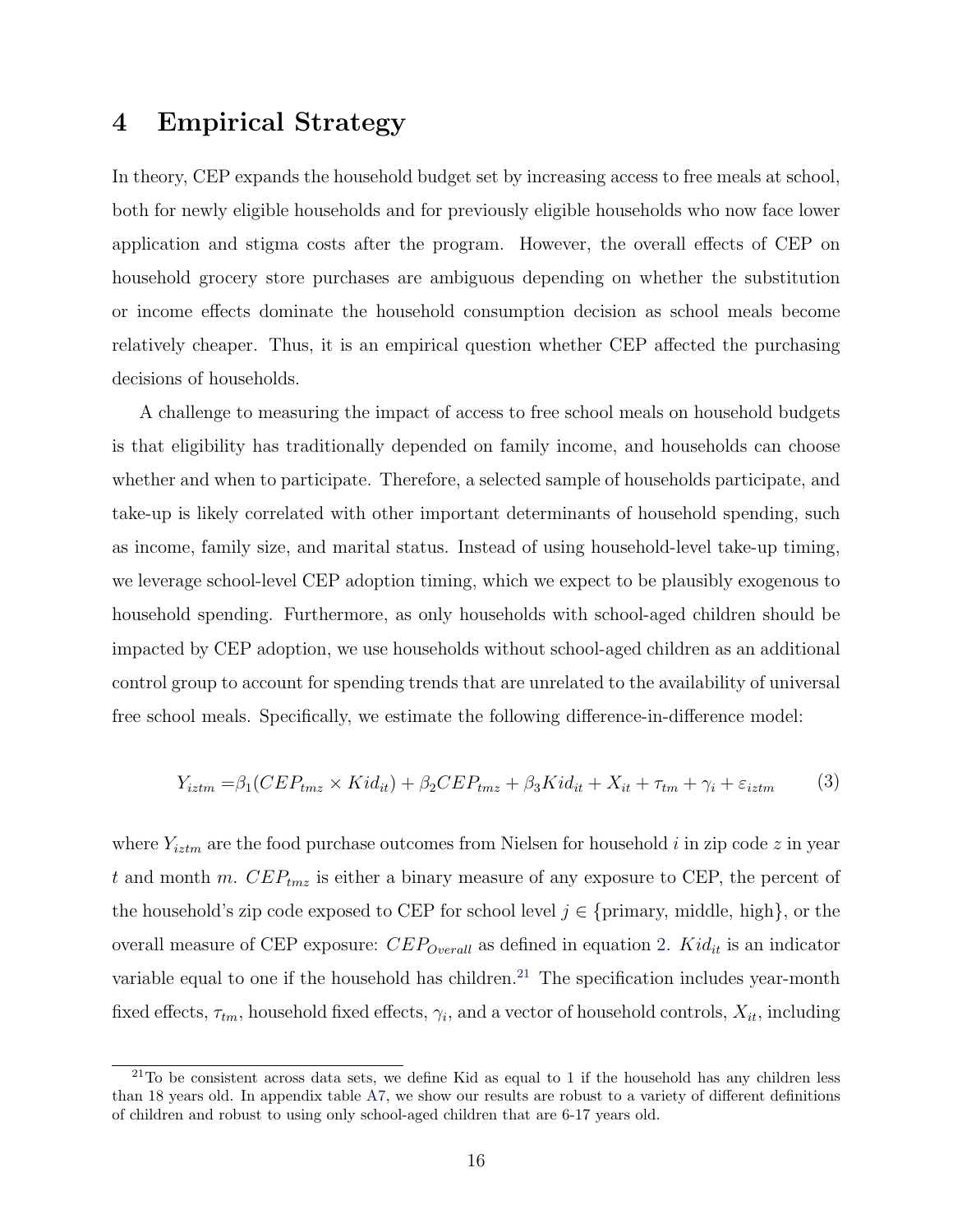marital status, race and ethnicity, the number of children, household size, household income bins, WIC participation, type of residence, and education. Standard errors are clustered at the household level.<sup>[22](#page-16-0)</sup>

The coefficient of interest,  $\beta_1$ , shows the effect of increasing the probability of exposure to CEP for school level j from 0 to 100 percent for households with school-aged kids relative to other households. Since households without such children should be unaffected by CEP, they act as a control group. We also estimate dynamic event study models in order to examine changes in the effects over time as well as rule out any pre-trends. We calculate event-time, y, relative to the first year that a zip code experienced any positive CEP exposure:

<span id="page-16-1"></span>
$$
Y_{iztm} = \sum_{j \neq -1} [\pi_j 1(y = j)_{tmz} \times Kid_{it} + \delta_j 1(y = j)_{tmz}] + \alpha_1 Kid_{it} + X_{it} + \tau_{tm} + \gamma_i + \varepsilon_{iztm}
$$
(4)

where  $\mathbb{1}(y = j)_{tmz}$  is an indicator equal to one j years before or after a zip code first experiences any CEP adoption, omitting the year prior to treatment. Other variables are defined analogously to equation [3.](#page-15-1)

In order for our estimate to identify the causal effect of CEP, household CEP exposure must be plausibly unrelated to unobserved determinants of household grocery store purchases. We show there is no evidence of changing household demographic characteristics that coincide with CEP exposure. We also address concerns that the presence of dynamic treatment effects in settings with variation in treatment timing may lead to bias in our main estimates [\(Callaway and SantAnna,](#page-30-10) [2020;](#page-30-10) [Goodman-Bacon,](#page-31-12) [2018;](#page-31-12) [Borusyak and Jaravel,](#page-30-11) [2017;](#page-30-11) [De Chaisemartin and d'Haultfoeuille,](#page-30-12) [2020\)](#page-30-12). We show in the appendix that our results are consistent across treatment-timing groups and we find similar results using methodology from [Callaway and SantAnna](#page-30-10) [\(2020\)](#page-30-10). As the majority of CEP adoption occurs with national roll-out and we have a large never treated group, this is not surprising.

Finally, we estimate the effect of CEP on measures of food insecurity using the CPS December Supplement. Since we have more detailed household information, including the presence of children, but only state-level geographic information, we modify our estimation

<span id="page-16-0"></span> $22$ We also show that results are robust to clustering at the zip-code level in appendix table [A6.](#page-45-0)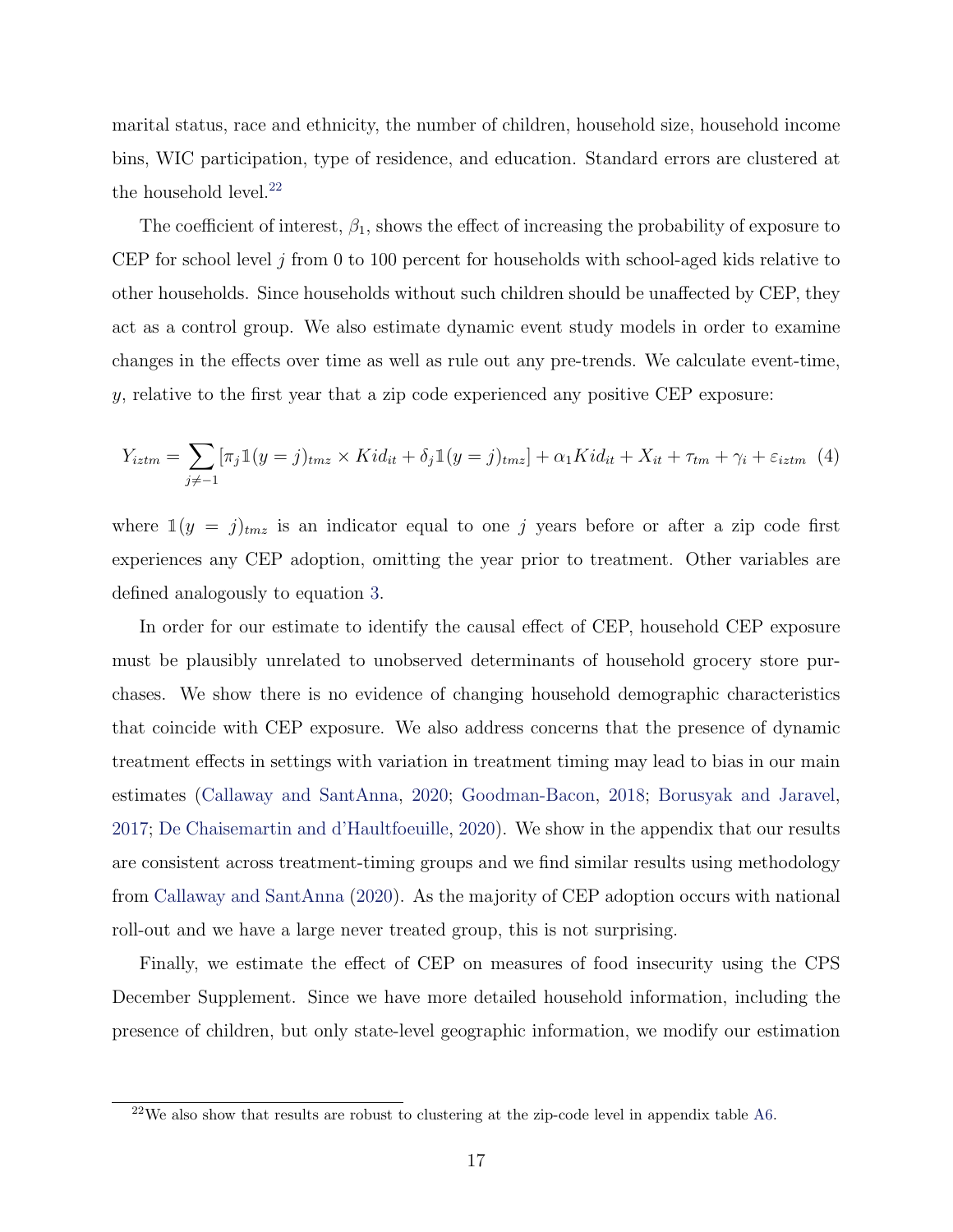<span id="page-17-0"></span>strategy. Specifically, we estimate:

$$
F_{ist} = \gamma_1(\% CEP_{st} \times Kid_{it}) + \gamma_2(\% CEP_{st}) + \gamma_3 Kid_{it}
$$
  
+
$$
X_{it} + \Gamma_{st} + \tau_t + \sigma_s + \varepsilon_{ist}
$$
 (5)

where  $F_{ist}$  are food insecurity outcomes from the CPS for household i in state s in year t. The main treatment variable of interest,  $\%CEP_{st}$ , is a continuous measure of the percent of schools that have adopted CEP within the state.  $Kid_{it}$  is an indicator variable equal to one if the household has children less than 18 years old. The specification includes a vector of household controls,  $X_{it}$ , including marital status, race and ethnicity, household size, household income categories, WIC participation, maximum household education level, and maximum hours of work for the head of household. We also include the same time-varying state controls as before,  $\Gamma_{st}$ , year fixed effects,  $\tau_t$ , state fixed effects,  $\sigma_s$ , and cluster standard errors at the state level. The coefficient of interest,  $\gamma_1$ , shows the effect of increasing the number of schools that have adopted CEP from 0 to 100 percent after CEP becomes available within the state for households with school-aged children. As before, since households without school-aged children should be unaffected by CEP, they act as an additional control group. We also estimate the following dynamic event study model:

<span id="page-17-1"></span>
$$
F_{ist} = \sum_{j \neq -1} [\lambda_j \mathbb{1}(y = j)_{st} \times Kid_{it} + \delta_2 \mathbb{1}(y = j)_{st}] \times pctCEP_s + \phi_3 Kid_{it}
$$
  
+
$$
X_{it} + \Gamma_{st} + \tau_t + \sigma_s + \varepsilon_{ist}
$$
 (6)

where  $\mathbb{1}(y = j)_{st}$  is an indicator equal to one j years before or after a state first experiences any CEP adoption, omitting the year prior to treatment, and  $pctCEP<sub>s</sub>$  is a constant within each state equal to the average percent of schools with CEP, conditional on any CEP adoption. Other variables are defined analogously to equation [5.](#page-17-0)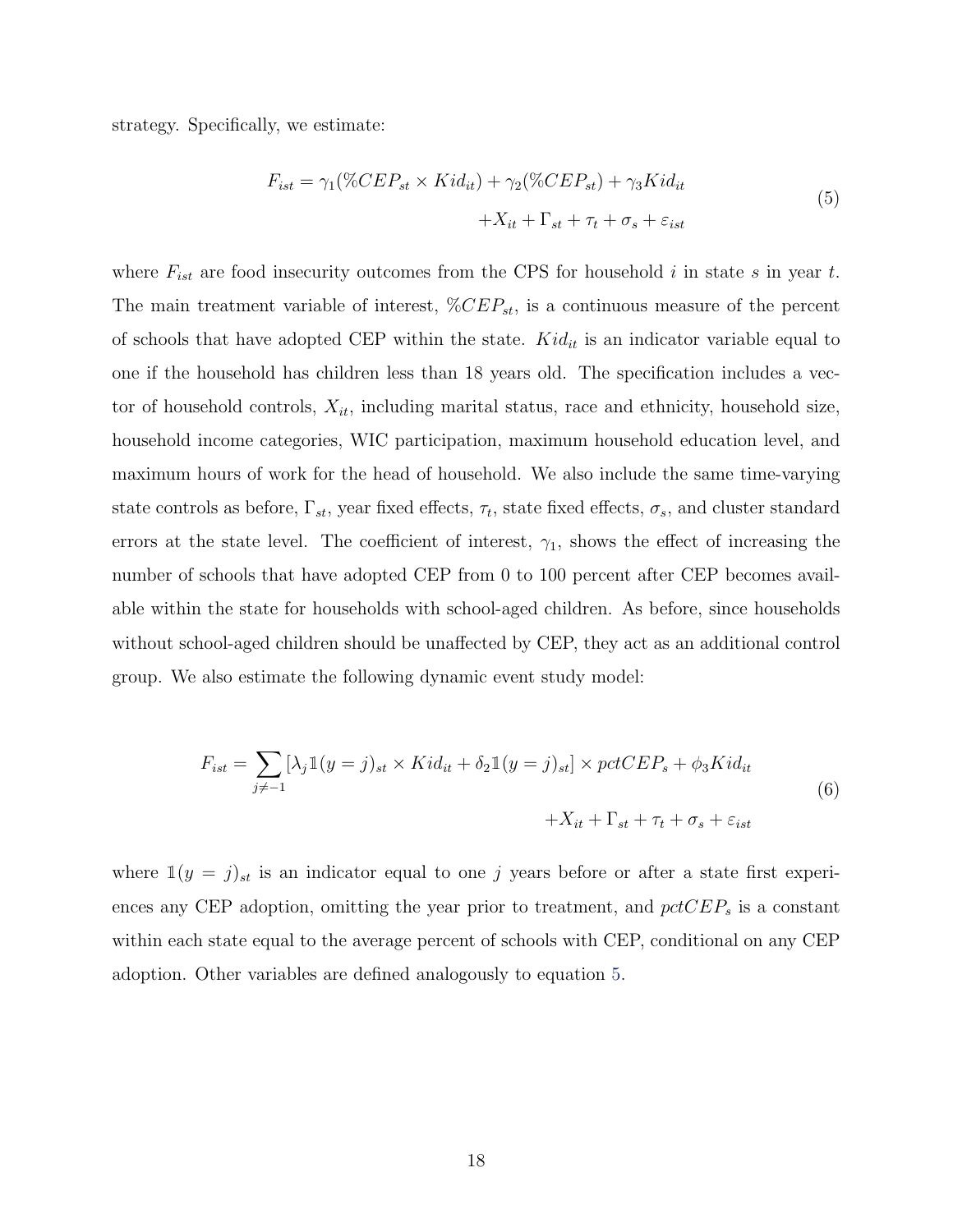## 5 Results

### 5.1 Descriptive Statistics

Table [1](#page-40-0) shows summary statistics for household characteristics for the whole sample, as well as separately for zip codes without any CEP exposure and those that eventually experience some amount of CEP exposure. The table shows that households in zip codes with any CEP exposure are more likely to be black, be FRP eligible, and have a less educated head of household. This is unsurprising, since only high-poverty schools with an ISP over 40 percent are eligible for CEP. Any cross-sectional comparison of household purchases across zip codes exposed and unexposed to CEP would likely be biased, since these characteristics, such as income and education, are related to household purchases directly.

Instead, we leverage timing of CEP exposure at the zip code level. We show that the timing of CEP exposure is unrelated to changing demographic characteristics in Table [2.](#page-41-0) We regress various household characteristics on our measures of CEP exposure and year-bymonth and zip code fixed effects. Standard errors are clustered at the zip code level. Using either a binary indicator for any CEP exposure in Panel A or the percent of exposure in Panel B, there is no significant relationship with a variety of demographic controls, including martial status, household size, income, education, and employment. Column 1 summarizes these demographics into one index, by predicting total food spending based on demographic characteristics. This measure of predicted food spending captures changes in demographics and is unrelated to CEP exposure.<sup>[23](#page-18-1)</sup>

### <span id="page-18-0"></span>5.2 Effect of CEP Exposure on Grocery Purchases

#### Total Food, Lunch, and Breakfast Food Spending

Since CEP adoption increases the number of students receiving free meals, households essentially receive an income shock. Households with kids attending CEP schools no longer have to pay out-of-pocket for school meals or purchase groceries for breakfast and lunch. However, the overall impact on household grocery purchases is still ambiguous. Households

<span id="page-18-1"></span> $^{23}$ Figure [A3](#page--1-1) shows the associated event study with predicted food spending as the outcome. Similarly, there is no evidence of any change in predicted spending based on demographic characteristics after CEP.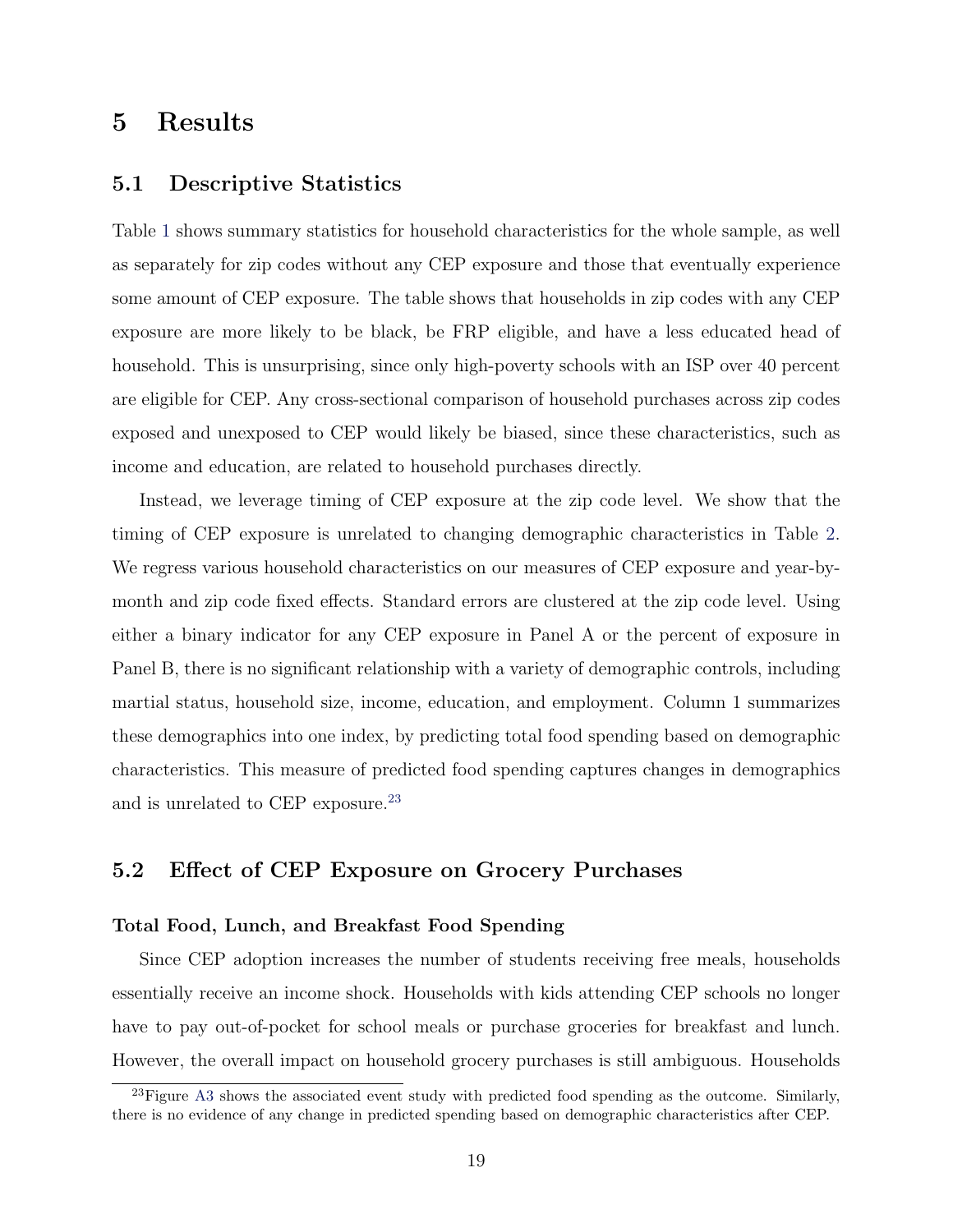may increases food purchases with the additional income or they may reduce food purchases since they no longer have to pack meals to bring to school.

Figure [4](#page-37-0) shows the event study graphs of grocery spending for households with children estimated using equation [4.](#page-16-1) Panels (a) and (b) show the results separately for all food purchases and for lunch and breakfast food purchases, respectively. The coefficients are estimated for each year relative to a zip code's first exposure to CEP. After CEP exposure begins, there is a reduction in both total food expenditure and lunch and breakfast food expenditures.

Table [3](#page-42-0) shows the corresponding regression results from the estimation of equation [3,](#page-15-1) with a binary variable for post CEP exposure as the treatment variable in panel A and the weighted overall CEP exposure variable from equation [2](#page-14-2) as the treatment variable in panel B. Column 1 panel A shows that CEP exposure decreased all food spending for households with kids by about \$11 per household per month, or about \$130 per year, as compared to households without kids. Relative to the mean spending of about \$206 per month, food purchases decreased by about 5 percent. Because all schools in a zip code did not necessarily participate in CEP, it is useful to consider the continuous measure of the percent of a zip code exposed to CEP in panel B. We can see that increasing CEP exposure from zero to 100 in a zip code leads to even larger decreases in food spending, about \$39 per month, or almost 19 percent from the mean. Columns 2 and 3 show the results for the categories of lunch and breakfast foods, respectively. In panel A, CEP exposure decreased lunch and breakfast food spending by about \$4 and \$2 per household per month, or about 8 and 9 percent from the mean lunch and breakfast food spending levels, respectively. Again, taking into account the probability of CEP exposure in panel B, these changes are even larger. Column 4 combines lunch and breakfast food spending and shows a decline of about \$5.50, or 9 percent from the mean (panel A). Increasing CEP exposure from zero to 100 percent could increase the magnitude of this decline to about \$21 per month, or 32 percent decline relative to the mean spending on lunch and breakfast foods (panel B).

These results are robust to a number of alternative specifications reported in Table [A6,](#page-45-0) such as excluding household controls, adding state by year and month fixed effects, clustering the standard errors at the zip code or state level, including states with missing information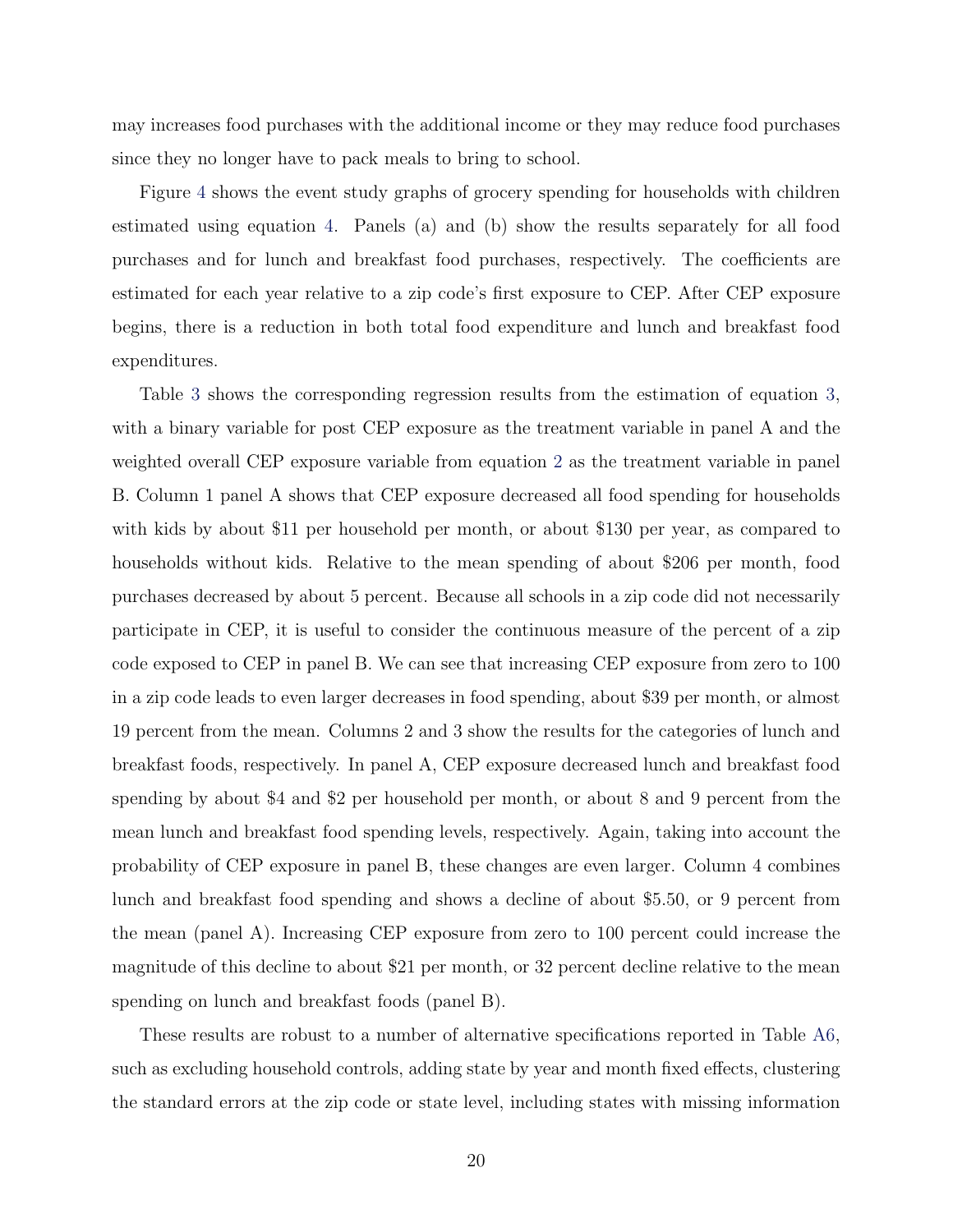on school adoption timing, and including households that change residential location during the sample.[24](#page-20-0) We also show our results are robust to a number of alternative definitions of our measure of households with children in Table [A7,](#page-46-0) such as households with school-aged children (6-17), households that ever had children, and households without any variation in number of children or household composition during the sample. Our results are robust across each of these alternative definitions. Finally, we re-define "Kids" as the number of children within a household in columns (7) and (8) of Table [A7.](#page-46-0) The results remain significant and, importantly, the magnitudes line up with our main estimates. Conditional on having kids, there are about 2 kids per household on average in our data. Multiplying these coefficients by 2, we get estimates similar to our main results, which is reassuring.

We also show results by treatment timing group in Figure [A6](#page--1-2) and Table [A8,](#page-47-0) where separate regressions are estimated for each treatment timing cohort relative to the nevertreated group. Each cohort is defined by the first year a household's zip code had any CEP exposure. Results are similar across treatment timing groups, suggesting that negative weights in the context of dynamic treatment effects are not driving our main estimates. We also present consistent results based on [Callaway and SantAnna](#page-30-10) [\(2020\)](#page-30-10) in Table [A9](#page--1-3) and Figure [A7.](#page--1-2) Coefficients for spending on all food, lunch foods, breakfast foods, and lunch and breakfast foods combined remain statistically significant. As these estimates report effects on spending on a yearly rather than monthly basis, the magnitudes are similar to our main estimates in Table [3](#page-42-0) multiplied by 12 months per year. As much of the variation is driven by the national roll-out and there is a large never-treated group, it is not surprising that these results are in line with our main estimates.

#### Diet Quality Results

While CEP exposure significantly decreases household spending on food purchases, it is unclear how the composition of household grocery purchases might change. In particular, we care about how households may allocate their food spending towards healthy or unhealthy foods. With the change in income that results from CEP, households may be able to afford more healthy purchases or they may substitute towards unhealthy purchases such as

<span id="page-20-0"></span> $^{24}$ Figure [A5](#page--1-2) also shows graphical evidence for our main outcomes that is consistent with our main specifications after dropping household controls.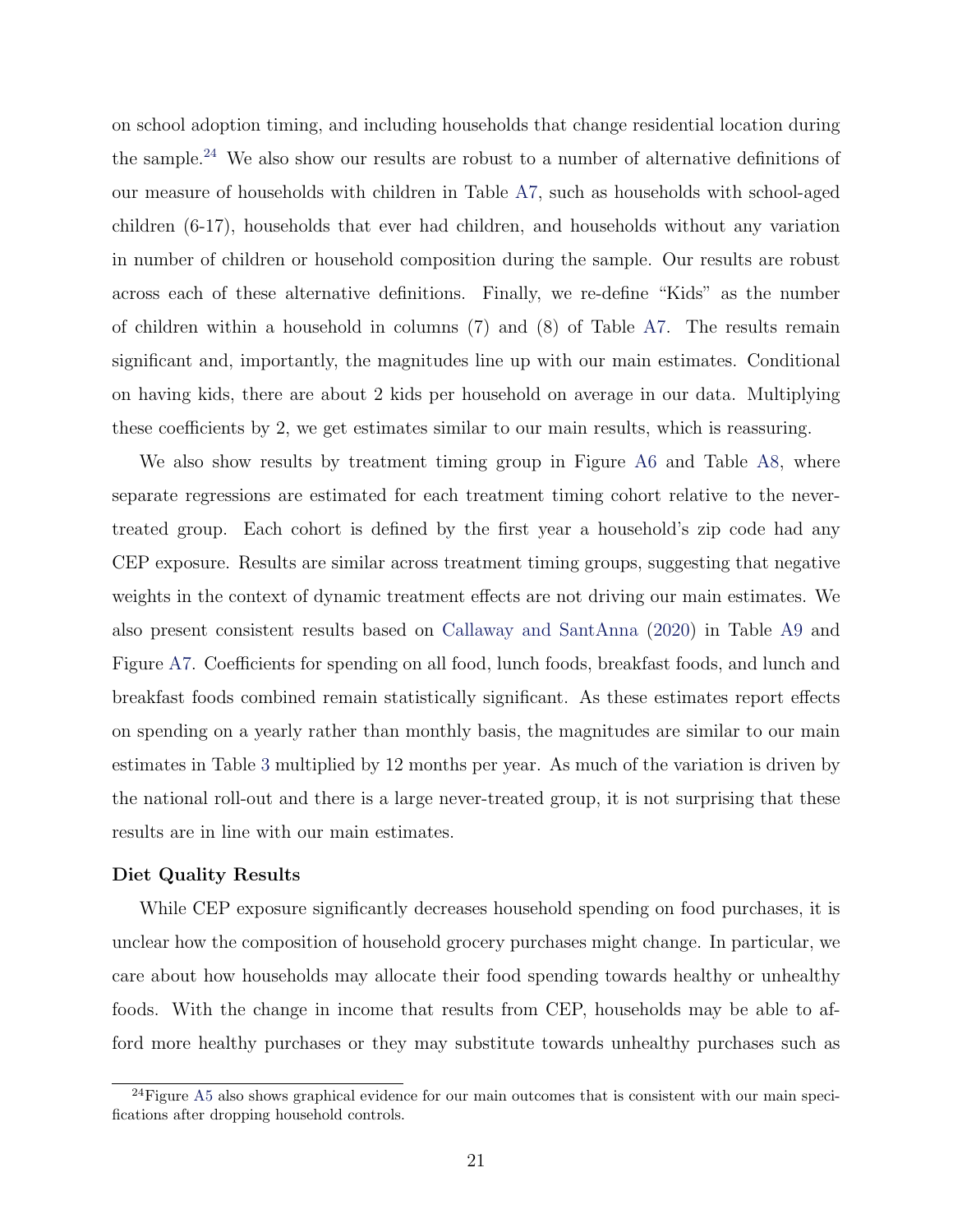commercially prepared foods.

First, it is informative to consider the impact of CEP on broad categories of healthy and unhealthy purchases, as defined by the USDA (see section [3\)](#page-9-3). Figure [A4](#page--1-2) shows how CEP exposure impacts purchases of healthy and unhealthy foods in panels (a) and (b), respectively. The figures show significant declines in purchases of both healthy and unhealthy foods following CEP availability, with no pre-trends prior to CEP adoption. Columns 1 and 2 in Table [4](#page-43-0) display corresponding regression results for the effect of being exposed to any CEP (panel A), and of increasing overall access to CEP (panel B) on healthy and unhealthy spending for households with school-aged children. Column 1 of Panel A shows that overall spending on healthy food decreases significantly by about \$3 per month, about 5.1 percent from the average amount of healthy purchases. Column 2 of Panel A shows that CEP exposure leads to an \$8 decrease in spending on unhealthy foods, or about 5.7 percent from the average amount of unhealthy purchases. Panel B shows that increasing overall CEP exposure would scale these estimates up, such that the percent decreases in both healthy and unhealthy spending are around 21 percent from their respective means. This seems to indicate that while households are altering their food purchases, the ratio of spending on healthy versus unhealthy foods does not change much after CEP.

To explore the changes in these categories of healthy and unhealthy spending in more detail, we next consider two food categories that are unambiguously defined by the USDA according to dietary recommendations. In particular, we examine spending on vegetables and commercially prepared pre-packaged food. Figure [A4](#page--1-2) panels (c) and (d) show how CEP exposure impacts purchases of vegetables and commercially prepared foods, respectively. Columns 3 and 4 in table [4](#page-43-0) show the corresponding regression results. As with overall spending on healthy and unhealthy foods, the effects for spending on vegetables and on commercially prepared foods are negative and statistically significant. We find that spending on vegetables decreases by \$0.22 per month (about 2 percent), and spending on commercially prepared foods decreases by about \$5 per month, a change of about 5.5 percent from the mean.

It is clear from these results that purchases from individual categories of food do not paint the full picture of the healthiness of household diets. Next, we use the composite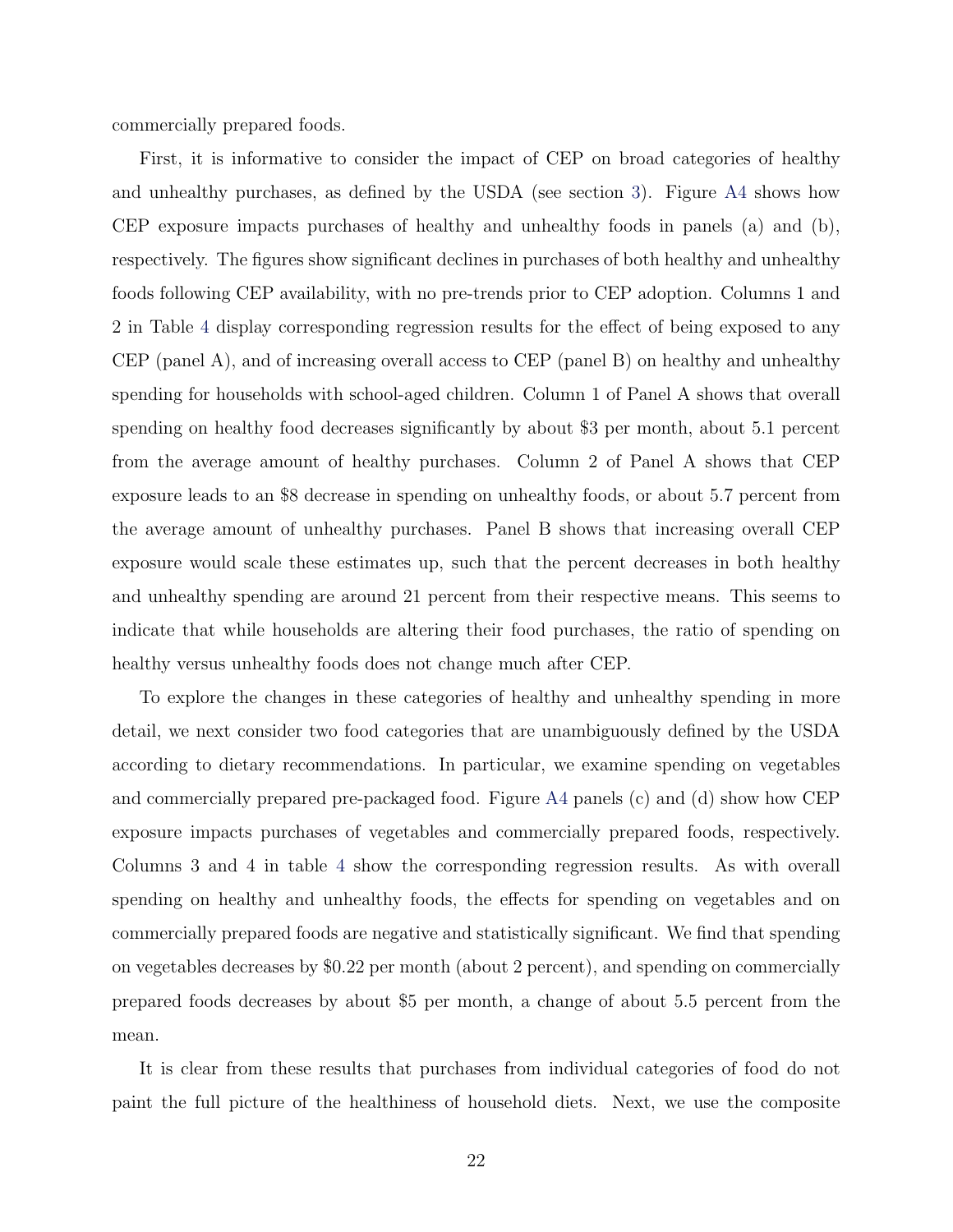health score described in section [3.2](#page-9-4) to examine changes in overall diet quality. Figure [4c](#page-37-0) shows the impact of CEP exposure on the composite score measure of overall healthiness of grocery purchases. The overall health score of purchases appears to increase slightly after CEP exposure. However, table [4](#page-43-0) column 5 shows the corresponding regression results for any CEP exposure (panel A) and overall probability of CEP exposure (panel B), which indicate a statistically insignificant change in the composite health measure that is also small in magnitude. For the average household, we do not find strong evidence of a change in the quality of at home food purchases, despite changes in overall spending. However, it is still not clear if the effect of CEP is uniform across all households and types of purchases or whether CEP has heterogeneous effects on household spending and diet quality. We next turn to examine heterogeneity of the results.

#### 5.3 Heterogeneity in the Effect on Grocery Purchases

We begin our heterogeneity analysis by examining if CEP exposure at individual school levels (elementary, middle, and high school) has a differential impact on our spending and health outcomes of interest. For example, evidence from the National Health and Nutrition Examination Survey suggests that the percentage of children and adolescents skipping breakfast is increasing with age [\(Terry et al.,](#page-33-7) [2020\)](#page-33-7). Given these age gradients, we might expect to find larger effects among primary school students who are more likely to consume breakfast. Results for CEP exposure by school levels are shown in Panels A-C of table [5](#page-44-0) for total food spending, lunch and breakfast spending, and the composite diet health score. When broken out by school-level, we find that all food spending decreases for households with kids by about \$38, \$27, and \$27 per month after CEP exposure in primary, middle and high schools, respectively (column 1). Relative to the mean level of food spending, these reductions account for about 13-19 percent of spending. These declines in overall food spending appear to be driven in large part by reductions in spending on lunch and breakfast food. Column 2 shows that monthly spending on specific lunch and breakfast foods decreased by about \$22, \$14, and \$14 for primary, middle and high school CEP exposure, respectively. Relative to the mean spending on lunch and breakfast foods, these changes are fairly large in magnitude, with spending decreasing by about 34, 21, and 21 percent for primary, middle, and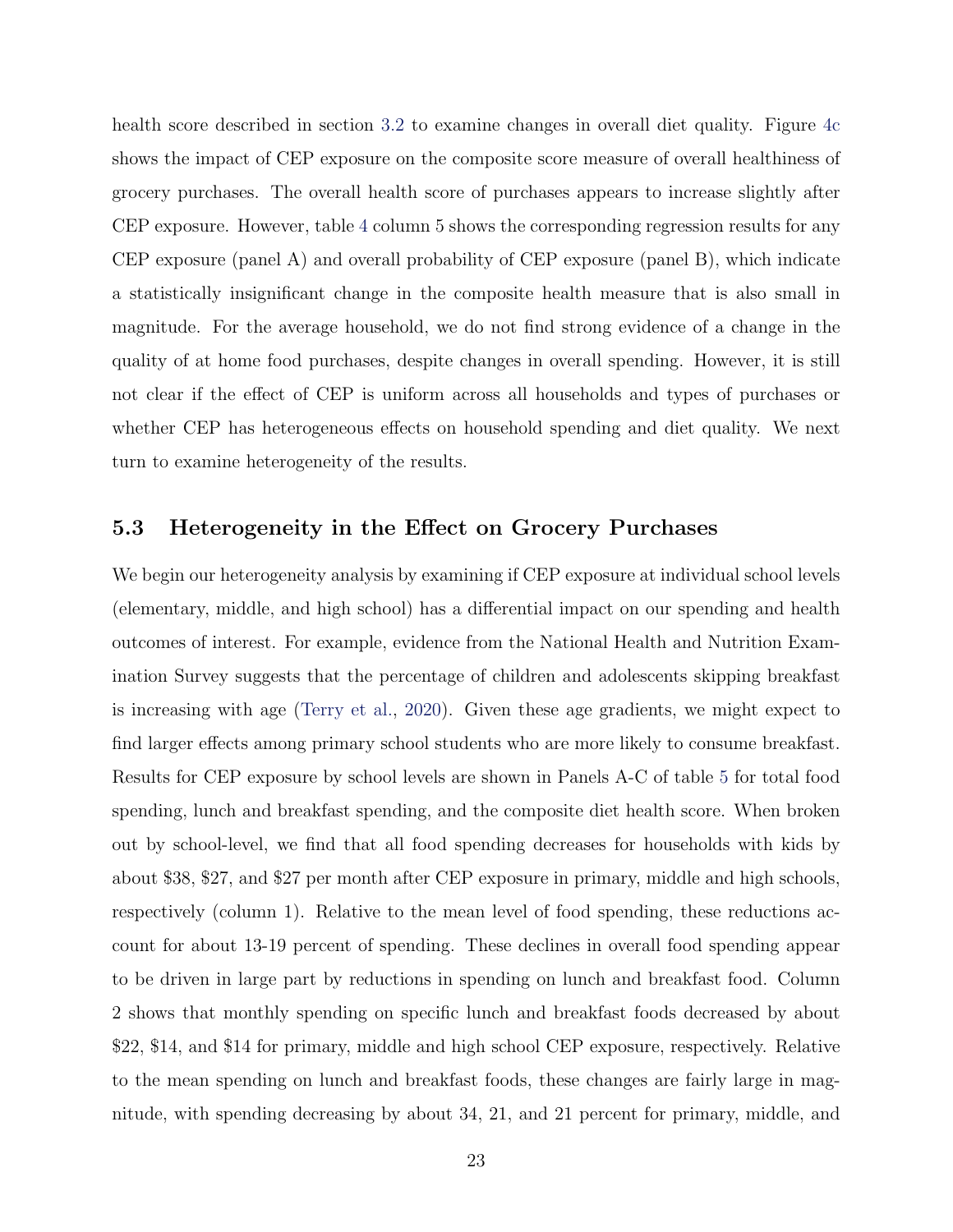high school CEP exposure, respectively.<sup>[25](#page-23-0)</sup> As before, there is no significant change in the composite diet health score in column 3.

The effects on food spending are largest in magnitude and most significant for primary school CEP exposure. This suggests that the families exposed to CEP at lower grade levels are driving the changes in at-home food spending. This is not surprising since elementary schools tend to have much larger participation in school meals and young students are more likely to consume breakfast in general [\(Terry et al.,](#page-33-7) [2020\)](#page-33-7).

We hypothesize that the rollout of universal access to free school meals removes much of the potential stigma associated with receiving free meals at school. We explore this hypothesis further by breaking down the effects by groups of lunch eligibility. We use the detailed information in the Nielsen panel on household size and income categories to proxy for households that would have been previously eligible for free/reduced-price meals. We proxy for eligibility by assigning households with income less than or equal to 185 percent of the federal poverty level (FPL) as being eligible for free or reduced-price school meals, and households with income above 185 percent of the FPL as paying full price for school meals prior to CEP.[26](#page-23-1)

Figure [5](#page-38-0) shows event studies similar for each of our main outcomes decomposed by the lunch eligibility categories.<sup>[27](#page-23-2)</sup> Panels (a) and (b) in figure [5](#page-38-0) present event studies for total food spending and lunch and breakfast food spending by lunch eligibility. Table [6](#page-45-0) presents the corresponding coefficient estimates for any CEP exposure and overall CEP exposure. Column 1 shows that at-home food spending decreases for all households. The magnitude of the effect is similar (about 5 percent from the mean) for those previously eligible and those previously ineligible for free/reduced price meals. We cannot reject that the estimates are

<span id="page-23-0"></span><sup>&</sup>lt;sup>25</sup>To see results broken down by school level CEP exposure for lunch food and breakfast food separately, see columns 1 and 2 of appendix table [A5.](#page-44-0) Other categories of healthy or unhealthy food spending are in columns 3-6 of appendix table [A5.](#page-44-0) As with the total food, breakfast, and lunch spending, the effects are largest in magnitude for primary school CEP exposure.

<span id="page-23-1"></span><sup>&</sup>lt;sup>26</sup>Our measures of FPL status are subject to some limitations. First, the household size reported in Nielsen may not necessarily be the same as the definition used in federal guidelines. Second, we only observe income bins. While these income bins are relatively narrow, especially at lower income levels, we had to decide how to assign FPL status. We assign the FPL cutoff value to an entire income bin that contained it. To the extent that this captures some households that had incomes higher than the threshold, it should bias our results towards zero since the lower income households have the strongest effects.

<span id="page-23-2"></span><sup>27</sup>Results are also very similar without including household level controls, as shown in Figure [A8.](#page--1-2)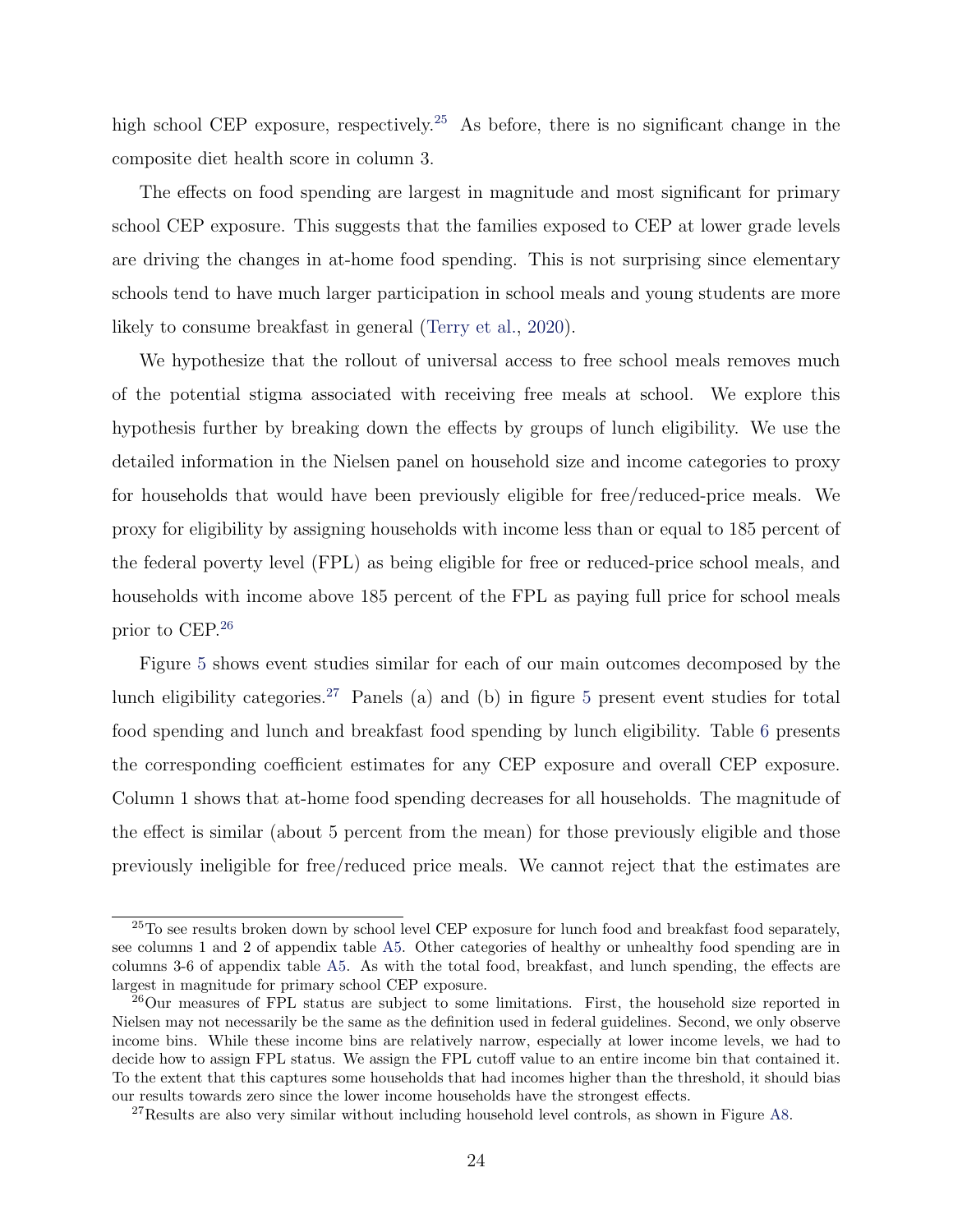the same across these two groups. This suggests that both newly eligible households and already eligible households take advantage of universal free meals at school.

The pattern of results is similar for spending on lunch and breakfast-specific food items. Column 2 shows that lunch and breakfast-specific food spending decreased by about \$4 for the households previously eligible for free lunches, and this is not statistically significantly different from the estimated coefficient for households that had to pay full price for lunches prior to CEP.[28](#page-24-0) This may be partially explained by the fact that the percentage of children and adolescents consuming breakfast is decreasing with family income [\(Terry et al.,](#page-33-7) [2020\)](#page-33-7). Despite the similar effect sizes, our results suggest that the previously eligible households still benefit from universal access to free school meals. This suggests to us that the non-monetary stigma and/or application costs did play a role in preventing these eligible households from participating in the NSLP and SBP prior to CEP.[29](#page-24-1)

Next, figure [5](#page-38-0) panel (c) shows the effect of CEP exposure on the composite health score by lunch eligibility categories. For previously eligible families, we observe a gradual improvement in dietary quality that arises about 2 years after CEP adoption. The corresponding regression estimates are presented in column 3 of table [6.](#page-45-0) Here we find that the composite diet health score is positive and significant for lower income families that would previously have been eligible for free/reduced priced meals, but very small in magnitude and insignificant for higher income families. The estimates suggest that the diet quality for low income households increases by about 0.01 points, or about 3 percent from their pre-CEP mean, after CEP becomes available in their zip code. In panel B, we see that increasing from zero to 100 percent CEP exposure increases diet quality by about 0.05 points or 16 percent relative to their pre-CEP mean. Given the positive and statistically significant coefficients for low income families, we can reject the hypothesis that at home diet quality worsened for this group after CEP. Moreover, this provides suggestive evidence of potentially beneficial effects on diet quality for the low-income at-risk families even though they were previously

<span id="page-24-0"></span><sup>&</sup>lt;sup>28</sup>To see results broken down by lunch eligibility categories for lunch and breakfast food separately, see columns 1 and 2 of appendix table [A10.](#page--1-4)

<span id="page-24-1"></span><sup>29</sup>In New York City schools, [Leos-Urbel et al.](#page-32-10) [\(2013\)](#page-32-10) also find that school breakfast participation increased among previously free-meal-eligible students after adopting universal free school breakfast, suggesting a nonprice mechanism. [Logan et al.](#page-32-6) [\(2014\)](#page-32-6) also show that schools were more likely to serve breakfast in the classroom after CEP (rather than using traditional line service), which may also have reduced stigma and contributed to the increased take-up for this low income group, even though they were already eligible.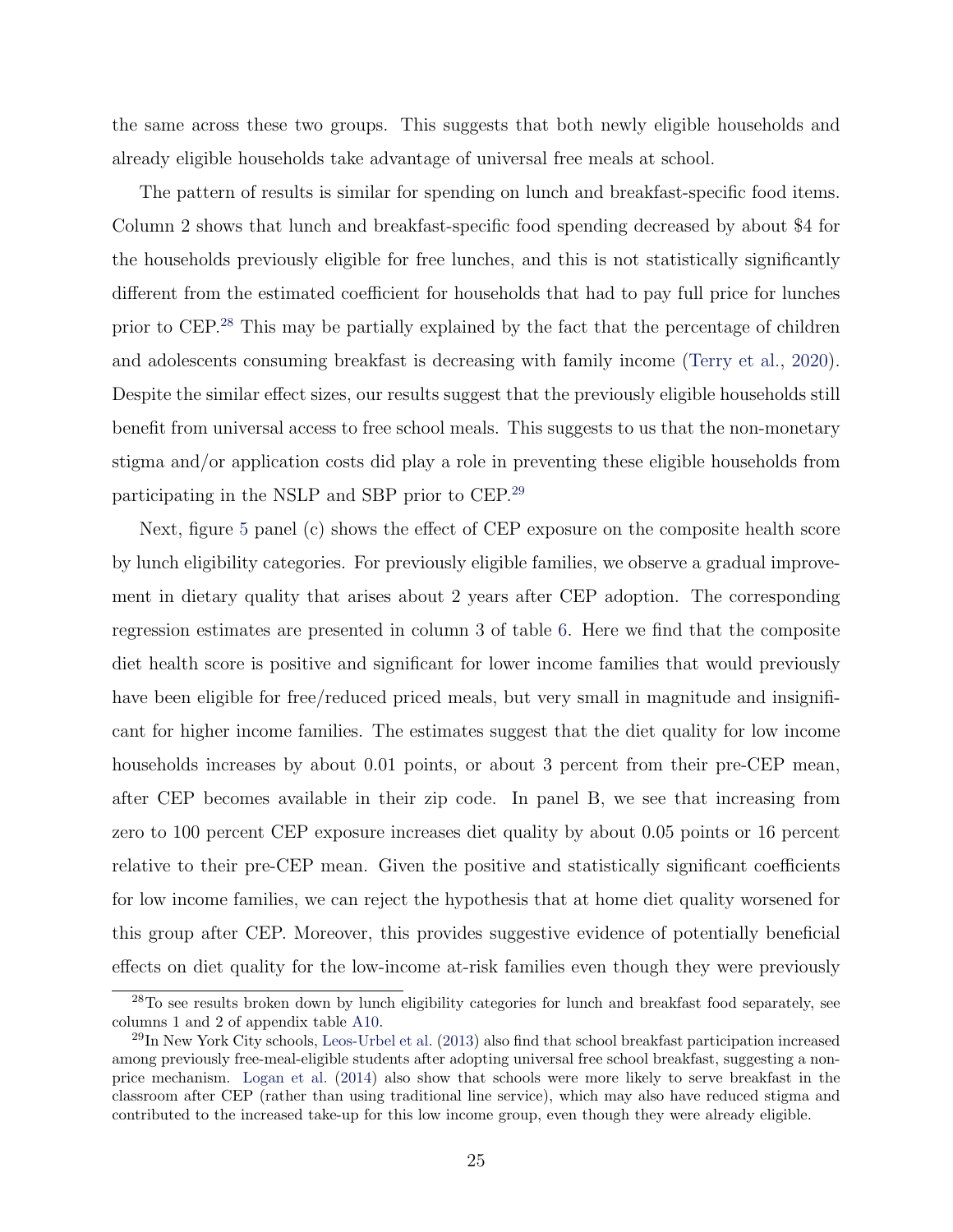eligible for free or reduced price school meals.<sup>[30](#page-25-0)</sup>

Finally, we can break down our estimates on the diet quality of at home food purchases even further by looking at the diet quality of sub-sets of purchases typically consumed at breakfast, lunch, and dinner.<sup>[31](#page-25-1)</sup> We use these new measures of healthfulness by meal type to see whether the effects of CEP on diet quality of household purchases vary by meal type. Table [7](#page-46-0) shows the results for overall diet quality score in column (1), breakfast score in column (2), lunch score in column (3), and dinner score in column (4). Panel A reports the effects for the average household, while Panel B separates the effects for households that were previously eligible for Free/Reduced Price meals and those that were not. Replicating the main results, we see no effect on overall score in column 1 panel A. However, there is an increase in healthfulness of breakfast-related purchases among all households, as shown in column 2 of Panel A. Among low-income households, there is an overall improvement in diet quality (column 1 of Panel B) and this appears to be driven by improvements in both breakfast and lunch-related purchases for these households (columns 2-3 of Panel B). There is no significant change in dinner healthfulness for any group. This makes sense, as we expect CEP to have the biggest effect on the composition of breakfast and lunch purchases since these are the meals provided at school.

#### 5.4 Effects of CEP Exposure on Food Insecurity

We have shown evidence that low income families can benefit from the availability of universal free school meals through reducing their grocery expenditures and increasing the healthiness of their at home food consumption. Now we present results of the effect of CEP exposure on measures of household food insecurity from the CPS. Since low income households may have been food insecure prior to the program availability, it is possible that some of them may not have experienced large effects on grocery store spending if they were previously underproviding meals. Thus, even if some of the lowest income households potentially did not

<span id="page-25-0"></span> $30T<sub>0</sub>$  see spending results broken down by lunch eligibility for other categories of health spending, see columns 3-6 of appendix table [A10.](#page--1-4)

<span id="page-25-1"></span><sup>&</sup>lt;sup>31</sup>The data appendix in section [7](#page--1-5) describes how we define foods into lunch, breakfast, and dinner categories. We note that dinner includes all remaining food purchases not classified as breakfast or lunch. However, we remove obvious candies, desserts, and beverages from our dinner measure. We do our best to classify foods, but acknowledge that alternative classifications exist that would be reasonable.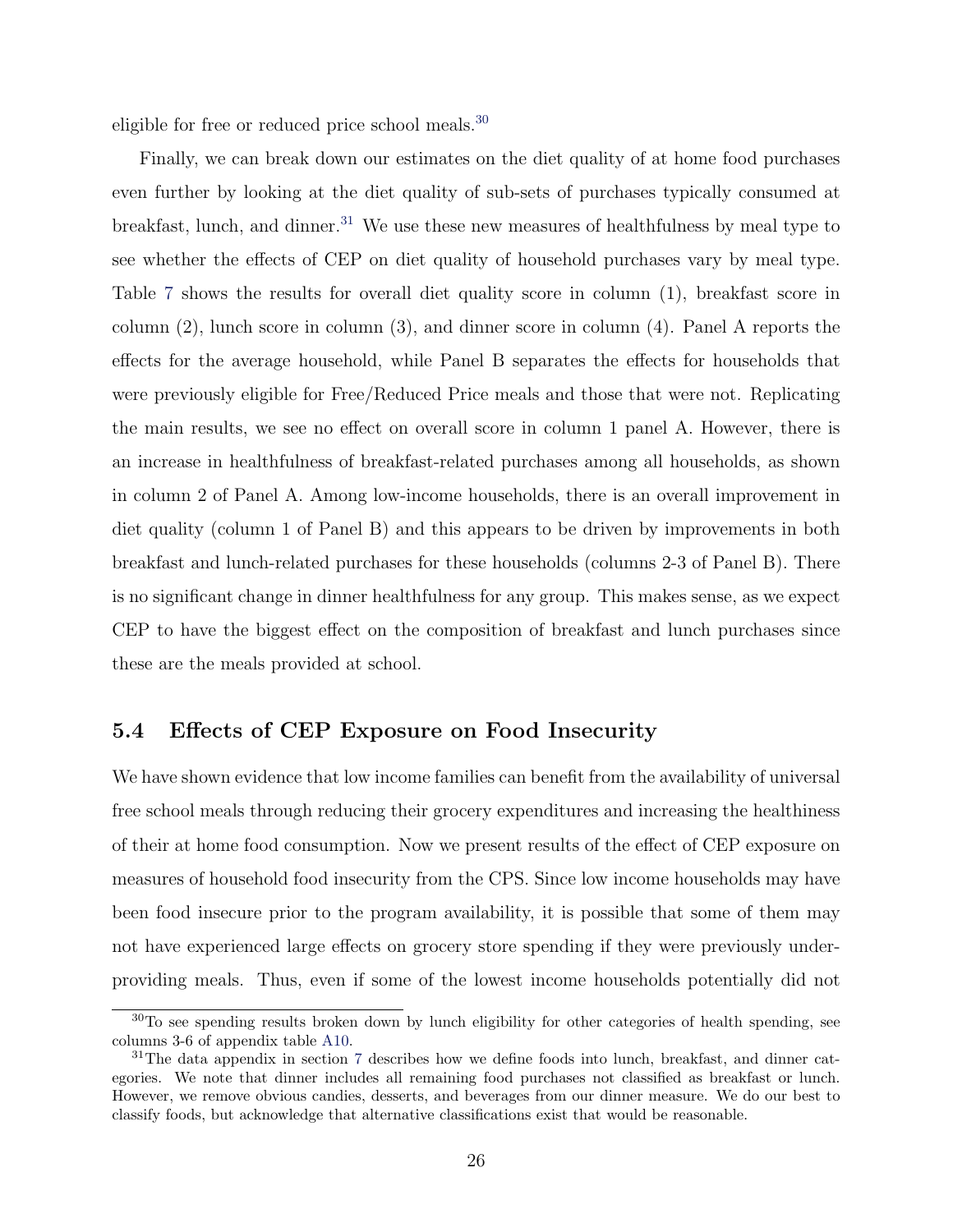experience these grocery store savings, there are still benefits they could experience if access to the additional meals provided at school increases total meals consumed and improves food security.

Figure [6](#page-39-0) shows the event-study results for effect of CEP on each measure of food insecurity. In all measures, there is a noticeable decrease in the food insecurity measure for households with school-aged children after they gain exposure to CEP in their state. Regression results in Table [8](#page-47-0) show estimates of equation [5.](#page-17-0) Column 1 panel A shows after CEP becomes available in the state, the percent of households with children that ran short of money and tried to make their food or food money "go further" in the last 12 months decreased by about 2.7 percent, a change of about 11 percent from the mean.

Next, column 2 shows results for the standard definition of food insecure households, which is an an indicator for whether households answered at least 3 food security questions affirmatively. We find that after CEP becomes available within the state, the percent of households that were classified as food insecure in the last 12 months also decreases by just over 2 percentage points (panel A). For those households that were flagged as potentially food insecure by answering the question in column 1 affirmatively, about 45 percent were designated as food insecure, so this 2 percentage point decrease represents an almost 5 percent change for them.

Column 3 presents results for the the 12-month food security Rasch scale score, which is a common index of food insecurity based on the number of affirmative responses to the food security questions that also takes into account the varying severity of the food security question responses. We find that the food security Rasch scale score decreases by about 0.2 points for households with kids, which is a 4 percent change from the mean score of 4.8 for households that had previously indicated they ran short of money in the last 12 months (panel A).

Finally, we estimate a Poisson specification to examine changes in the raw food security score, which is the number of affirmative responses to the 18 food security questions in the CPS. The estimation results in column 4 panel A indicate that the log odds decrease by approximately 0.14 after households with children are exposed to CEP within their state, which represents an odds ratio of about 87 percent, or a decrease of about 13 percent.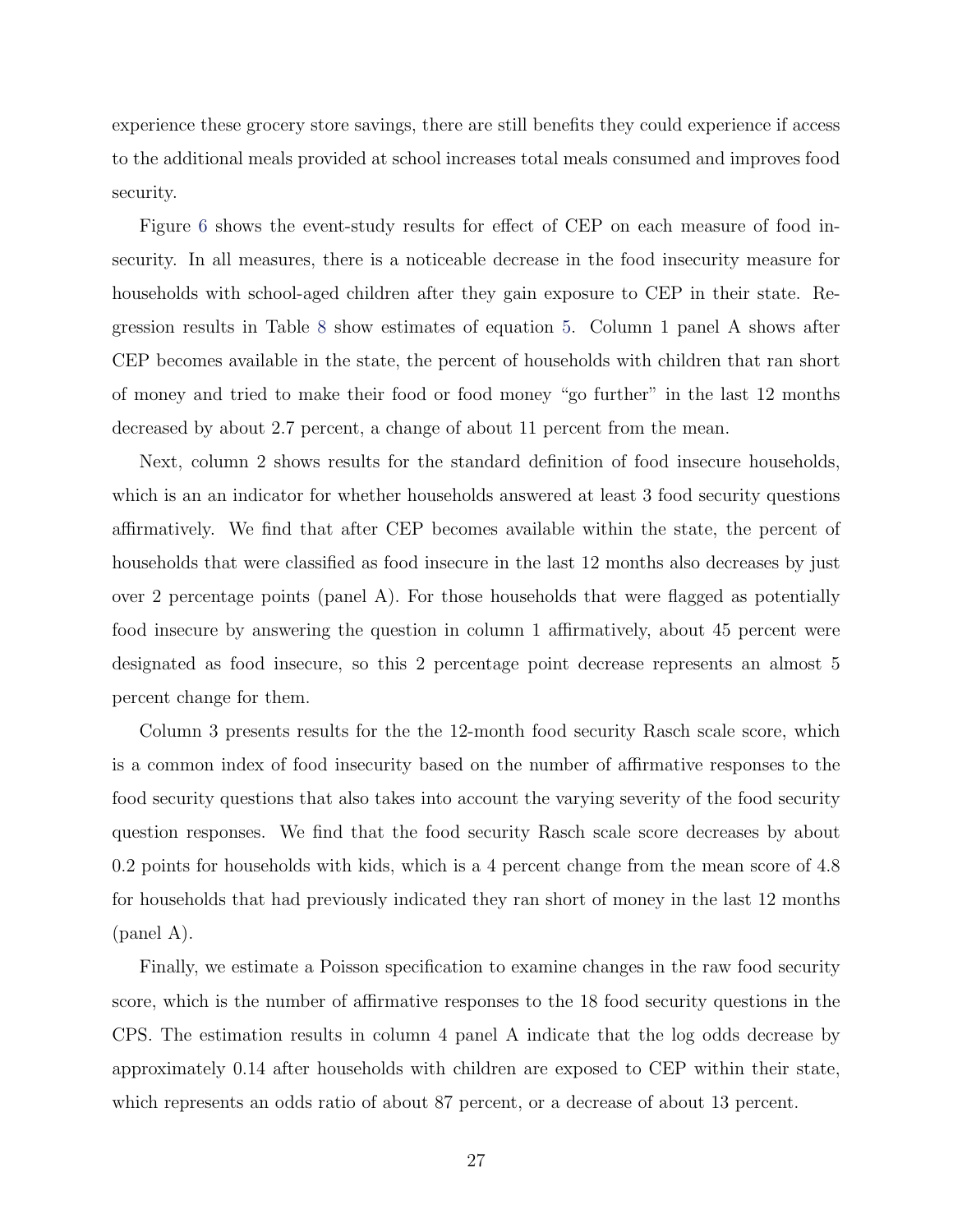#### Heterogeneity of Food Insecurity Results

As with the food purchases, we are able to decompose the overall effect of CEP on food insecurity outcomes by households' relative income levels. To do this, we construct a proxy in the CPS data for a household's status relative to the FPL cutoff for free/reduced price lunch eligibility using information on their household size and income.

Appendix table [A11](#page--1-6) shows the results of this analysis. Columns 1-4 show that families previously eligible for free/reduced price meals experience larger decreases in all food insecurity measures. The differences are statistically significantly different compared to those ineligible for free/reduced price meals prior to CEP for the probability that a household is classified as food insecure (column 2) and for the food security Rasch scale score (column 3).

These findings support our conclusion that low-income at-risk families benefit from universal free school meals despite their prior eligibility, suggesting that non-monetary costs such as stigma and/or application time and effort may have prevented them from participating before CEP.

### 6 Discussion & Conclusion

We study the effect of increasing access to free school meals on household grocery store spending and diet quality. In this paper we find evidence that exposure to CEP had a meaningful impact on household grocery spending. We show that overall monthly food purchases decline by about \$11, or 5 percent, when a household's zip code is exposed to any CEP. For fully exposed zip codes, the decline is as high as \$39, or 19 percent. We find similar large declines in typical lunch and breakfast food spending. To the extent that some households were paying for school meals (rather than packing grocery meals) prior to CEP, the grocery savings from CEP will understate total dollars saved by the household.

The savings of \$11 per month (or up to almost \$39 for fully exposed zip codes) are realistic in magnitude and represent a meaningful change for low-income families that may face especially tight resource constraints. We compare these magnitudes to [Ruffini'](#page-33-3)s [\(2021\)](#page-33-3) estimate that CEP participating schools served about 33 more meals per student per year on average. Keeping in mind that our sample of households has an average of about 2 kids per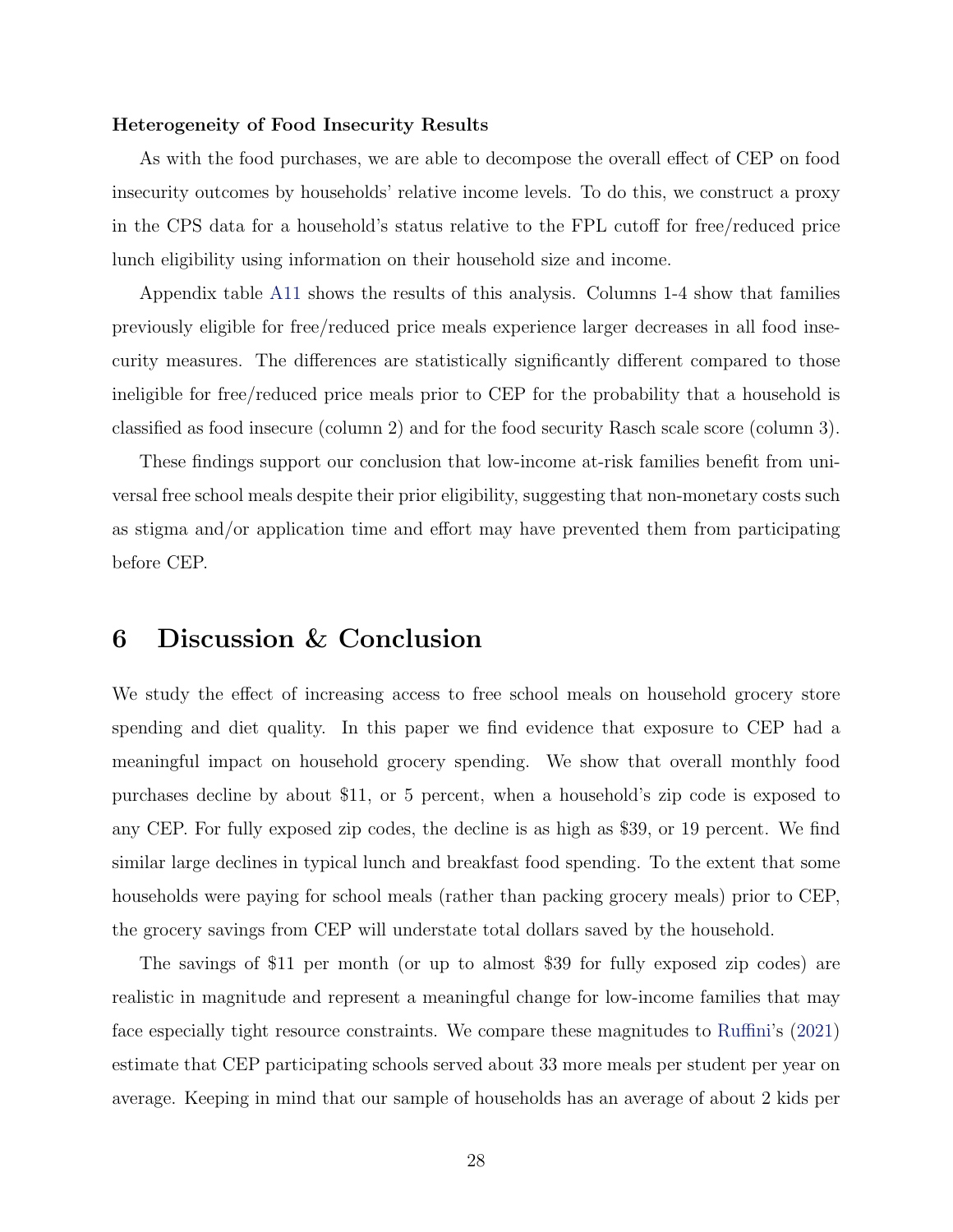household (conditional on having kids), that suggests CEP provides  $8.25$  ( $(33*2)/8=8.25$ ) additional meals per household for each of the 8 academic months. Dividing our estimated household savings per month by additional meals served through CEP suggests a savings for households of around \$1.33-\$4.73 per meal. These magnitudes are very reasonable and are comparable to the federal reimbursement rate for school meals, which currently pays about \$3.41 per meal served at the federal "free" rate, and \$0.32 per meal served at the federal "paid" rate.<sup>[32](#page-28-0)</sup> Assuming a school has an ISP of 40 percent (the threshold for CEP eligibility), 64 percent of the meals served will be reimbursed at the federal free rate and the remaining 36 percent will be reimbursed at the federal paid rate. The average monthly reimbursement is  $0.64(\$3.41) + 0.36(\$0.32) = \$2.30$  per meal served. In practice, the real cost of providing meals to children for families will differ from schools since schools can make bulk purchases; however, this example still demonstrates that the savings we find are realistic in magnitude.

In addition to overall spending effects, we also show evidence that the composition of food purchases changes. CEP exposure is associated with large declines in both healthy and unhealthy spending of about 5 percent each. While the health score of household purchases for the average household does not change, we reject the hypothesis that low income households' dietary quality worsens and find suggestive evidence of an improvement in their overall dietary quality by about 3 percent after CEP. Relaxing the budget constraint for low income households may allow substitution toward more healthy food consumed at home.

Finally, we show large improvements in household food security following CEP exposure. CEP exposure is associated with an 11 percent decline in the percent of households that ran short of money or tried to make their food money go further, and an almost 5 percent decline in households classified as food insecure.

We also find evidence that the stigma of free school meals may be declining after universal access. Our results on the heterogeneous effects of CEP exposure by prior free/reduced price lunch eligibility reveal large benefits in terms of both spending and food insecurity for previously eligible low-income families. These results indicate that some of the poorest households that benefit the most from free lunch did not participate prior to CEP. This

<span id="page-28-0"></span><sup>32</sup>These rates are from the 2019-2020 school year for the 48 contiguous states.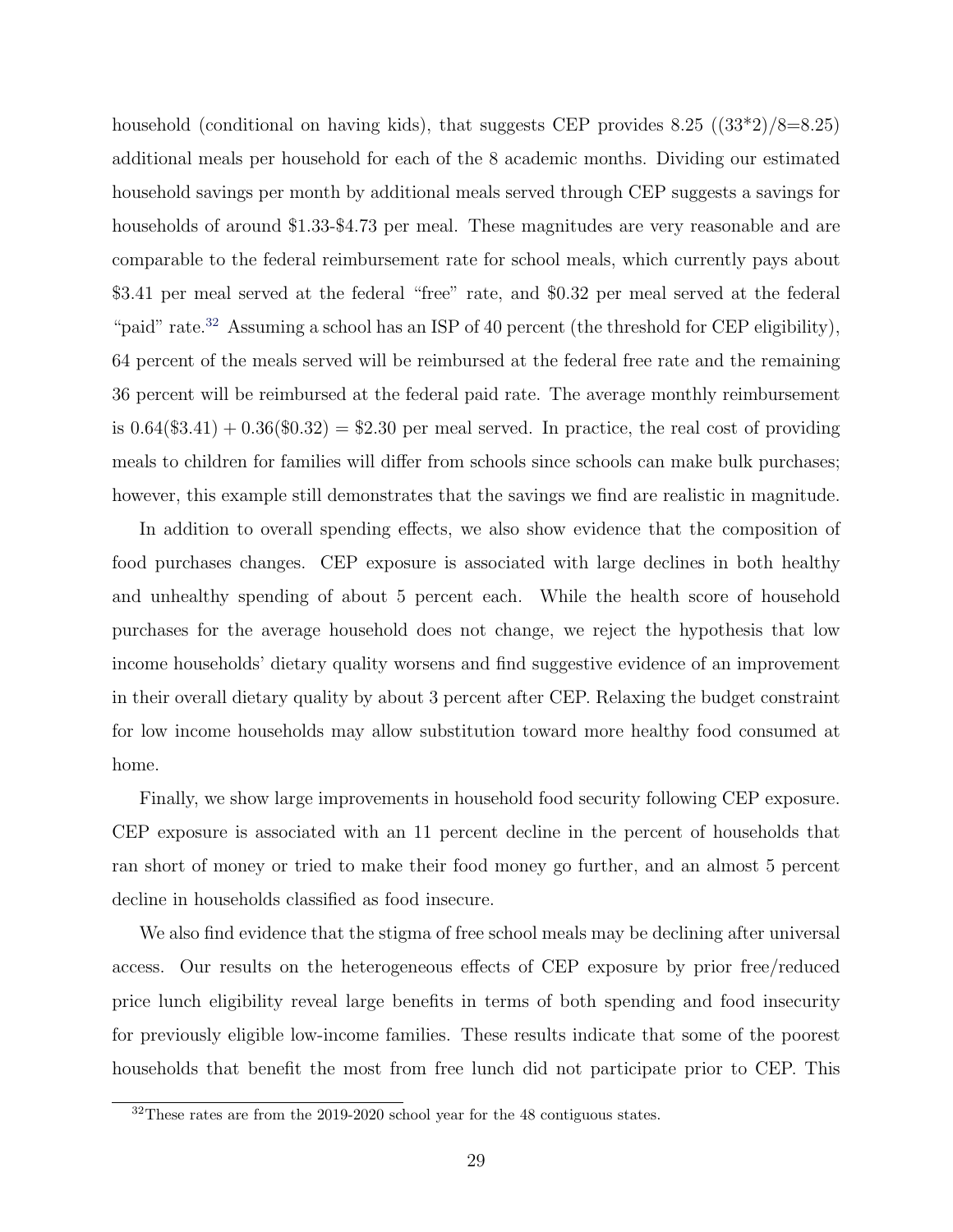suggests that the non-monetary stigma and application costs of free school meals may have prevented already eligible households from participating prior to CEP.

These findings suggest that if there are low participation rates in the targeted group for a specific policy with the presence of stigma and application costs, expanding access and reducing application costs can increase participation among the targeted group. Moreover, our findings show that access to universal free school meals has meaningful immediate impacts on household spending, nutrition, and food security. These improvements to early childhood nutrition and food security from school meals may have important impacts on later life health, earnings, and education that can be transmitted across generations to impact intergenerational mobility and may help reduce existing disparities [\(Hoynes et al.,](#page-31-1) [2016;](#page-31-1) Bütikofer et al., [2018\)](#page-30-2).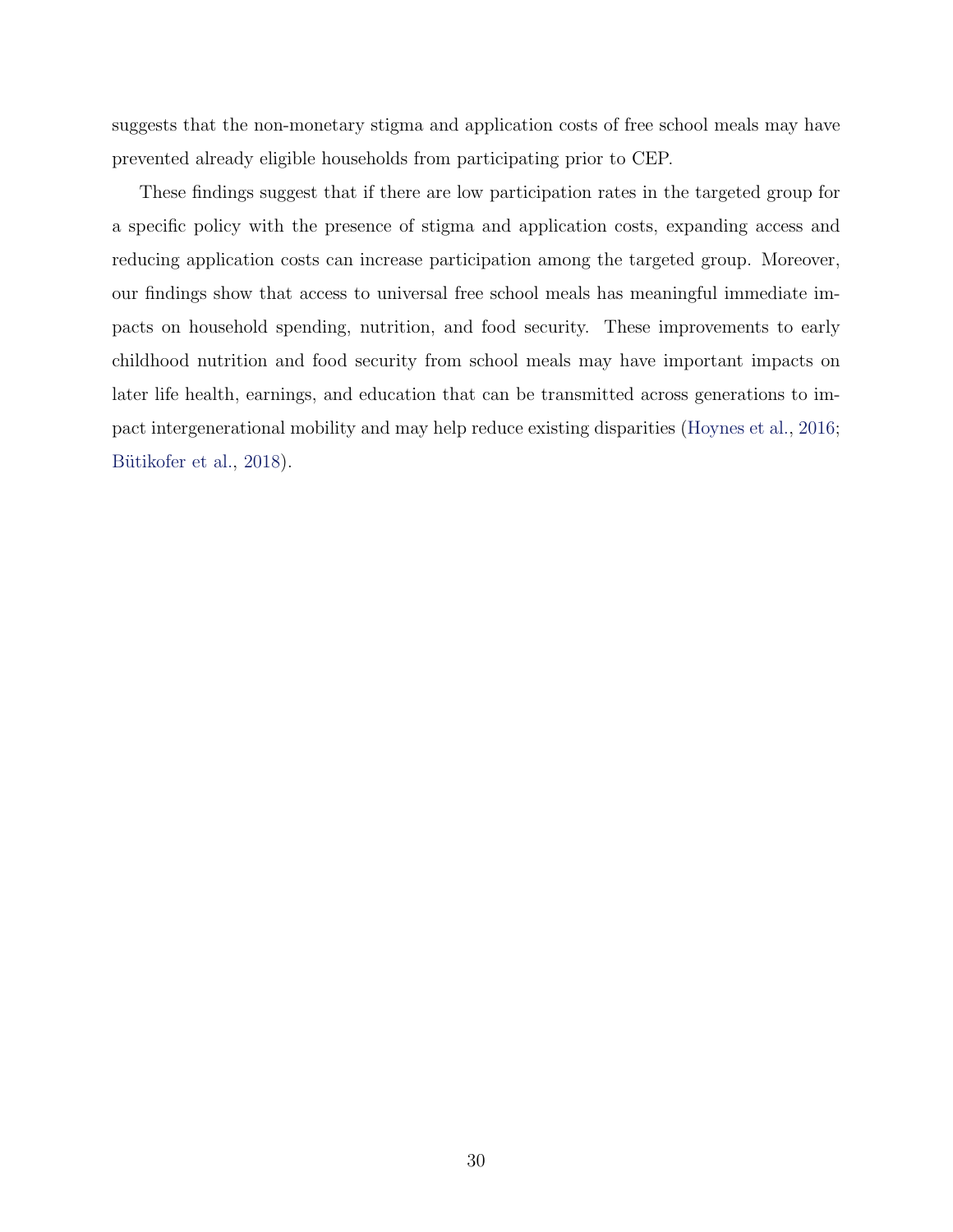### References

- <span id="page-30-6"></span>Anderson, Michael L, Justin Gallagher, and Elizabeth Ramirez Ritchie, "School meal quality and academic performance," Journal of Public Economics, 2018, 168, 81–93.
- <span id="page-30-8"></span>Arteaga, Irma and Colleen Heflin, "Participation in the National School Lunch Program and food security: An analysis of transitions into kindergarten," Children and Youth Services Review, 2014, 47, 224–230.
- <span id="page-30-7"></span>Belot, Michèle and Jonathan James, "Healthy school meals and educational outcomes," Journal of health economics, 2011, 30 (3), 489–504.
- <span id="page-30-1"></span>Bhatia, Rajiv, Paula Jones, and Zetta Reicker, "Competitive foods, discrimination, and participation in the National School Lunch Program," American Journal of Public Health, 2011, 101 (8), 1380–1386.
- <span id="page-30-5"></span>Bhattacharya, Jayanta, Janet Currie, and Steven J Haider, "Breakfast of champions? The School Breakfast Program and the nutrition of children and families," Journal of Human Resources, 2006, 41 (3), 445–466.
- <span id="page-30-11"></span>Borusyak, Kirill and Xavier Jaravel, "Revisiting event study designs," Available at SSRN 2826228, 2017.
- <span id="page-30-2"></span>Bütikofer, Aline, Eirin Mølland, and Kjell G Salvanes, "Childhood nutrition and labor market outcomes: Evidence from a school breakfast program," Journal of Public Economics, 2018, 168, 62–80.
- <span id="page-30-10"></span>Callaway, Brantly and Pedro HC SantAnna, "Difference-in-differences with multiple time periods," Journal of Econometrics, 2020.
- <span id="page-30-3"></span>Campbell, Benjamin L, Rodolfo M Nayga Jr, John L Park, and Andres Silva, "Does the National School Lunch Program improve children's dietary outcomes?," American Journal of Agricultural Economics, 2011, 93 (4), 1099–1130.
- <span id="page-30-0"></span>Carr, Jillian B and Analisa Packham, "Snap benefits and crime: Evidence from changing disbursement schedules," Review of Economics and Statistics, 2019, 101 (2), 310–325.
- <span id="page-30-12"></span>Chaisemartin, Clément De and Xavier d'Haultfoeuille, "Two-way fixed effects estimators with heterogeneous treatment effects," American Economic Review, 2020, 110 (9), 2964–96.
- <span id="page-30-9"></span>Coleman-Jensen, Alisha, Matthew P. Rabbit, Christian A. Gregory, and Anita Singh, "Household Food Security in the United States in 2018," Economic Research Report, USDA Economic Research Service, 2019, 270.
- <span id="page-30-4"></span>Davis, Will, "Should Kids Have Their Lunch and Eat It Too? Estimating the Effect of Universal Free School Meals on Child Weight," 2020.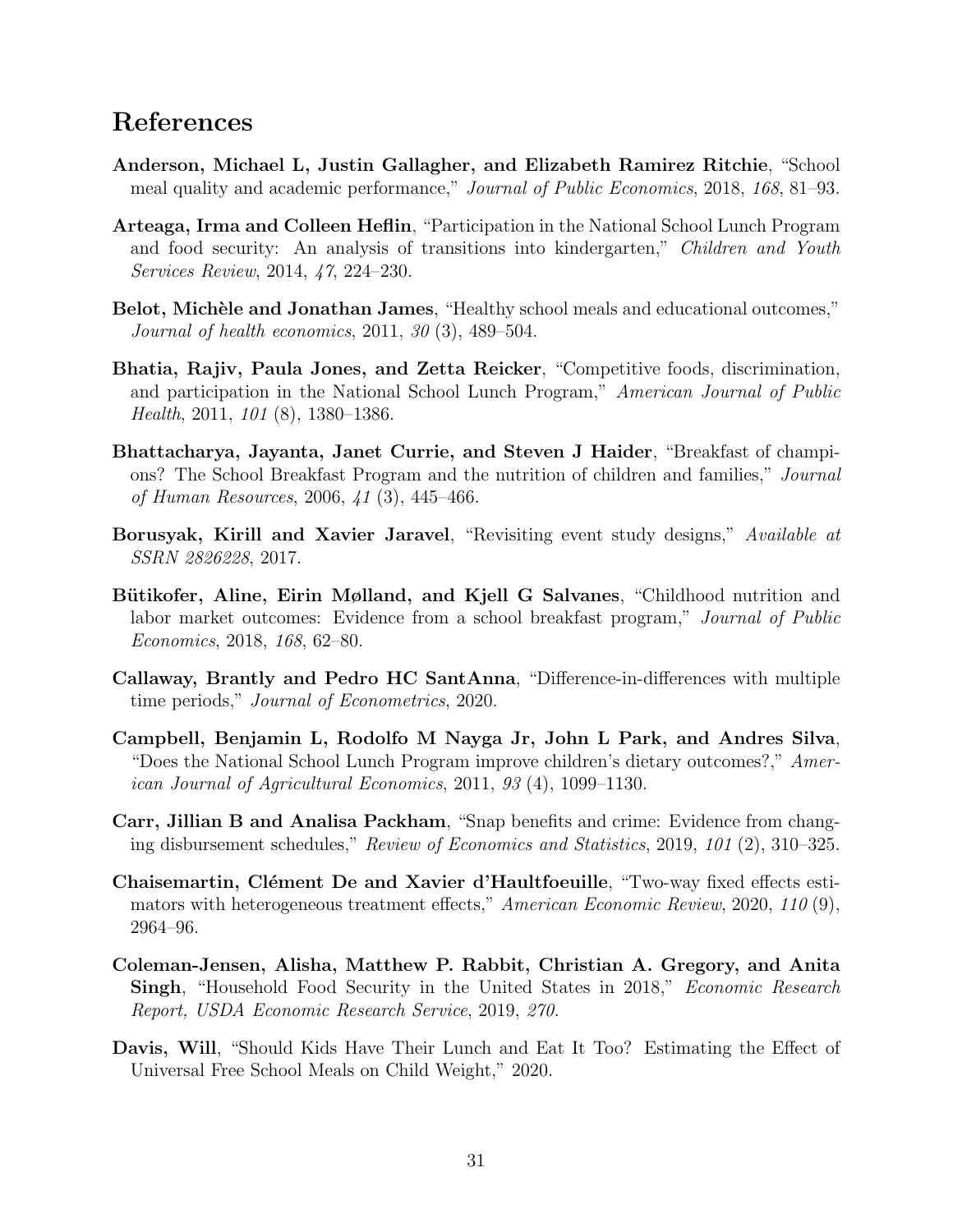- <span id="page-31-7"></span>and Tareena Musaddiq, "Estimating the Effects of Universal Free School Meal En- $\equiv$ rollment on Child Health: Evidence from the Community Eligibility Provision in Georgia Schools," Available at SSRN 3155354, 2019.
- Emond, Jennifer A., Meghan R. Longacre, Keith M. Drake, Lauren P. Cleveland, Gail Langeloh, and Madeline A. Dalton, "Exposure to Child-Directed TV Advertising and Preshcoolers Intake of Advertised Cereals," American Journal of Preventive Medicine, 2019, 56 (2), E35–E43.
- <span id="page-31-9"></span>Figlio, David N and Joshua Winicki, "Food for thought: the effects of school accountability plans on school nutrition," Journal of public Economics, 2005, 89 (2-3), 381–394.
- <span id="page-31-10"></span>Fletcher, Jason M and David E Frisvold, "The relationship between the school breakfast program and food insecurity," Journal of Consumer Affairs, 2017, 51 (3), 481–500.
- <span id="page-31-4"></span>Frisvold, David E, "Nutrition and cognitive achievement: An evaluation of the School Breakfast Program," Journal of public economics, 2015, 124, 91–104.
- <span id="page-31-3"></span>Gleason, Philip M and Carol W Suitor, "Eating at school: How the National School Lunch Program affects children's diets," American Journal of Agricultural Economics, 2003, 85 (4), 1047–1061.
- <span id="page-31-12"></span>Goodman-Bacon, Andrew, "Difference-in-differences with variation in treatment timing," Technical Report, National Bureau of Economic Research 2018.
- <span id="page-31-5"></span>Gordanier, John, Orgul Ozturk, Breyon Williams, and Crystal Zhan, "Free lunch for all! the effect of the community eligibility provision on academic outcomes," *Economics* of Education Review, 2020, 77, 101999.
- <span id="page-31-6"></span>Gordon, Nora E and Krista J Ruffini, "School nutrition and student discipline: Effects of schoolwide free meals," Technical Report, National Bureau of Economic Research 2018.
- <span id="page-31-2"></span>Gundersen, Craig, Brent Kreider, and John Pepper, "The impact of the National School Lunch Program on child health: A nonparametric bounds analysis," Journal of Econometrics, 2012, 166 (1), 79–91.
- <span id="page-31-0"></span>Hamrick, Karen S and Margaret Andrews, "SNAP participants eating patterns over the benefit month: a time use perspective,"  $P$ loS one, 2016, 11 (7).
- <span id="page-31-8"></span>Handbury, Jessie and Sarah Moshary, "School food policy affects everyone: Retail responses to the national school lunch program," Available at SSRN 3897936, 2021.
- <span id="page-31-1"></span>Hoynes, Hilary, Diane Whitmore Schanzenbach, and Douglas Almond, "Long-run impacts of childhood access to the safety net," American Economic Review, 2016, 106 (4), 903–34.
- <span id="page-31-11"></span>Hut, Stefan and Emily Oster, "Changes in Household Diet: Determinants and Predictability," Working Paper, 2019.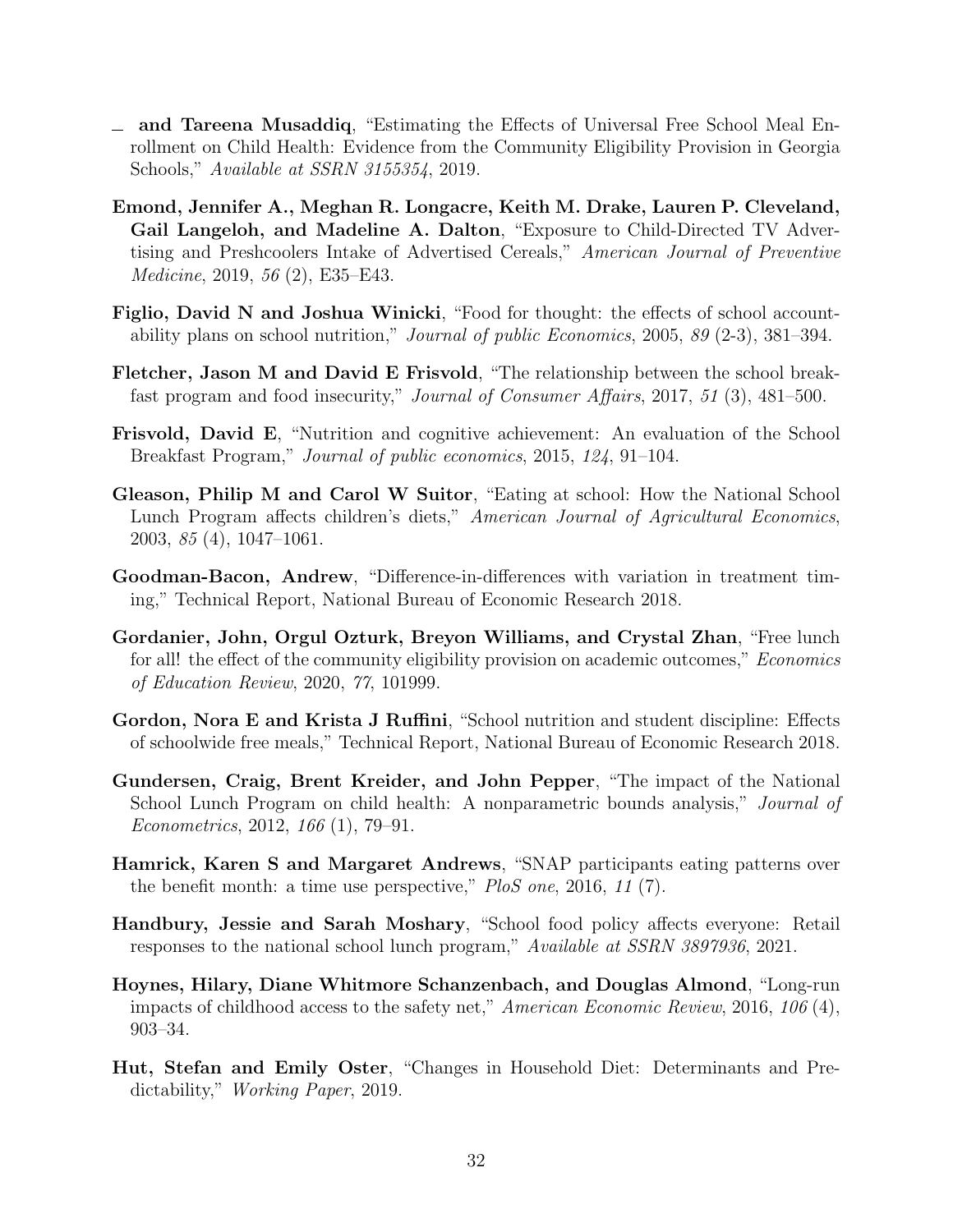- <span id="page-32-0"></span>Kuhn, Michael A, "Who feels the calorie crunch and when? The impact of school meals on cyclical food insecurity," Journal of Public Economics, 2018, 166, 27–38.
- <span id="page-32-1"></span>Laurito, Agustina and Amy Ellen Schwartz, "Does School Lunch Fill the "SNAP Gap" at the End of the Month?," Southern Economic Journal, 2019, 86 (1), 49–82.
- <span id="page-32-10"></span>Leos-Urbel, Jacob, Amy Ellen Schwartz, Meryle Weinstein, and Sean Corcoran, "Not just for poor kids: The impact of universal free school breakfast on meal participation and student outcomes," Economics of education review, 2013, 36, 88–107.
- <span id="page-32-8"></span>Levin, M. and Z. Neuberger, "Community Eligibility: A Powerful Tool in the Fight against Child Hunger," Technical Report, Center for Budget and Policy Priorities, [http:](http://www.cbpp.org/sites/default/files/atoms/files/10-1-13fa-short.pdf) [//www.cbpp.org/sites/default/files/atoms/files/10-1-13fa-short.pdf](http://www.cbpp.org/sites/default/files/atoms/files/10-1-13fa-short.pdf) 2013.
- <span id="page-32-6"></span>Logan, C. W., P. Connor, E. L. Harvill, J. Harkness, H. Nisar, A. Checkoway, L. R. Peck, A. Shivji, E. Bein, M. Levin, and A. Enver, "Community eligibility provision evaluation," Technical Report, Prepared by Abt Associates for the USDA, Food and Nutrition Service, [https://www.fns.usda.gov/cn/](https://www.fns.usda.gov/cn/community-eligibility-provision-evaluation) [community-eligibility-provision-evaluation](https://www.fns.usda.gov/cn/community-eligibility-provision-evaluation) 2014.
- <span id="page-32-4"></span>Long, Sharon K, "Do the school nutrition programs supplement household food expenditures?," Journal of Human Resources, 1991, pp. 654–678.
- <span id="page-32-2"></span>Maurice, Alison, Randy Rosso, Crystal FitzSimons, and Kathryn Furtado, "Community Eligibility: The Key to Hunger-Free Schools: School Year 2018-2019," Technical Report, Food Research and Action Center, [https://frac.org/wp-content/uploads/](https://frac.org/wp-content/uploads/community-eligibility-key-to-hunger-free-schools-sy-2018-2019.pdf) [community-eligibility-key-to-hunger-free-schools-sy-2018-2019.pdf](https://frac.org/wp-content/uploads/community-eligibility-key-to-hunger-free-schools-sy-2018-2019.pdf) 2019.
- <span id="page-32-3"></span>Millimet, Daniel L, Rusty Tchernis, and Muna Husain, "School nutrition programs and the incidence of childhood obesity," Journal of Human Resources, 2010, 45 (3), 640– 654.
- Monique, Potvin Kent, Cameron Cher, and Philippe Sarah, "The Healthfulness and Prominence of Sugar in Child-Targeted Breakfast Cereals in Canada," Health Promotion and Chronic Disease Prevention in Canada, 2017, 37 (9), 266–273.
- <span id="page-32-7"></span>No Kid Hungry, "CEP Financial Considerations for School Business Officials," Technical Report, [http://bestpractices.nokidhungry.org/resource/](http://bestpractices.nokidhungry.org/resource/cep-financial-considerations-school-business-officials) [cep-financial-considerations-school-business-officials](http://bestpractices.nokidhungry.org/resource/cep-financial-considerations-school-business-officials).
- <span id="page-32-9"></span>Nord, Mark and Gary Bickel, "Measuring Children's Food Security in U.S. Households, 1995-99," Technical Report, USDA Food Assistance & Nutrition Research Program No. (FANRR-25), <https://www.ers.usda.gov/publications/pub-details/?pubid=46624> 2002.
- <span id="page-32-5"></span>Ozturk, Orgul, Pelin Pekgun, and Krista Ruffini, "Free School Meals and Demand for Community Food Resources," Available at SSRN 3899868, 2021.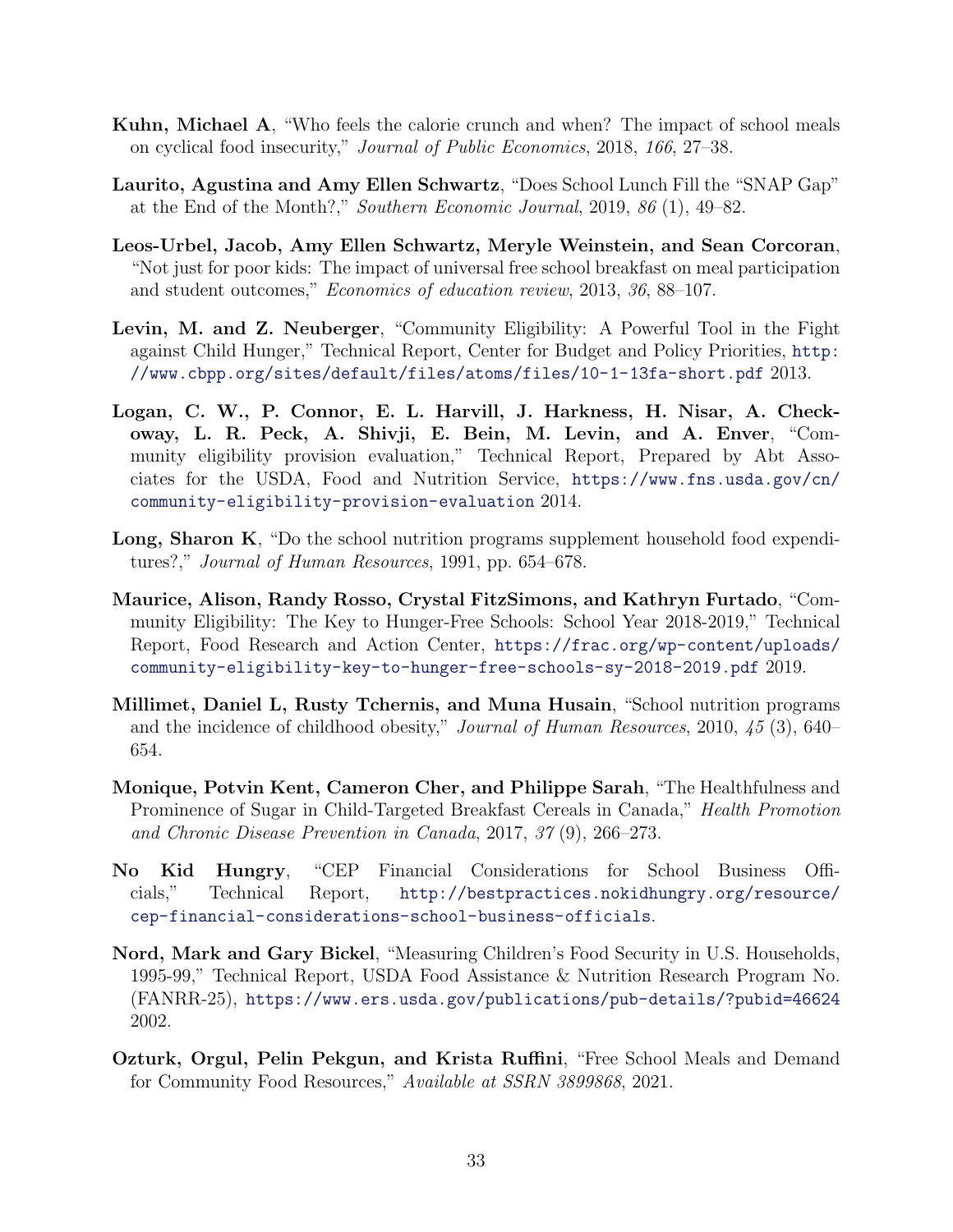- <span id="page-33-6"></span>Rao, Mayuree, Ashkan Afshin, Gitanjali Singh, and Dariush Mozaffarian, "Do healthier foods and diet patterns cost more than less healthy options? A systematic review and meta-analysis," BMJ Open, 2013.
- <span id="page-33-3"></span>Ruffini, Krista, "Universal access to free school meals and student achievement: Evidence from the Community Eligibility Provision," Journal of Human Resources, 2021, pp. 0518– 9509R3.
- <span id="page-33-5"></span>Schanzenbach, Diane Whitmore, "Do school lunches contribute to childhood obesity?," Journal of Human Resources, 2009, 44 (3), 684–709.
- <span id="page-33-2"></span>School Nutrition Association, "The State of School Nutrition," Technical Report, [http://docs.schoolnutrition.org/files/School%20Nutrition%20Operations%](http://docs.schoolnutrition.org/files/School%20Nutrition%20Operations%20Report%202014.pdf) [20Report%202014.pdf](http://docs.schoolnutrition.org/files/School%20Nutrition%20Operations%20Report%202014.pdf) 2014.
- <span id="page-33-4"></span>Schwartz, Amy Ellen and Michah W Rothbart, "Let them eat lunch: The impact of universal free meals on student performance," Journal of Policy Analysis and Management (Forthcoming), 2017.
- <span id="page-33-1"></span>Shapiro, Jesse M, "Is there a daily discount rate? Evidence from the food stamp nutrition cycle," Journal of public Economics, 2005, 89 (2-3), 303–325.
- <span id="page-33-7"></span>Terry, Anna L., Edwina Wambogo, Nicholas Ansai, and Namanjeet Ahluwalia, "reakfast Intake Among Children and Adolescents: United States, 2015-2018," Technical Report, NCHS Data Brief No. 386, [:https://www.cdc.gov/nchs/data/databriefs/](:https://www.cdc.gov/nchs/data/databriefs/db386-H.pdf) [db386-H.pdf](:https://www.cdc.gov/nchs/data/databriefs/db386-H.pdf) 2020.
- Todd, Jessica E, Lisa Mancino, Ephraim S Leibtag, and Christina Tripodo, "Methodology behind the quarterly food-at-home price database," Technical Report 2010.
- <span id="page-33-0"></span>USDA, "National School Lunch - Participation and Meals Served," Technical Report, US Department of Agriculture, <www.fns.usda.gov/pd/child-nutrition-tables> 2019.
- Vaala, Sarah E. and Matthew B. Ritter, "Child-Oriented Marketing on Cereal Packaging: Associations with Sugar Content and Manufacturer Pledge," Journal of Nutrition Education and Behavior, 2020, 52 (3), 215–223.
- Volpe, Richard, Abigail Okrent, and Ephraim Leibtag, "The Effect of Supercenter-Format Stores on the Healthfulness of Consumers' Grocery Purchases," American Journal of Agricultural Economics, 2013, 95 (3), 568–589.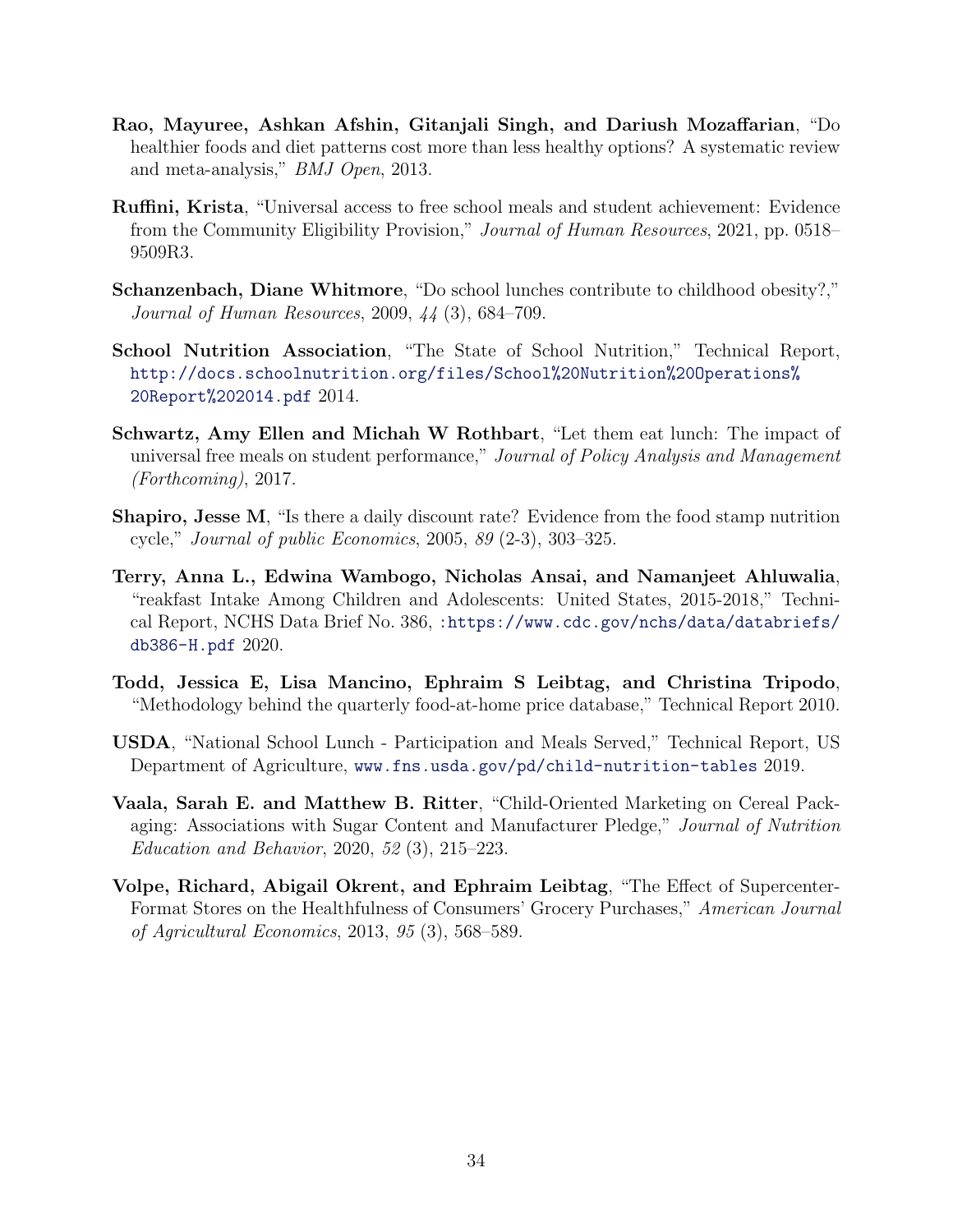# <span id="page-34-0"></span>Figures



### Figure 1: School adoption timing relative to state CEP roll out Cumulative fraction of all schools in state with CEP

Notes: Observations are at the state-year level. Timing is relative to availability of CEP at the state level. In each year, the grey histogram shows the distribution of the fraction of schools adopting CEP across eligible states in years since the state first allowed CEP. Red Xs show the national average fraction of schools adopting CEP in years since the state first allowed CEP.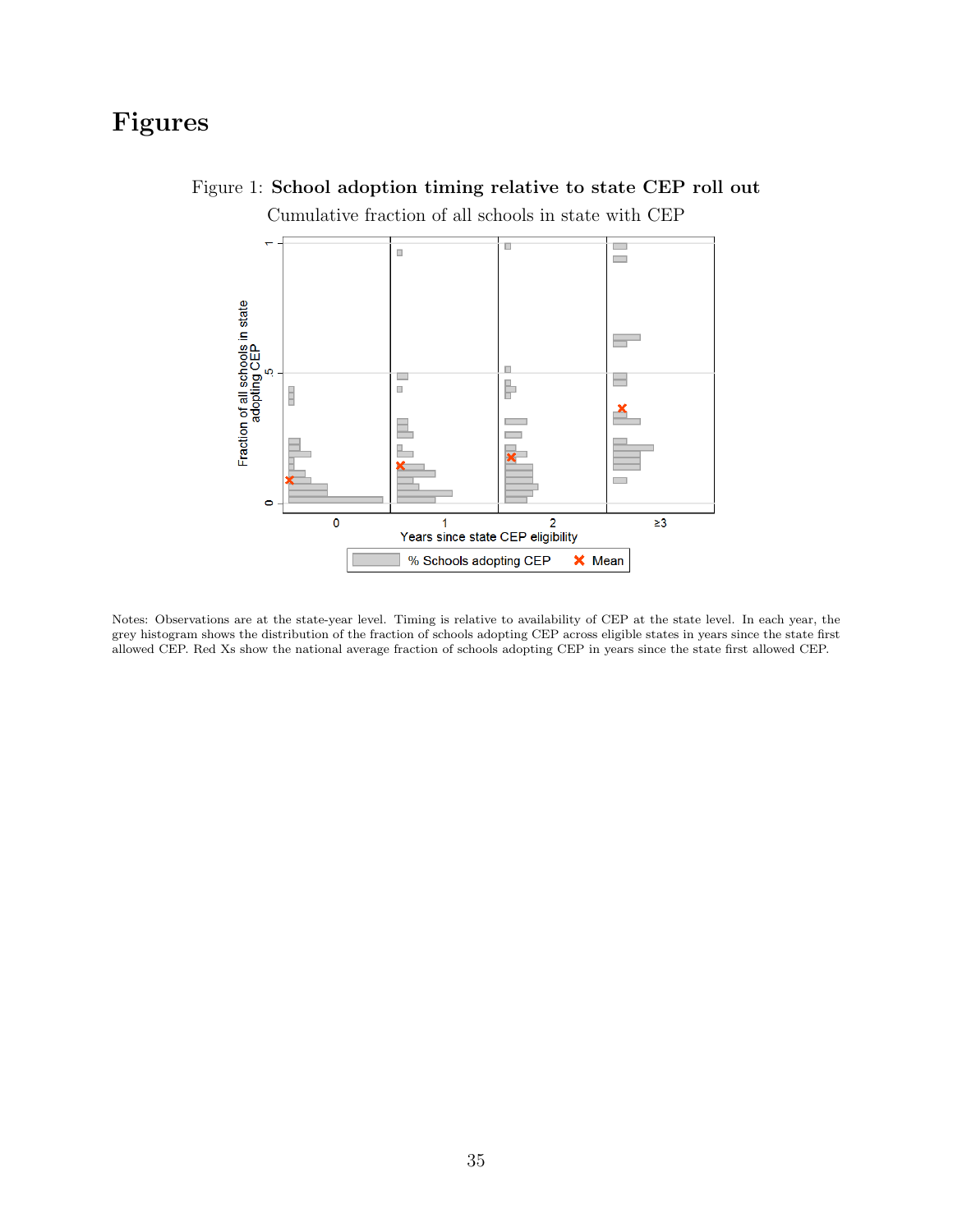<span id="page-35-0"></span>

Figure 2: Percent of zip code areas with CEP

Notes: Shows the maximum exposure to CEP in our sample period. Exposure is measured as the weighted average of the percent of a zip code area exposed to CEP based on school attendance boundary overlap, weighted by the number of schools in each level: primary, middle, and high school. Zip codes with missing CEP data are not shown.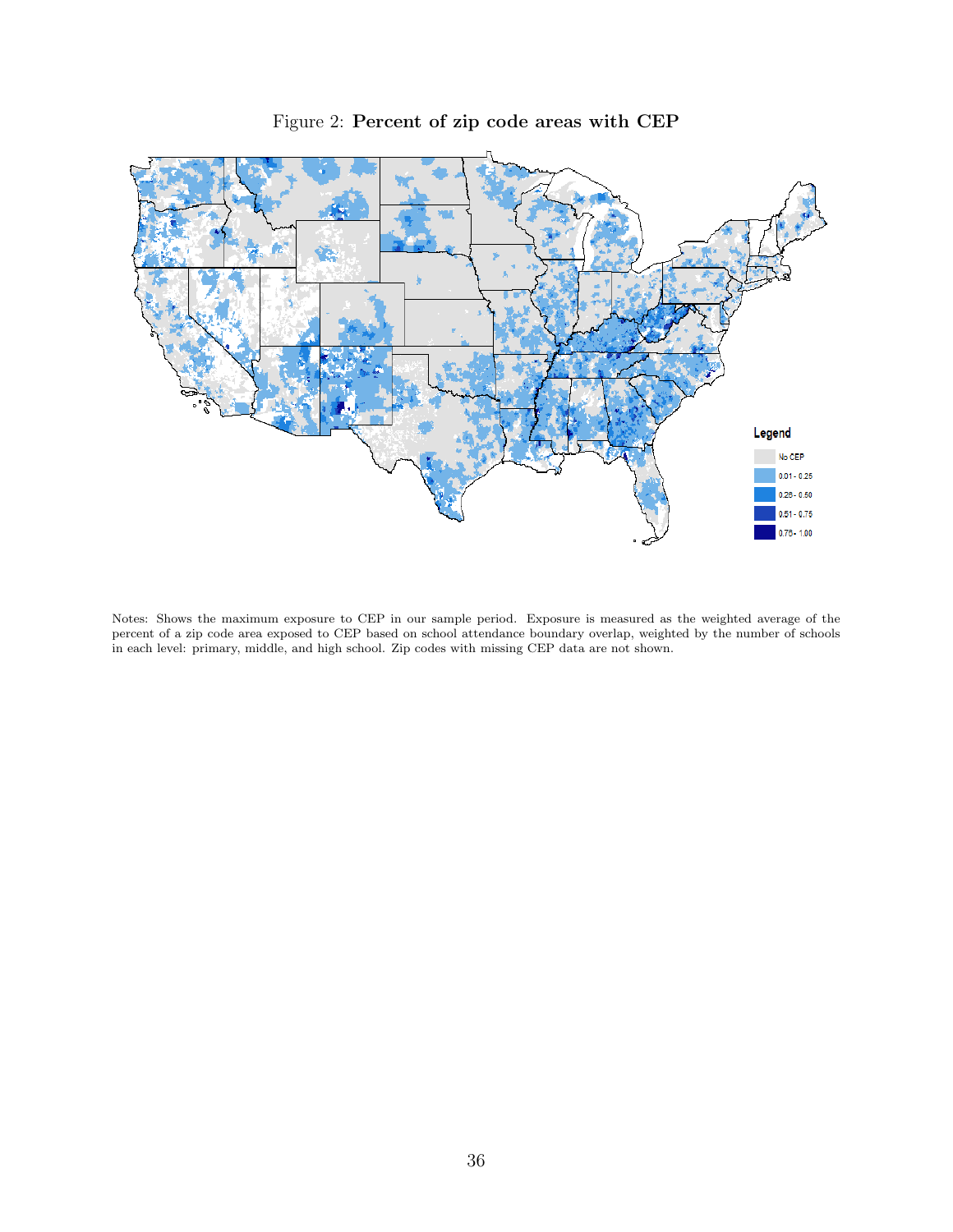

### <span id="page-36-0"></span>Figure 3: CEP zip code exposure by school year

Notes: Shows the weighted average of the percent of a zip code area exposed to CEP based on school attendance boundary overlap, weighted by the number of schools in each level: primary, middle, and high school. Overall exposure to CEP is shown for each year from 2011 to 2016. States with missing CEP adoption dates are not shown.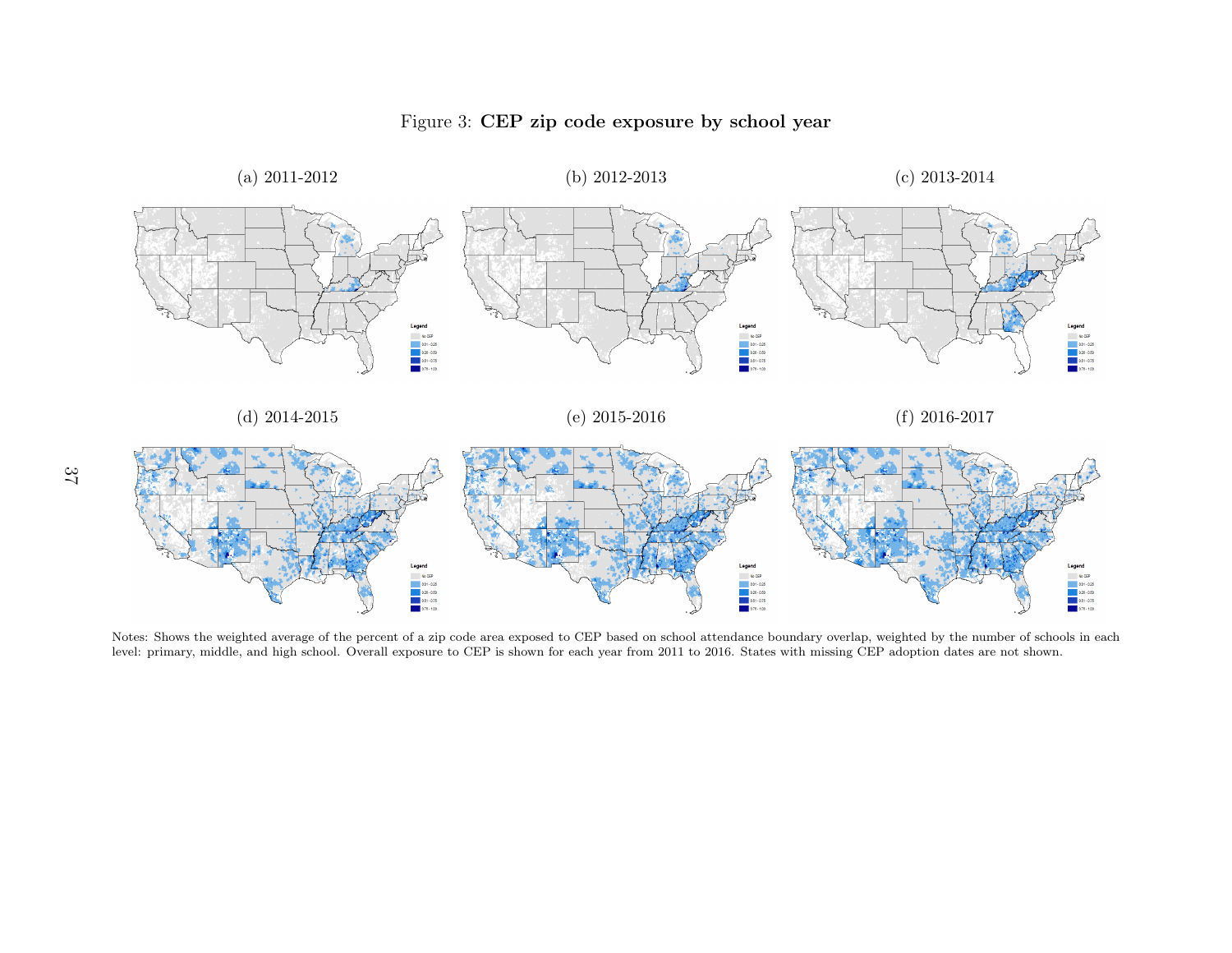<span id="page-37-0"></span>

Figure 4: Effect of CEP on Grocery Purchases for Households with Kids

Notes: Figures show the event study estimates from estimation of equation [4.](#page-16-1) The year prior to CEP adoption is omitted. Observations are at the household-year-month level. Regressions include household and year-by-month fixed effects and additional household controls, including married, kids, Hispanic, white, black, household size, household income categories, WIC participation, maximum household education level, and maximum hours of work for the head of household. Standard errors are clustered at the household level. Outcomes are the total dollars spent on all food items in panel (a), total dollars spent on lunch and breakfast food items in panel (b), and the composite health score in panel (c). See section [3](#page-9-3) for additional data details. Coefficients are shown for years before and after CEP adoption, where time zero is the first year a zip code experienced any CEP adoption.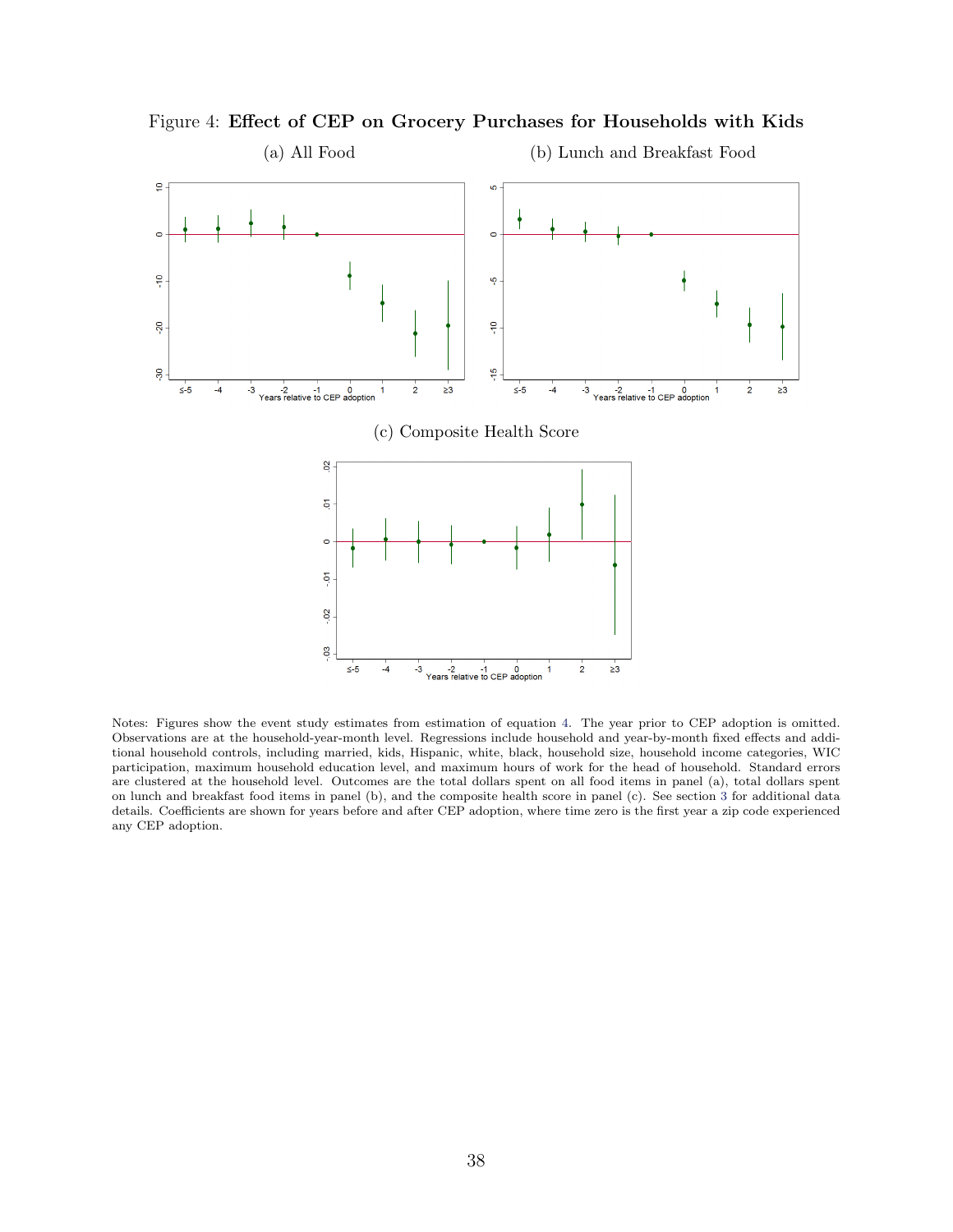

<span id="page-38-0"></span>Figure 5: Effect of CEP on Grocery Purchases for Households with Kids, by Lunch Eligibility

Notes: Figures show the event study estimates from building on equation [4](#page-16-1) where the key variable is interacted with indicators for whether children are free or reduced price eligible and ineligible:  $Y_{izt} = \sum_{j\neq -1} [\pi_j 1(y=j)_{tz} \times Kid_{it} \times eligible + \eta_j 1(y=j)_{tz}$  $j)_{tz} \times Kid_{it} \times ineligible + \delta_j \mathbb{1}(y=j)_{tz}] + \alpha_1 Kid_{it} + X_{izt} + \tau_t + \gamma_i + \varepsilon_{izt}$ . Observations are at the household-year-month level. Regressions include household and year-by-month fixed effects and additional household controls, including married, kids, meal eligibility, Hispanic, white, black, household size, household income categories, WIC participation, maximum household education level, and maximum hours of work for the head of household. Standard errors are clustered at the household level. Outcomes are the total dollars spent on all food items in panel (a), total dollars spent on lunch and breakfast food items in panel (b), and the composite health score in panel (c). See section [3](#page-9-3) for additional data details. Coefficients are shown for years before and after CEP adoption, where time zero is the first year a zip code experienced any CEP adoption.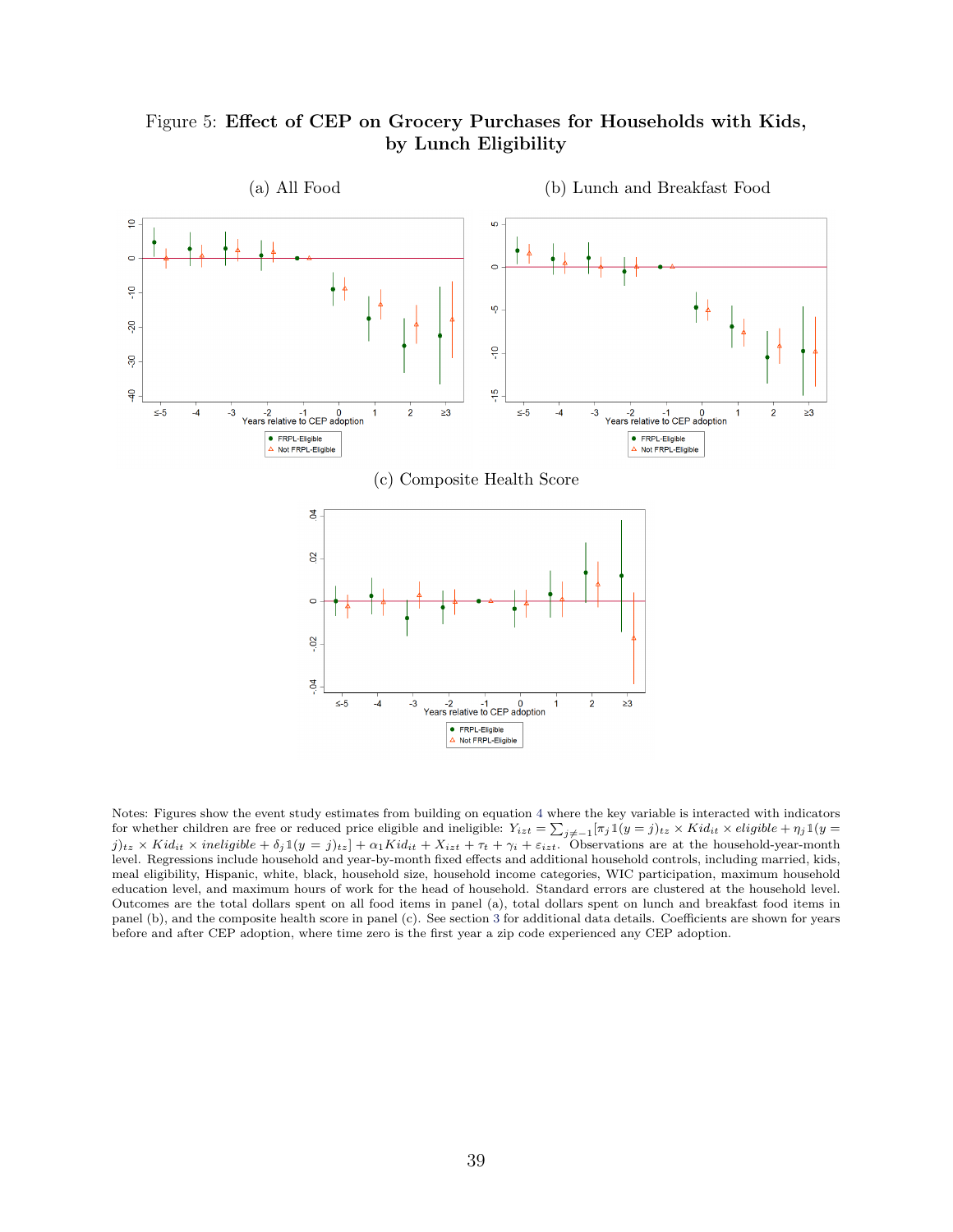<span id="page-39-0"></span>

Figure 6: Food Insecurity for Households with Kids

Notes: Figures show the estimates from equation [6.](#page-17-1) The year prior to CEP adoption is omitted. Observations are at the household-year level. All regressions have state and year fixed effects and include additional household and state controls. Some states are excluded if there was incomplete CEP adoption data, see text for details. Household controls include married, kids, Hispanic, white, black, household size, household income categories, WIC participation, maximum household education level, and maximum hours of work for the head of household. Additional state controls include unemployment rates and demographic characteristics (fraction black, Hispanic, and other races, fraction of individuals with high school degree and with some college or more, and fraction below the federal poverty level). Standard errors are clustered at the state level. The CPS survey questions refer to the past 12 months. The outcome in panel (a) is equal to one if a household indicates that they ran short of money and tried to make their food or food money go further. The outcome in panel (b) is the USDA's definition of food insecurity, and is equal to one answered affirmatively to at least 3 food insecurity questions. The outcome in panel (c) is the count of all food insecurity questions that are answered affirmatively, between 0 and 18.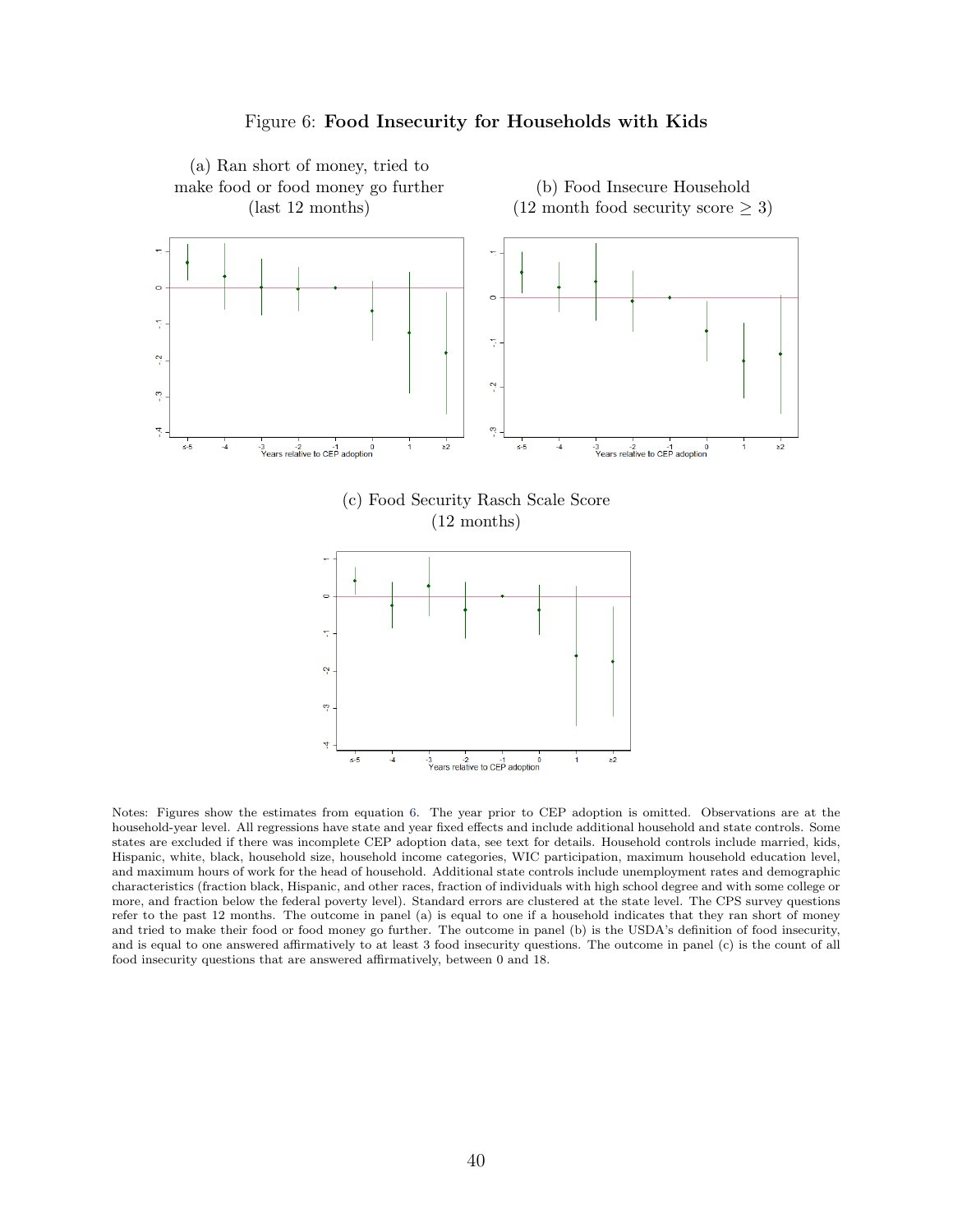# Tables

|                                         | (1)         | (2)           | (3)            |
|-----------------------------------------|-------------|---------------|----------------|
|                                         | Full Sample | Zero CEP $\%$ | Positive CEP % |
| Married                                 | 0.637       | 0.638         | 0.632          |
|                                         | (0.481)     | (0.481)       | (0.482)        |
| Any Kids $(0-17)$                       | 0.237       | 0.238         | 0.229          |
|                                         | (0.425)     | (0.426)       | (0.42)         |
| Number of kids (conditional on any)     | 1.788       | 1.789         | 1.782          |
|                                         | (0.921)     | (0.921)       | (0.924)        |
| Hispanic                                | 0.0592      | 0.0591        | 0.0599         |
|                                         | (0.236)     | (0.236)       | (0.237)        |
| White                                   | 0.826       | 0.83          | 0.801          |
|                                         | (0.379)     | (0.376)       | (0.399)        |
| <b>Black</b>                            | 0.0949      | 0.0898        | 0.131          |
|                                         | (0.293)     | (0.286)       | (0.337)        |
| Other Race                              | 0.0787      | 0.0801        | 0.0684         |
|                                         | (0.269)     | (0.272)       | (0.252)        |
| Household Size                          | 2.413       | 2.415         | 2.396          |
|                                         | (1.306)     | (1.306)       | (1.305)        |
| Eligible for Free/Reduced Price Lunch   | 0.239       | 0.234         | 0.275          |
|                                         | (0.427)     | (0.423)       | (0.447)        |
| Ineligible for Free/Reduced Price Lunch | 0.761       | 0.766         | 0.725          |
|                                         | (0.427)     | (0.423)       | (0.447)        |
| Household Income: \$0-25k               | 0.166       | 0.164         | 0.18           |
|                                         | (0.372)     | (0.37)        | (0.384)        |
| Household Income: \$25-50k              | 0.312       | 0.311         | 0.325          |
|                                         | (0.463)     | (0.463)       | (0.468)        |
| Household Income: \$50-100k             | 0.381       | 0.383         | 0.373          |
|                                         | (0.486)     | (0.486)       | (0.484)        |
| Household Income: \$100k+               | 0.14        | 0.143         | 0.122          |
|                                         | (0.347)     | (0.35)        | (0.327)        |
| Currently WIC Participating             | 0.00674     | 0.0065        | 0.00844        |
|                                         | (0.0818)    | (0.0804)      | (0.0915)       |
| Max HH Educ: HS or less                 | 0.192       | 0.19          | 0.207          |
|                                         | (0.394)     | (0.392)       | (0.405)        |
| Max HH Educ: Some College or more       | 0.808       | 0.81          | 0.793          |
|                                         | (0.394)     | (0.392)       | (0.405)        |
| Max HH Employ: $<$ 30 hrs               | 0.0967      | 0.0945        | 0.112          |
|                                         | (0.296)     | (0.293)       | (0.316)        |
| Max HH Employ: 30-34 hrs                | 0.0474      | 0.0469        | 0.051          |
|                                         | (0.212)     | (0.211)       | (0.22)         |
| Max HH Employ: $35+$ hrs                | 0.856       | 0.859         | 0.837          |
|                                         | (0.351)     | (0.348)       | (0.37)         |
| Observations                            | 5,616,103   | 4,867,772     | 700,753        |

<span id="page-40-0"></span>Table 1: Summary Statistics for Households in Adopting versus Non-Adopting Zip Codes

Notes: Table provides means and standard deviations in parentheses of key variables for the full sample in column (1) and for zip codes with zero and any CEP exposure in columns (2) and (3), respectively.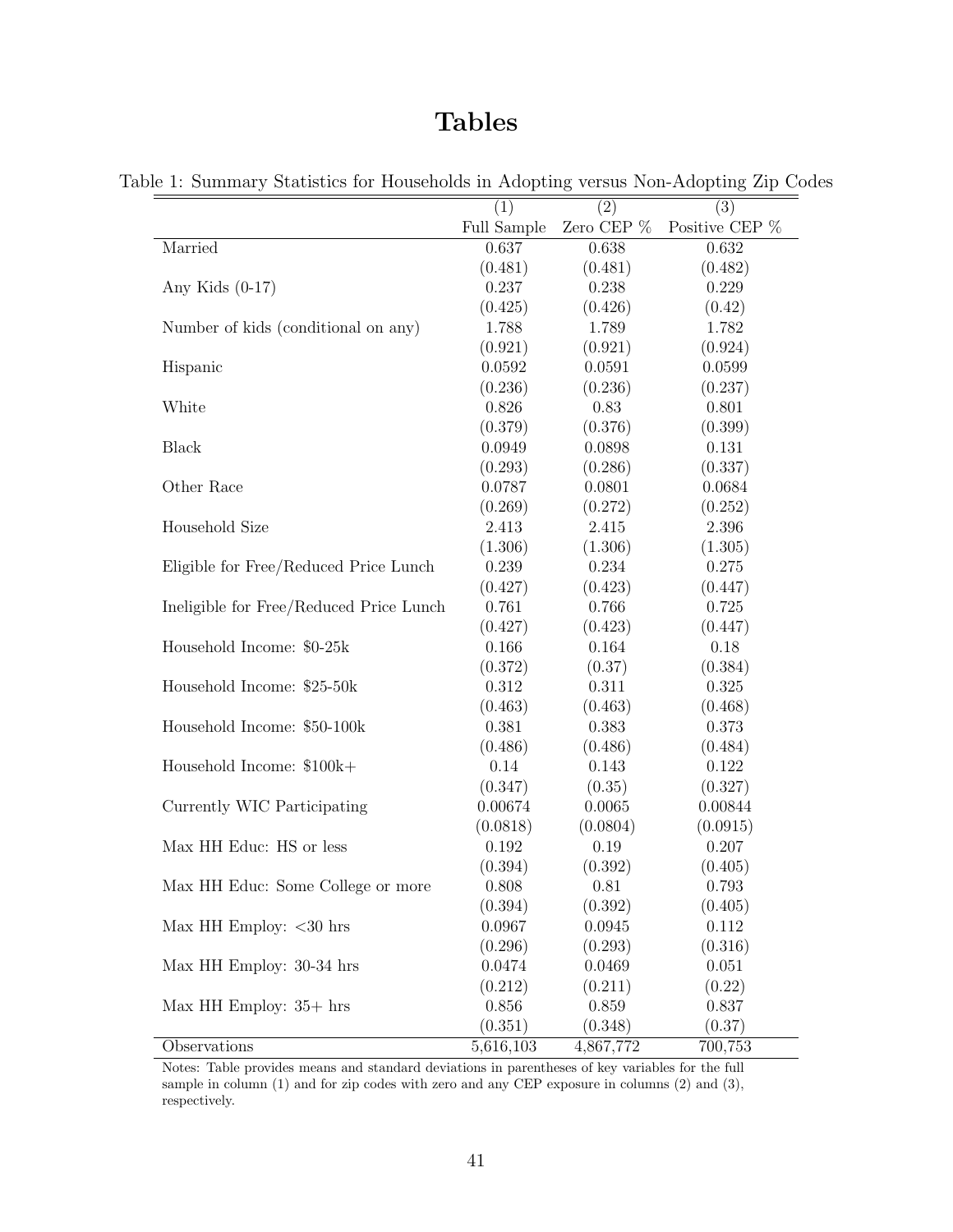|                            | $\left  \right $ | (2)       | (3)         | (4)       | (5)        | (6)        | (7)        | (8)         | (9)         | (10)        |
|----------------------------|------------------|-----------|-------------|-----------|------------|------------|------------|-------------|-------------|-------------|
|                            | Predicted        | Married   | Household   | Income:   | Income:    | Income:    | <b>WIC</b> | Low Educ    | Employed:   | Employed:   |
|                            | Food             |           | <b>Size</b> | $$0-25k$  | $$25-50k$  | $$50-100k$ |            |             | $<$ 30 hrs  | $30-34$ hrs |
| Panel A: Post CEP Exposure |                  |           |             |           |            |            |            |             |             |             |
| Post CEP                   | 0.112            | 0.00188   | 0.00319     | 0.00142   | $-0.00264$ | 0.00401    | $0.00102*$ | $-0.00519*$ | $-0.000126$ | $-0.00110$  |
|                            | (0.368)          | (0.00319) | (0.00897)   | (0.00266) | (0.00333)  | (0.00348)  | (0.000594) | (0.00274)   | (0.00262)   | (0.00181)   |
|                            |                  |           |             |           |            |            |            |             |             |             |
| Observations               | 4,571,519        | 6,286,505 | 6,286,505   | 6,286,505 | 6,286,505  | 6,286,505  | 6,286,505  | 6,286,505   | 4,571,519   | 4,571,519   |
| R-squared                  | 0.244            | 0.219     | 0.193       | 0.200     | 0.154      | 0.149      | 0.093      | 0.239       | 0.169       | 0.113       |
| Panel B: CEP Exposure $\%$ |                  |           |             |           |            |            |            |             |             |             |
| CEP Overall $\%$           | 0.425            | 0.0197    | $-0.0584$   | 0.0228    | $-0.0188$  | 0.0201     | 0.00238    | 0.0107      | 0.0212      | $-0.00618$  |
|                            | (2.197)          | (0.0181)  | (0.0465)    | (0.0149)  | (0.0196)   | (0.0199)   | (0.00308)  | (0.0172)    | (0.0169)    | (0.0113)    |
|                            |                  |           |             |           |            |            |            |             |             |             |
| Observations               | 4,419,664        | 6,078,291 | 6,078,291   | 6,078,291 | 6,078,291  | 6,078,291  | 6,078,291  | 6,078,291   | 4,419,664   | 4,419,664   |
| R-squared                  | 0.240            | 0.215     | 0.189       | 0.197     | 0.151      | 0.146      | 0.090      | 0.236       | 0.165       | 0.109       |

Table 2: CEP Exposure and Household Characteristics

<span id="page-41-0"></span>Note: Each cell represents a separate regression of the outcome of interest on an indicator for CEP in panel A, or a continuous measure of CEP exposure in panel B. All regressions have zip code and year-month fixed effects. SE are clustered at the zip code level. Outcomes of interest include household characteristics, such as marital status, household size, income, education, and employment. The outcome in column 1 summarizes these demographics into one index, by predicting total food spending based on demographic characteristics. Panel A reports results for <sup>a</sup> binary indicator of CEP exposure equal to one after <sup>a</sup> zip code has any CEPadoption. Panel B reports results where treatment is based on a weighted average of the percent of a zip code area exposed to CEP, as defined in equation [2,](#page-14-3) which proxies for probability of CEP exposure.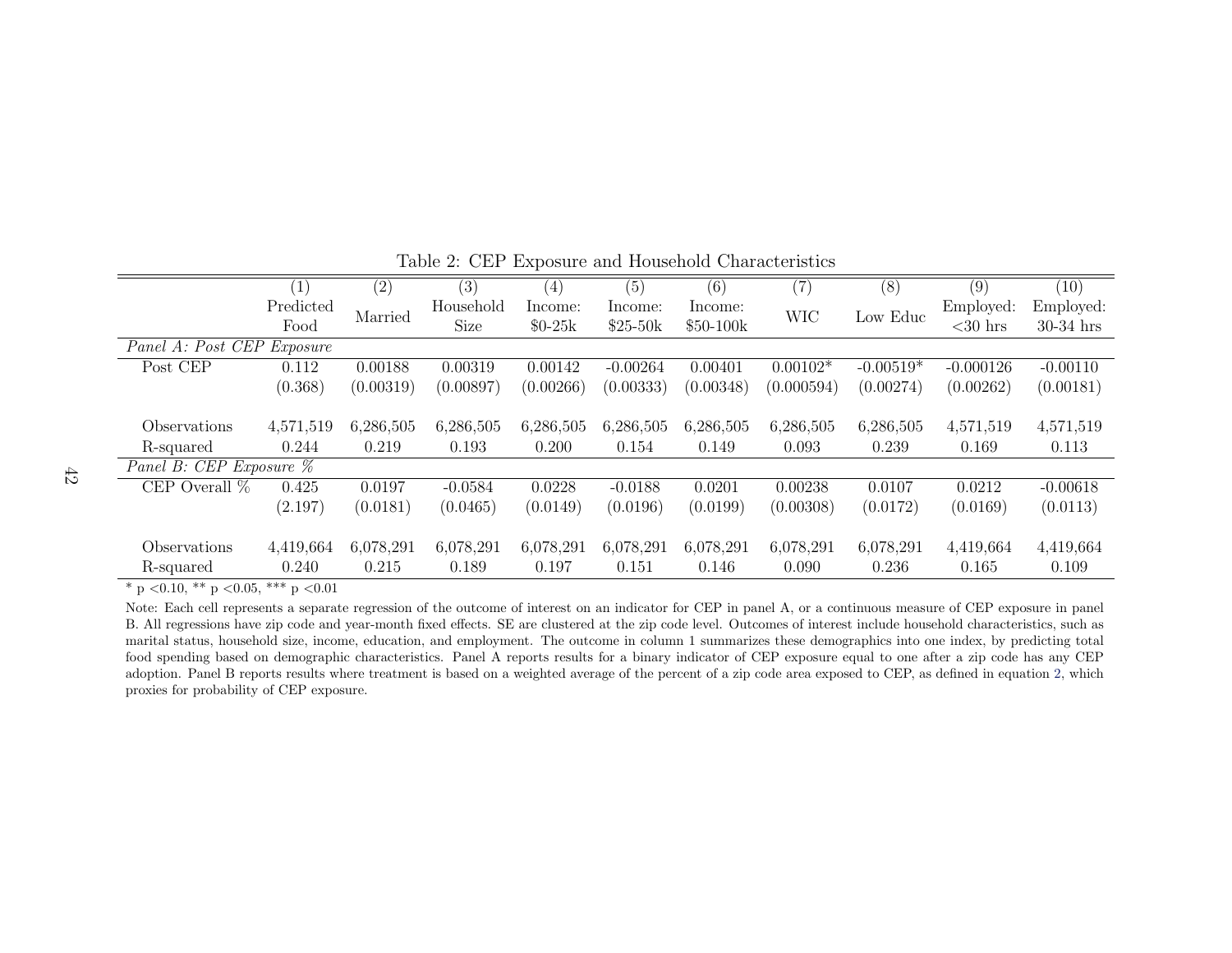|                            | (1)             | (2)             | (3)             | (4)                |
|----------------------------|-----------------|-----------------|-----------------|--------------------|
|                            | All Food        | Lunch Food      | Breakfast Food  | Lunch & Breakfast  |
|                            | Spending $(\$)$ | Spending $(\$)$ | Spending $(\$)$ | Food Spending (\$) |
| Panel A: Post CEP Exposure |                 |                 |                 |                    |
| Kids x Post CEP            | $-10.65***$     | $-4.362***$     | $-1.981$ ***    | $-5.509***$        |
|                            | (1.457)         | (0.526)         | (0.203)         | (0.571)            |
|                            |                 |                 |                 |                    |
| N                          | 4,498,537       | 4,502,115       | 4,498,144       | 4,501,538          |
| R-Squared                  | 0.55            | 0.51            | 0.46            | 0.51               |
| Mean of Dependent          | 206.07          | 54.97           | 21.74           | 63.82              |
| Pct Change                 | $-5.17$         | $-7.94$         | $-9.12$         | $-8.63$            |
|                            |                 |                 |                 |                    |
| Panel B: CEP Exposure $%$  |                 |                 |                 |                    |
| Kids x CEP Overall $\%$    | $-38.76***$     | $-16.58***$     | $-7.681$ ***    | $-20.65***$        |
|                            | (11.54)         | (3.867)         | (1.651)         | (4.373)            |
|                            |                 |                 |                 |                    |
| N                          | 4,369,278       | 4,372,759       | 4,368,758       | 4,372,169          |
| R-Squared                  | 0.55            | 0.51            | 0.46            | 0.51               |
| Mean of Dependent          | 206.19          | 55.02           | 21.77           | 63.88              |
| Pct Change                 | $-18.80$        | $-30.14$        | $-35.28$        | $-32.33$           |
|                            |                 |                 |                 |                    |

Table 3: Effect of Overall CEP Exposure on Grocery Purchases

<span id="page-42-0"></span> Note: Each cell represents <sup>a</sup> separate regression of equation [3.](#page-15-2) All regressions have household and year-month fixed effects and include additional household controls. SE are clustered at the household level. Household controls are measured at time of survey and consist of the following: married, kids, Hispanic, white, black, household size, household income categories, WIC participation, maximum household education level, and maximum hours of work for the head of household. Note that we chose not to make our breakfast and lunch categories mutually exclusive, as many foods (e.g. fruit, milk) can be consumed for either meal. Thus, the changes in monthly spending reported in columns (2) and (3) may add up to more than the total for breakfast and lunchcombined reported in column (4).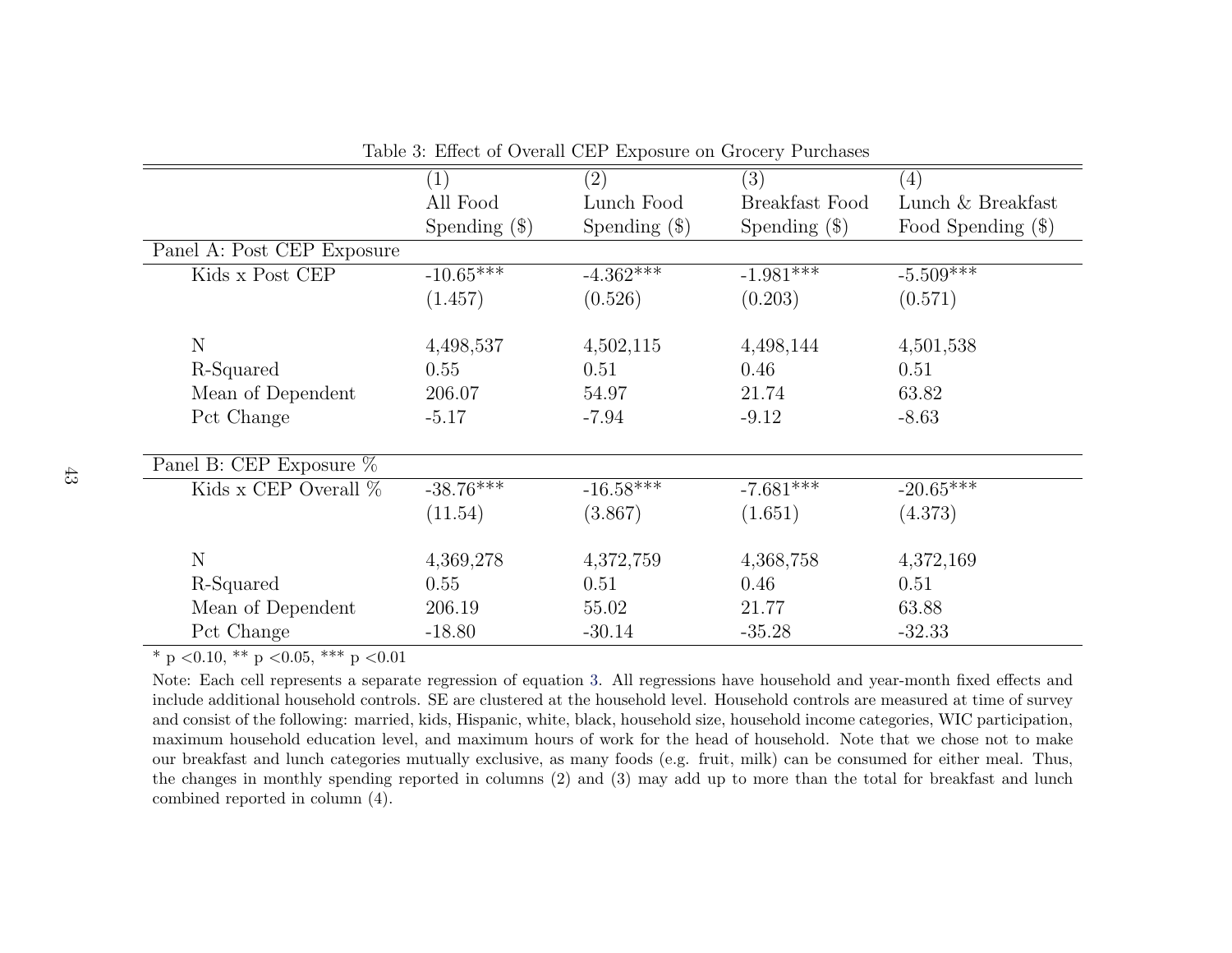|                            | (1)                 | $\left( 2\right)$ | $\overline{(3)}$ | (4)                   | (5)            |
|----------------------------|---------------------|-------------------|------------------|-----------------------|----------------|
|                            | <b>Healthy Food</b> | Unhealthy Food    | Vegetables       | Commercially Prepared | Composite Diet |
|                            | Spending $(\$)$     | Spending $(\$)$   | Spending $(\$)$  | Foods Spending $(\$)$ | Health Score   |
| Panel A: Post CEP Exposure |                     |                   |                  |                       |                |
| Kids x Post CEP            | $-2.864***$         | $-8.081***$       | $-0.223**$       | $-4.992***$           | 0.00168        |
|                            | (0.431)             | (1.085)           | (0.109)          | (0.781)               | (0.00259)      |
|                            |                     |                   |                  |                       |                |
| $\mathbf N$                | 4,500,646           | 4,498,856         | 4,501,714        | 4,500,523             | 4,470,380      |
| R-Squared                  | 0.53                | 0.54              | 0.44             | 0.52                  | 0.34           |
| Mean of Dependent          | 56.61               | 143.12            | 12.52            | 90.27                 | $-0.27$        |
| Pct Change                 | $-5.06$             | $-5.65$           | $-1.78$          | $-5.53$               | 0.63           |
|                            |                     |                   |                  |                       |                |
| Panel B: CEP Exposure $%$  |                     |                   |                  |                       |                |
| Kids x CEP Overall $\%$    | $-12.22$ ***        | $-30.65***$       | $-1.292$         | $-14.59**$            | $-0.000283$    |
|                            | (3.202)             | (8.503)           | (0.867)          | (6.277)               | (0.0185)       |
|                            |                     |                   |                  |                       |                |
| $\mathbf N$                | 4,371,256           | 4,369,627         | 4,372,292        | 4,371,279             | 4,342,031      |
| R-Squared                  | 0.53                | 0.54              | 0.44             | 0.52                  | 0.34           |
| Mean of Dependent          | 56.66               | 143.19            | 12.53            | 90.33                 | $-0.27$        |
| Pct Change                 | $-21.57$            | $-21.40$          | $-10.31$         | $-16.15$              | $-0.11$        |

Table 4: Effect of Overall CEP Exposure on Healthiness of Grocery Purchases

<span id="page-43-0"></span> Note: Each cell represents <sup>a</sup> separate regression of equation [3.](#page-15-2) All regressions have household and year-month fixed effects and include additional household controls. SE are clustered at the household level. Household controls are measured at time of survey and consist of the following: married, kids, Hispanic, white, black, household size, household income categories, WIC participation,maximum household education level, and maximum hours of work for the head of household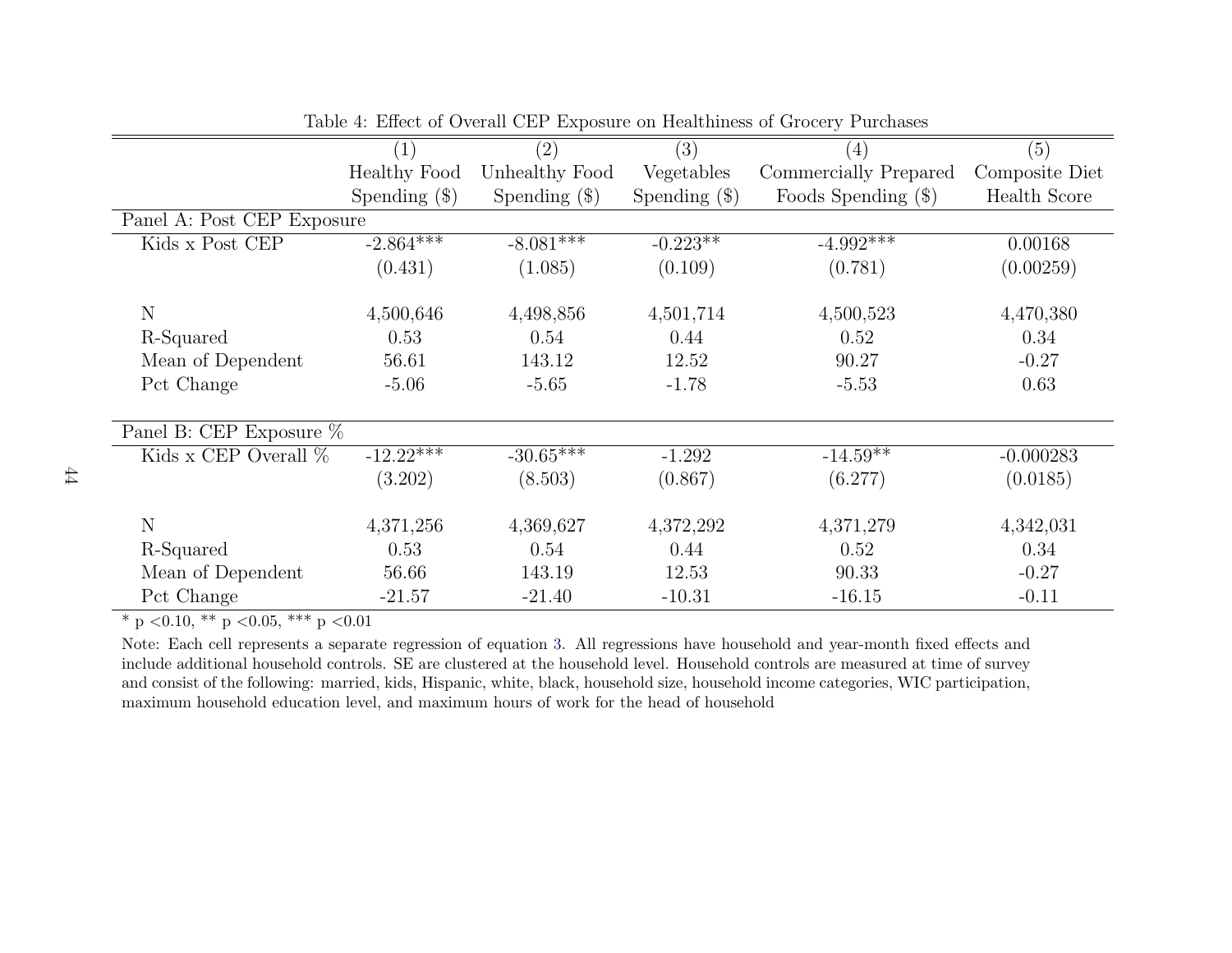<span id="page-44-0"></span>

|                                         |                 | $\frac{1}{2}$ and $\frac{1}{2}$ and $\frac{1}{2}$ and $\frac{1}{2}$ are $\frac{1}{2}$ and $\frac{1}{2}$ are $\frac{1}{2}$ and $\frac{1}{2}$ are $\frac{1}{2}$ and $\frac{1}{2}$ are $\frac{1}{2}$ and $\frac{1}{2}$ are $\frac{1}{2}$ and $\frac{1}{2}$ are $\frac{1}{2}$ and $\frac{1}{2}$ a |                |
|-----------------------------------------|-----------------|-----------------------------------------------------------------------------------------------------------------------------------------------------------------------------------------------------------------------------------------------------------------------------------------------|----------------|
|                                         | (1)             | (2)                                                                                                                                                                                                                                                                                           | (3)            |
|                                         | All Food        | Lunch & Breakfast                                                                                                                                                                                                                                                                             | Composite Diet |
|                                         | Spending $(\$)$ | Food Spending $(\$)$                                                                                                                                                                                                                                                                          | Health Score   |
| Panel A: Elementary School CEP Exposure |                 |                                                                                                                                                                                                                                                                                               |                |
| Kids x CEP Primary $%$                  | $-38.24***$     | $-21.54***$                                                                                                                                                                                                                                                                                   | 0.00617        |
|                                         | (12.53)         | (4.769)                                                                                                                                                                                                                                                                                       | (0.0193)       |
|                                         |                 |                                                                                                                                                                                                                                                                                               |                |
| $\mathbf N$                             | 4,367,175       | 4,370,070                                                                                                                                                                                                                                                                                     | 4,339,944      |
| R-Squared                               | 0.55            | 0.51                                                                                                                                                                                                                                                                                          | 0.34           |
| Mean of Dependent                       | 206.20          | 63.88                                                                                                                                                                                                                                                                                         | $-0.27$        |
| Pct Change                              | $-18.55$        | $-33.72$                                                                                                                                                                                                                                                                                      | 2.31           |
|                                         |                 |                                                                                                                                                                                                                                                                                               |                |
| Panel B: Middle School CEP Exposure     |                 |                                                                                                                                                                                                                                                                                               |                |
| Kids x CEP Middle %                     | $-27.09***$     | $-13.57***$                                                                                                                                                                                                                                                                                   | $-0.00970$     |
|                                         | (9.511)         | (3.939)                                                                                                                                                                                                                                                                                       | (0.0170)       |
|                                         |                 |                                                                                                                                                                                                                                                                                               |                |
| ${\rm N}$                               | 4,271,343       | 4,274,043                                                                                                                                                                                                                                                                                     | 4,244,806      |
| R-Squared                               | 0.55            | 0.51                                                                                                                                                                                                                                                                                          | 0.34           |
| Mean of Dependent                       | 206.17          | 63.89                                                                                                                                                                                                                                                                                         | $-0.27$        |
| Pct Change                              | $-13.14$        | $-21.24$                                                                                                                                                                                                                                                                                      | $-3.63$        |
|                                         |                 |                                                                                                                                                                                                                                                                                               |                |
| Panel C: High School CEP Exposure       |                 |                                                                                                                                                                                                                                                                                               |                |
| Kids x CEP High $%$                     | $-26.84***$     | $-13.77***$                                                                                                                                                                                                                                                                                   | 0.00298        |
|                                         | (8.452)         | (3.180)                                                                                                                                                                                                                                                                                       | (0.0145)       |
|                                         |                 |                                                                                                                                                                                                                                                                                               |                |
| $\mathbf N$                             | 4,337,605       | 4,340,339                                                                                                                                                                                                                                                                                     | 4,310,438      |
| R-Squared                               | 0.55            | 0.51                                                                                                                                                                                                                                                                                          | 0.34           |
| Mean of Dependent                       | 206.16          | 63.85                                                                                                                                                                                                                                                                                         | $-0.27$        |
| Pct Change                              | $-13.02$        | $-21.56$                                                                                                                                                                                                                                                                                      | 1.11           |

Table 5: Effect of School-Level CEP Exposure on Grocery Purchases

Note: Each cell represents a separate regression of equation [3.](#page-15-1) All regressions have household and year-month fixed effects and include additional household controls. SE are clustered at the household level. Household controls are measured at time of survey and consist of the following: married, kids, Hispanic, white, black, household size, household income categories, WIC participation, maximum household education level, and maximum hours of work for the head of household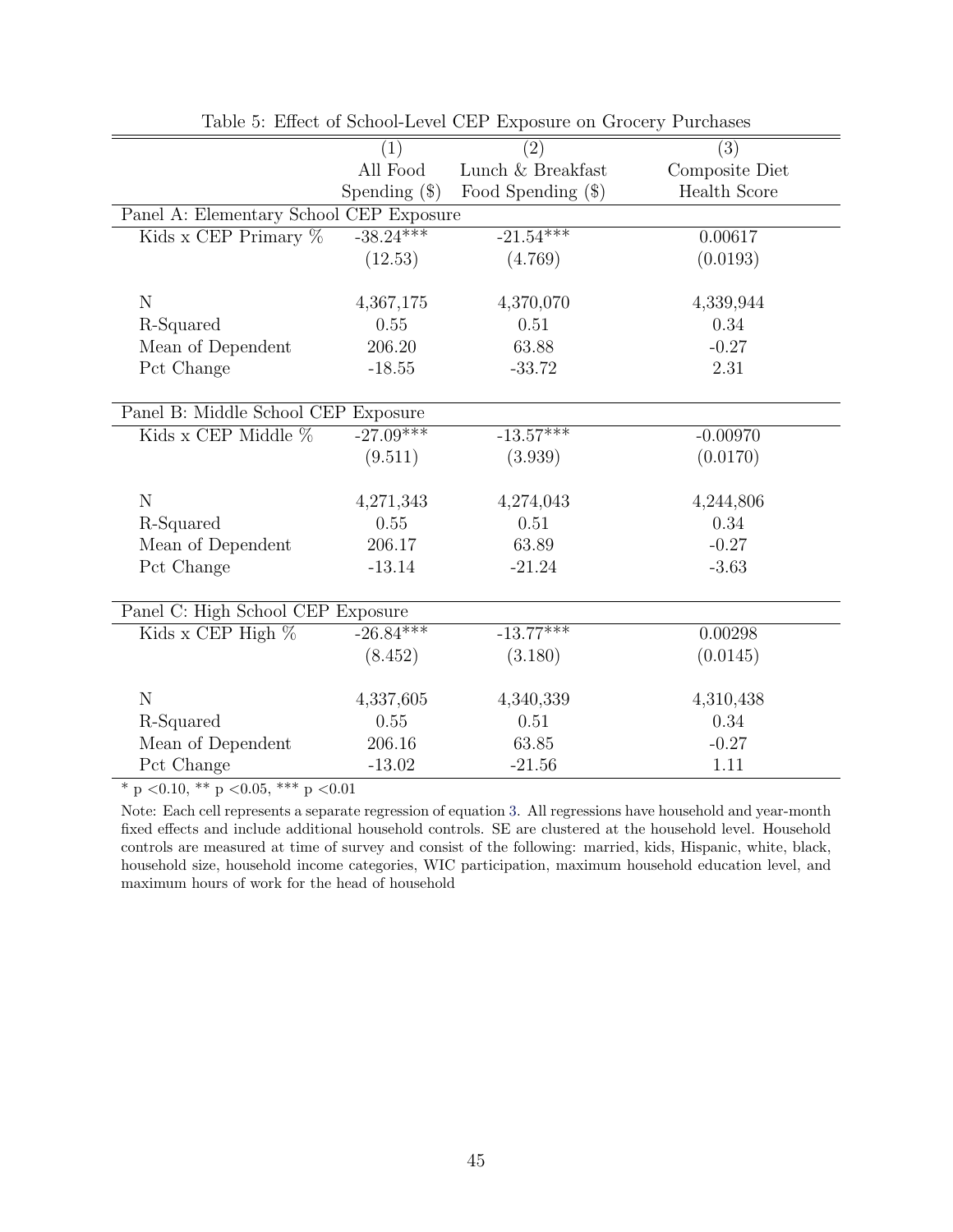|                                         | (1)             | $\overline{(2)}$     | $\overline{(3)}$    |
|-----------------------------------------|-----------------|----------------------|---------------------|
|                                         | All Food        | Lunch & Breakfast    | Composite Diet      |
|                                         | Spending $(\$)$ | Food Spending $(\$)$ | <b>Health Score</b> |
| Panel A: Post CEP Exposure              |                 |                      |                     |
| Kids x Post CEP x FRP Eligible          | $-8.945***$     | $-4.334***$          | $0.0100**$          |
|                                         | (2.559)         | (0.990)              | (0.00473)           |
| Kids x Post CEP x Non-FRP Eligible      | $-10.80***$     | $-5.813***$          | $-0.000277$         |
|                                         | (1.613)         | (0.633)              | (0.00289)           |
| $\mathbf N$                             | 4,498,537       | 4,501,538            | 4,470,380           |
| R-Squared                               | 0.55            | 0.51                 | 0.34                |
| Pre CEP Mean for FRP Eligible           | 199.03          | 60.68                | $-0.33$             |
| Pre CEP Mean for Non-FRP Eligible       | 205.68          | 63.91                | $-0.26$             |
| Pct Change: FRP Eligible                | $-4.49$         | $-7.14$              | 3.04                |
| Pct Change: Non-FRP Eligible            | $-5.25$         | $-9.10$              | $-0.11$             |
| $Prob (FRP = Non-FRP)$                  | 0.51            | 0.17                 | $0.05\,$            |
| Panel B: CEP Exposure %                 |                 |                      |                     |
| Kids x CEP Overall % x FRP Eligible     | $-27.69$        | $-10.53$             | $0.0536*$           |
|                                         | (19.96)         | (7.934)              | (0.0314)            |
| Kids x CEP Overall % x Non-FRP Eligible | $-37.85***$     | $-23.72***$          | $-0.0174$           |
|                                         | (12.63)         | (4.782)              | (0.0230)            |
| $\mathbf N$                             | 4,369,278       | 4,372,169            | 4,342,031           |
| R-Squared                               | 0.55            | 0.51                 | 0.34                |
| Pre CEP Mean for FRP Eligible           | 199.07          | 60.70                | $-0.33$             |
| Pre CEP Mean for Non-FRP Eligible       | 205.73          | 63.92                | $-0.26$             |
| Pct Change: FRP Eligible                | $-13.91$        | $-17.35$             | 16.23               |
| Pct Change: Non-FRP Eligible            | $-18.40$        | $-37.11$             | $-6.79$             |
| $Prob (FRP = Non-FRP)$                  | 0.64            | 0.13                 | 0.06                |

<span id="page-45-0"></span>Table 6: Effect of Overall CEP Exposure on Grocery Purchases by Prior Lunch Eligibility

Note: Each column and panel represents estimates from a separate regression building on equation [3](#page-15-1) where the key variable is interacted with indicators for whether children are free or reduced price eligible and ineligible. All regressions have household and year-month fixed effects and include additional household controls. SE are clustered at the household level. Household controls are measured at time of survey and consist of the following: married, kids, Hispanic, white, black, household size, household income categories, WIC participation, maximum household education level, and maximum hours of work for the head of household. Free/Reduced Price (FRP) versus Non-FRP Eligible is defined by estimating whether the household is below versus above 185% of the federal poverty level, respectively, based on household size and income.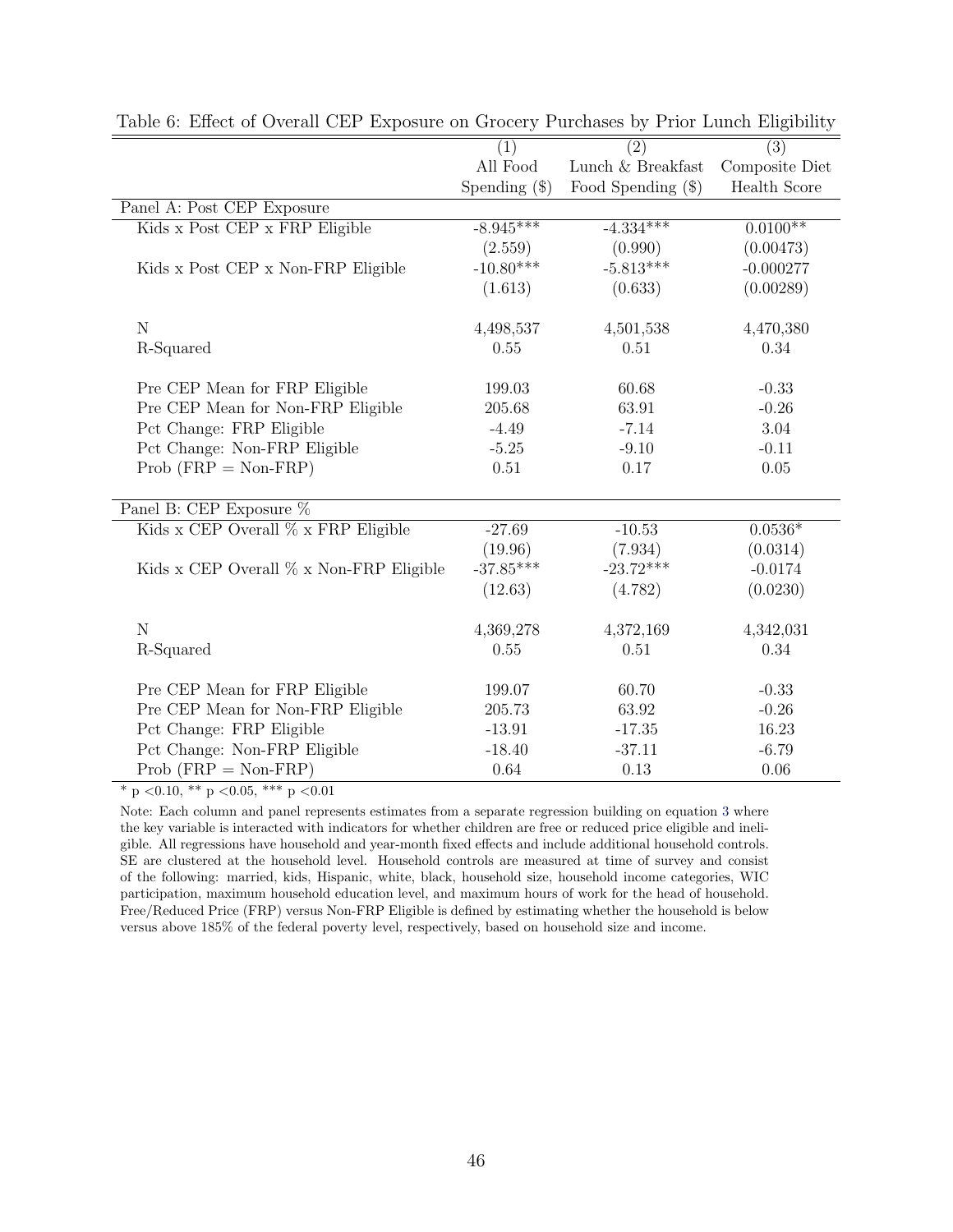|                                             | (1)                      | $\left( 2\right)$      | (3)         | (4)          |
|---------------------------------------------|--------------------------|------------------------|-------------|--------------|
|                                             | Score                    | <b>Breakfast Score</b> | Lunch Score | Dinner Score |
| <i>Panel A:</i> Overall Effects             |                          |                        |             |              |
| Kids x Post CEP                             | 0.00168                  | $0.0137***$            | 0.000209    | 0.00267      |
|                                             | (0.00259)                | (0.00472)              | (0.00333)   | (0.00346)    |
|                                             |                          |                        |             |              |
| N                                           | 4,470,380                | 3,881,620              | 4,380,021   | 4,023,603    |
| R-Squared                                   | 0.34                     | 0.28                   | 0.29        | 0.19         |
| Mean of Dependent                           | $-0.27$                  | 0.11                   | $-0.09$     | $-0.30$      |
| Pct Change                                  | 0.63                     | 12.70                  | 0.22        | 0.90         |
| Panel B: Effects by Prior Lunch Eligibility |                          |                        |             |              |
| Kids x Post CEP x FRP Eligible              | $0.01\overline{00^{**}}$ | $0.0154*$              | $0.0115*$   | 0.00502      |
|                                             | (0.00473)                | (0.00868)              | (0.00603)   | (0.00652)    |
| Kids x Post CEP x Non-FRP Eligible          | $-0.000277$              | $0.0136**$             | $-0.00245$  | 0.00180      |
|                                             | (0.00289)                | (0.00531)              | (0.00375)   | (0.00385)    |
|                                             |                          |                        |             |              |
| N                                           | 4,470,380                | 3,881,620              | 4,380,021   | 4,023,603    |
| R-Squared                                   | 0.34                     | 0.28                   | 0.29        | 0.19         |
| Pre CEP Mean for FRP Eligible               | $-0.33$                  | 0.04                   | $-0.16$     | $-0.33$      |
| Pre CEP Mean for Non-FRP Eligible           | $-0.26$                  | 0.12                   | $-0.08$     | $-0.29$      |
| Pct Change: FRP Eligible                    | 3.04                     | 36.85                  | 7.34        | 1.52         |
| Pct Change: Non-FRP Eligible                | $-0.11$                  | 11.05                  | $-2.90$     | 0.62         |
| $Prob (FRP = Non-FRP)$                      | 0.05                     | 0.85                   | 0.04        | 0.65         |

<span id="page-46-0"></span>Table 7: Effect of CEP Exposure on Healthiness of Grocery Purchases by Meal Type

Note: Each column and panel represents estimates from a separate regression of equation [3.](#page-15-1) In Panel B, the key variable is interacted with indicators for whether children are free or reduced price eligible and ineligible. All regressions have household and year-month fixed effects and include additional household controls. SE are clustered at the household level. Household controls are measured at time of survey and consist of the following: married, kids, Hispanic, white, black, household size, household income categories, WIC participation, maximum household education level, and maximum hours of work for the head of household. Free/Reduced Price (FRP) versus Non-FRP Eligible is defined by estimating whether the household is below versus above 185% of the federal poverty level, respectively, based on household size and income. Foods are classified into breakfast, lunch, and dinner categories as described in section [7.](#page--1-5)